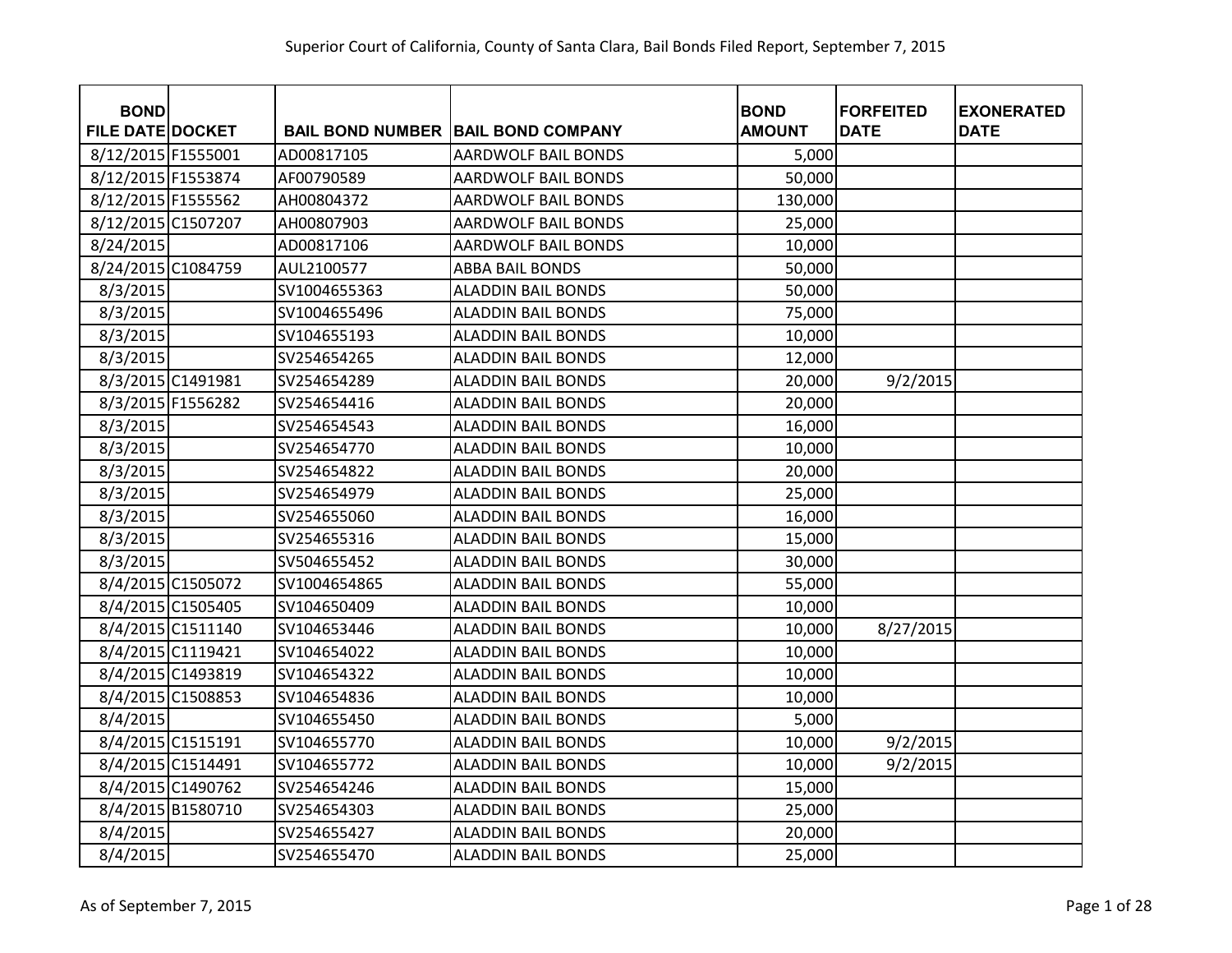| <b>BOND</b><br><b>FILE DATE DOCKET</b> |                   |              | <b>BAIL BOND NUMBER   BAIL BOND COMPANY</b> | <b>BOND</b><br><b>AMOUNT</b> | <b>FORFEITED</b><br><b>DATE</b> | <b>EXONERATED</b><br><b>DATE</b> |
|----------------------------------------|-------------------|--------------|---------------------------------------------|------------------------------|---------------------------------|----------------------------------|
|                                        | 8/4/2015 C1513217 | SV254655560  | <b>ALADDIN BAIL BONDS</b>                   | 10,000                       |                                 | 8/5/2015                         |
| 8/4/2015                               |                   | SV254655639  | <b>ALADDIN BAIL BONDS</b>                   | 25,000                       |                                 |                                  |
|                                        | 8/4/2015 C1507031 | SV254655666  | <b>ALADDIN BAIL BONDS</b>                   | 20,000                       |                                 |                                  |
| 8/4/2015                               |                   | SV254655694  | <b>ALADDIN BAIL BONDS</b>                   | 20,000                       |                                 |                                  |
|                                        | 8/4/2015 B1580983 | SV254655795  | <b>ALADDIN BAIL BONDS</b>                   | 15,000                       |                                 |                                  |
|                                        | 8/4/2015 C1515171 | SV504654659  | <b>ALADDIN BAIL BONDS</b>                   | 50,000                       |                                 |                                  |
|                                        | 8/4/2015 C1516544 | SV504655081  | <b>ALADDIN BAIL BONDS</b>                   | 30,000                       |                                 |                                  |
|                                        | 8/4/2015 B1580791 | SV504655321  | <b>ALADDIN BAIL BONDS</b>                   | 25,000                       |                                 |                                  |
|                                        | 8/4/2015 C1513852 | SV54654307   | <b>ALADDIN BAIL BONDS</b>                   | 5,000                        |                                 |                                  |
|                                        | 8/4/2015 B1579581 | SV54654372   | <b>ALADDIN BAIL BONDS</b>                   | 5,000                        |                                 |                                  |
|                                        | 8/4/2015 C1511591 | SV54654837   | <b>ALADDIN BAIL BONDS</b>                   | 5,000                        |                                 |                                  |
|                                        | 8/4/2015 C1510097 | SV54654838   | <b>ALADDIN BAIL BONDS</b>                   | 2,000                        |                                 |                                  |
|                                        | 8/4/2015 C1513589 | SV54655249   | <b>ALADDIN BAIL BONDS</b>                   | 5,000                        | 9/1/2015                        |                                  |
|                                        | 8/4/2015 C1504505 | SV54655720   | <b>ALADDIN BAIL BONDS</b>                   | 1,500                        |                                 |                                  |
| 8/5/2015                               |                   | SV1004655385 | <b>ALADDIN BAIL BONDS</b>                   | 62,000                       |                                 |                                  |
|                                        | 8/5/2015 C1510636 | SV104652917  | <b>ALADDIN BAIL BONDS</b>                   | 10,000                       |                                 |                                  |
|                                        | 8/5/2015 C1484339 | SV254652952  | <b>ALADDIN BAIL BONDS</b>                   | 7,000                        |                                 | 8/31/2015                        |
|                                        | 8/5/2015 F1556553 | SV254654862  | <b>ALADDIN BAIL BONDS</b>                   | 25,000                       |                                 |                                  |
| 8/5/2015                               |                   | SV254654937  | <b>ALADDIN BAIL BONDS</b>                   | 10,000                       |                                 |                                  |
|                                        | 8/5/2015 F1556759 | SV254654968  | <b>ALADDIN BAIL BONDS</b>                   | 16,000                       |                                 |                                  |
|                                        | 8/5/2015 C1247145 | SV254655141  | <b>ALADDIN BAIL BONDS</b>                   | 15,000                       |                                 |                                  |
|                                        | 8/5/2015 F1556581 | SV254655437  | <b>ALADDIN BAIL BONDS</b>                   | 20,000                       |                                 |                                  |
| 8/5/2015                               |                   | SV254655651  | <b>ALADDIN BAIL BONDS</b>                   | 25,000                       |                                 |                                  |
|                                        | 8/5/2015 B1578913 | SV254656056  | <b>ALADDIN BAIL BONDS</b>                   | 15,000                       |                                 |                                  |
|                                        | 8/5/2015 C1491375 | SV254656057  | <b>ALADDIN BAIL BONDS</b>                   | 15,000                       |                                 |                                  |
|                                        | 8/5/2015 C1516760 | SV254656069  | <b>ALADDIN BAIL BONDS</b>                   | 10,000                       |                                 |                                  |
|                                        | 8/5/2015 C1514534 | SV504654643  | <b>ALADDIN BAIL BONDS</b>                   | 50,000                       |                                 |                                  |
|                                        | 8/5/2015 C1512207 | SV504655875  | <b>ALADDIN BAIL BONDS</b>                   | 20,000                       |                                 |                                  |
|                                        | 8/5/2015 B1475693 | SV54654662   | <b>ALADDIN BAIL BONDS</b>                   | 5,000                        |                                 |                                  |
|                                        | 8/5/2015 C1234988 | SV54655703   | <b>ALADDIN BAIL BONDS</b>                   | 5,000                        |                                 |                                  |
|                                        | 8/5/2015 C1516745 | SV54655874   | <b>ALADDIN BAIL BONDS</b>                   | 3,000                        |                                 |                                  |
|                                        | 8/6/2015 C1510645 | SV104656126  | <b>ALADDIN BAIL BONDS</b>                   | 10,000                       |                                 |                                  |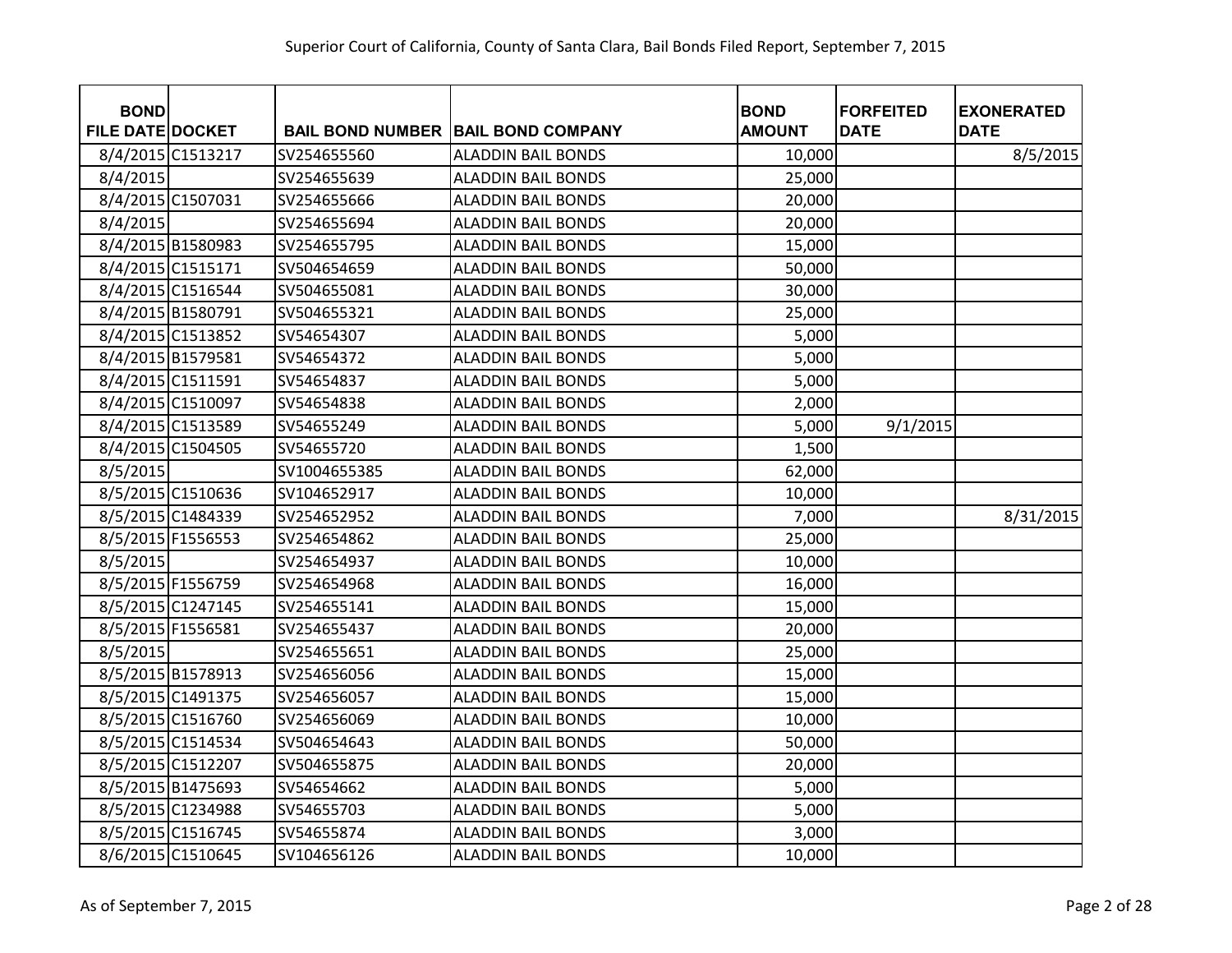| <b>BOND</b><br><b>FILE DATE DOCKET</b> |                   |              | <b>BAIL BOND NUMBER BAIL BOND COMPANY</b> | <b>BOND</b><br><b>AMOUNT</b> | <b>FORFEITED</b><br><b>DATE</b> | <b>EXONERATED</b><br><b>DATE</b> |
|----------------------------------------|-------------------|--------------|-------------------------------------------|------------------------------|---------------------------------|----------------------------------|
|                                        | 8/6/2015 C1513826 | SV104656308  | <b>ALADDIN BAIL BONDS</b>                 | 10,000                       |                                 |                                  |
|                                        | 8/6/2015 F1554344 | SV254655964  | <b>ALADDIN BAIL BONDS</b>                 | 10,000                       |                                 |                                  |
|                                        | 8/6/2015 C1511492 | SV254656230  | <b>ALADDIN BAIL BONDS</b>                 | 25,000                       |                                 |                                  |
| 8/6/2015                               |                   | SV254656240  | <b>ALADDIN BAIL BONDS</b>                 | 25,000                       |                                 |                                  |
|                                        | 8/6/2015 C1511008 | SV254656333  | <b>ALADDIN BAIL BONDS</b>                 | 25,000                       |                                 |                                  |
| 8/6/2015                               |                   | SV54656299   | <b>ALADDIN BAIL BONDS</b>                 | 5,000                        |                                 |                                  |
|                                        | 8/6/2015 C1505525 | SV54656348   | <b>ALADDIN BAIL BONDS</b>                 | 5,000                        | 8/17/2015                       |                                  |
|                                        | 8/7/2015 B1474638 | SV104641490  | <b>ALADDIN BAIL BONDS</b>                 | 10,000                       |                                 | 8/21/2015                        |
| 8/7/2015                               |                   | SV104656415  | <b>ALADDIN BAIL BONDS</b>                 | 10,000                       |                                 |                                  |
|                                        | 8/7/2015 C1501461 | SV254653369  | <b>ALADDIN BAIL BONDS</b>                 | 15,000                       |                                 |                                  |
|                                        | 8/7/2015 C1499792 | SV254653940  | <b>ALADDIN BAIL BONDS</b>                 | 11,000                       |                                 |                                  |
| 8/7/2015                               |                   | SV254656420  | <b>ALADDIN BAIL BONDS</b>                 | 25,000                       |                                 |                                  |
| 8/7/2015                               |                   | SV254656438  | <b>ALADDIN BAIL BONDS</b>                 | 25,000                       |                                 |                                  |
|                                        | 8/7/2015 C1507209 | SV504656654  | <b>ALADDIN BAIL BONDS</b>                 | 50,000                       |                                 |                                  |
| 8/10/2015 C1517041                     |                   | SV1004657103 | <b>ALADDIN BAIL BONDS</b>                 | 85,000                       |                                 |                                  |
| 8/10/2015                              |                   | SV1004657449 | <b>ALADDIN BAIL BONDS</b>                 | 77,000                       |                                 |                                  |
| 8/10/2015 C1510479                     |                   | SV104656497  | <b>ALADDIN BAIL BONDS</b>                 | 7,500                        |                                 |                                  |
| 8/10/2015 C1512996                     |                   | SV104657100  | <b>ALADDIN BAIL BONDS</b>                 | 5,000                        |                                 |                                  |
| 8/10/2015 C1516904                     |                   | SV254656754  | <b>ALADDIN BAIL BONDS</b>                 | 25,000                       |                                 |                                  |
| 8/10/2015 C1516906                     |                   | SV254656803  | <b>ALADDIN BAIL BONDS</b>                 | 5,000                        |                                 |                                  |
| 8/10/2015                              |                   | SV254657086  | <b>ALADDIN BAIL BONDS</b>                 | 16,000                       |                                 |                                  |
| 8/10/2015 CC813273                     |                   | SV254657307  | <b>ALADDIN BAIL BONDS</b>                 | 20,000                       |                                 |                                  |
| 8/10/2015 CC806195                     |                   | SV254657308  | <b>ALADDIN BAIL BONDS</b>                 | 25,000                       |                                 |                                  |
| 8/10/2015                              |                   | SV254657454  | <b>ALADDIN BAIL BONDS</b>                 | 20,000                       |                                 |                                  |
| 8/10/2015 C1508309                     |                   | SV254657455  | <b>ALADDIN BAIL BONDS</b>                 | 20,000                       |                                 |                                  |
| 8/10/2015 F1554429                     |                   | SV504655039  | <b>ALADDIN BAIL BONDS</b>                 | 30,000                       |                                 |                                  |
| 8/10/2015                              |                   | SV504656708  | <b>ALADDIN BAIL BONDS</b>                 | 26,000                       |                                 |                                  |
| 8/10/2015 C1513754                     |                   | SV504657087  | <b>ALADDIN BAIL BONDS</b>                 | 41,000                       |                                 |                                  |
| 8/10/2015 C1516927                     |                   | SV504657152  | <b>ALADDIN BAIL BONDS</b>                 | 42,000                       |                                 |                                  |
| 8/10/2015 C1513812                     |                   | SV54656463   | <b>ALADDIN BAIL BONDS</b>                 | 5,000                        |                                 |                                  |
| 8/11/2015 B1578928                     |                   | SV1004656178 | <b>ALADDIN BAIL BONDS</b>                 | 75,000                       |                                 |                                  |
| 8/11/2015 B1580857                     |                   | SV1004656967 | <b>ALADDIN BAIL BONDS</b>                 | 85,000                       |                                 |                                  |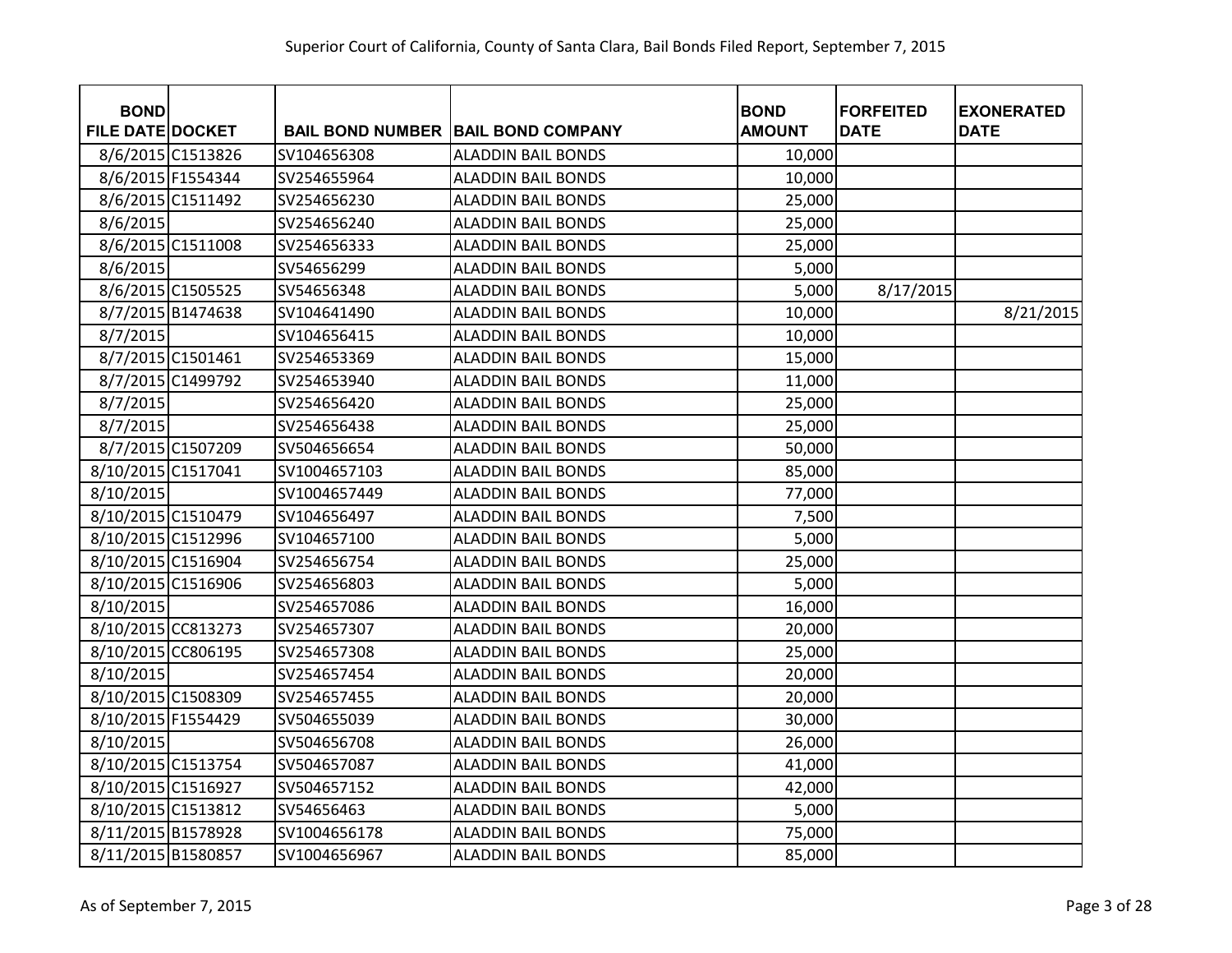| <b>BOND</b>             |              |                                           | <b>BOND</b>   | <b>FORFEITED</b> | <b>EXONERATED</b> |
|-------------------------|--------------|-------------------------------------------|---------------|------------------|-------------------|
| <b>FILE DATE DOCKET</b> |              | <b>BAIL BOND NUMBER BAIL BOND COMPANY</b> | <b>AMOUNT</b> | <b>DATE</b>      | <b>DATE</b>       |
| 8/11/2015               | SV1004657550 | <b>ALADDIN BAIL BONDS</b>                 | 68,000        |                  |                   |
| 8/11/2015 B1576957      | SV104655108  | <b>ALADDIN BAIL BONDS</b>                 | 10,000        |                  | 9/1/2015          |
| 8/11/2015 B1579291      | SV104655816  | <b>ALADDIN BAIL BONDS</b>                 | 10,000        |                  |                   |
| 8/11/2015 C1512883      | SV104657633  | <b>ALADDIN BAIL BONDS</b>                 | 6,000         |                  |                   |
| 8/11/2015 C1473796      | SV254657694  | <b>ALADDIN BAIL BONDS</b>                 | 15,000        |                  |                   |
| 8/11/2015 B1472527      | SV504656073  | <b>ALADDIN BAIL BONDS</b>                 | 25,000        |                  |                   |
| 8/11/2015               | SV504657713  | <b>ALADDIN BAIL BONDS</b>                 | 10,000        |                  |                   |
| 8/11/2015 C1494598      | SV54657696   | <b>ALADDIN BAIL BONDS</b>                 | 5,000         |                  |                   |
| 8/12/2015 F1555681      | SV1004656765 | <b>ALADDIN BAIL BONDS</b>                 | 100,000       |                  |                   |
| 8/12/2015 C1496725      | SV1004657924 | <b>ALADDIN BAIL BONDS</b>                 | 75,000        |                  |                   |
| 8/12/2015 C1367300      | SV104657988  | <b>ALADDIN BAIL BONDS</b>                 | 10,000        |                  |                   |
| 8/12/2015 C1489700      | SV104658008  | <b>ALADDIN BAIL BONDS</b>                 | 10,000        |                  |                   |
| 8/12/2015 F1556840      | SV254656721  | <b>ALADDIN BAIL BONDS</b>                 | 20,000        |                  |                   |
| 8/12/2015 C1514542      | SV254657748  | <b>ALADDIN BAIL BONDS</b>                 | 5,000         |                  |                   |
| 8/12/2015               | SV254657905  | <b>ALADDIN BAIL BONDS</b>                 | 25,000        |                  |                   |
| 8/12/2015               | SV254657976  | <b>ALADDIN BAIL BONDS</b>                 | 25,000        |                  |                   |
| 8/12/2015 C1358442      | SV254657996  | <b>ALADDIN BAIL BONDS</b>                 | 20,000        |                  |                   |
| 8/12/2015               | SV504634815  | <b>ALADDIN BAIL BONDS</b>                 | 25,000        |                  |                   |
| 8/12/2015 F1556791      | SV504657313  | <b>ALADDIN BAIL BONDS</b>                 | 25,000        |                  |                   |
| 8/12/2015 C1070745      | SV54655433   | <b>ALADDIN BAIL BONDS</b>                 | 5,000         |                  |                   |
| 8/12/2015               | SV54658009   | <b>ALADDIN BAIL BONDS</b>                 | 1,000         |                  |                   |
| 8/12/2015 C1504304      | SV54658014   | <b>ALADDIN BAIL BONDS</b>                 | 5,000         |                  |                   |
| 8/13/2015 C1517598      | SV1504658280 | <b>ALADDIN BAIL BONDS</b>                 | 90,000        |                  |                   |
| 8/13/2015 B1580972      | SV254657827  | <b>ALADDIN BAIL BONDS</b>                 | 21,000        |                  |                   |
| 8/13/2015 C1492470      | SV504655669  | <b>ALADDIN BAIL BONDS</b>                 | 50,000        |                  |                   |
| 8/13/2015               | SV504658244  | <b>ALADDIN BAIL BONDS</b>                 | 41,000        |                  |                   |
| 8/14/2015               | SV104658553  | <b>ALADDIN BAIL BONDS</b>                 | 10,000        |                  |                   |
| 8/14/2015               | SV254658327  | <b>ALADDIN BAIL BONDS</b>                 | 16,000        |                  |                   |
| 8/14/2015 C1517462      | SV254658332  | <b>ALADDIN BAIL BONDS</b>                 | 25,000        |                  |                   |
| 8/14/2015               | SV254658573  | <b>ALADDIN BAIL BONDS</b>                 | 12,000        |                  |                   |
| 8/14/2015               | SV254658621  | <b>ALADDIN BAIL BONDS</b>                 | 16,000        |                  |                   |
| 8/14/2015 C1114178      | SV504657427  | <b>ALADDIN BAIL BONDS</b>                 | 50,000        | 9/1/2015         |                   |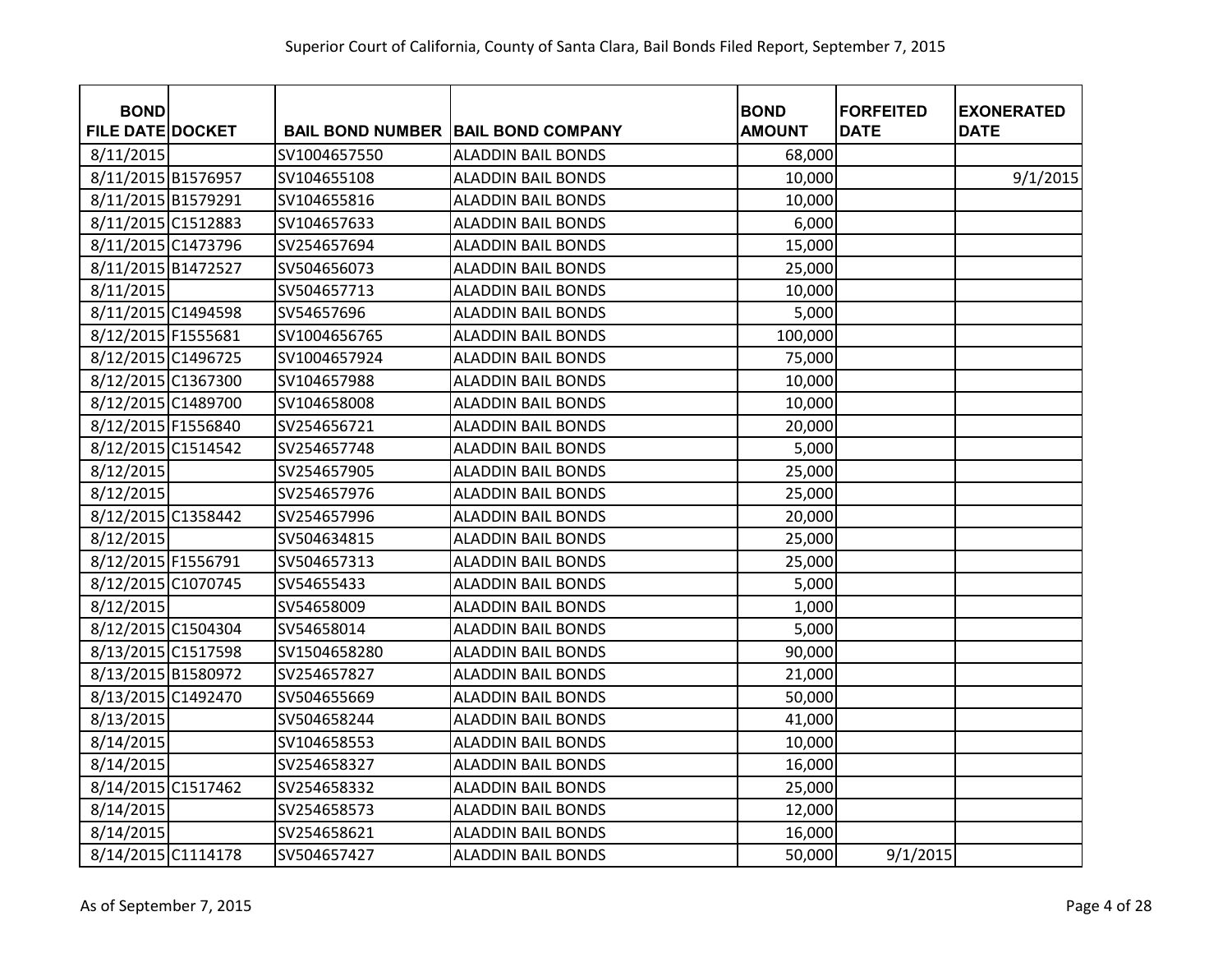| <b>BOND</b>             |              |                                           | <b>BOND</b>   | <b>FORFEITED</b> | <b>EXONERATED</b> |
|-------------------------|--------------|-------------------------------------------|---------------|------------------|-------------------|
| <b>FILE DATE DOCKET</b> |              | <b>BAIL BOND NUMBER BAIL BOND COMPANY</b> | <b>AMOUNT</b> | <b>DATE</b>      | <b>DATE</b>       |
| 8/14/2015 C1508109      | SV54658455   | <b>ALADDIN BAIL BONDS</b>                 | 5,000         |                  |                   |
| 8/14/2015 C1246018      | SV54658554   | <b>ALADDIN BAIL BONDS</b>                 | 5,000         |                  |                   |
| 8/14/2015 C1515976      | SV54658567   | <b>ALADDIN BAIL BONDS</b>                 | 5,000         |                  |                   |
| 8/17/2015               | SV1004659044 | <b>ALADDIN BAIL BONDS</b>                 | 55,000        |                  |                   |
| 8/17/2015 B1580305      | SV104658870  | <b>ALADDIN BAIL BONDS</b>                 | 10,000        |                  |                   |
| 8/17/2015               | SV104658963  | <b>ALADDIN BAIL BONDS</b>                 | 10,000        |                  |                   |
| 8/17/2015 C1511264      | SV104659170  | <b>ALADDIN BAIL BONDS</b>                 | 10,000        |                  |                   |
| 8/17/2015 C1514510      | SV104659408  | <b>ALADDIN BAIL BONDS</b>                 | 5,000         |                  |                   |
| 8/17/2015 C1508760      | SV104659412  | <b>ALADDIN BAIL BONDS</b>                 | 6,000         |                  |                   |
| 8/17/2015 C1515605      | SV254650362  | <b>ALADDIN BAIL BONDS</b>                 | 20,000        |                  |                   |
| 8/17/2015 C1515614      | SV254658645  | <b>ALADDIN BAIL BONDS</b>                 | 16,000        |                  |                   |
| 8/17/2015               | SV254658689  | <b>ALADDIN BAIL BONDS</b>                 | 25,000        |                  |                   |
| 8/17/2015               | SV254658800  | <b>ALADDIN BAIL BONDS</b>                 | 15,000        |                  |                   |
| 8/17/2015               | SV254658849  | <b>ALADDIN BAIL BONDS</b>                 | 25,000        |                  |                   |
| 8/17/2015 C1517622      | SV254659143  | <b>ALADDIN BAIL BONDS</b>                 | 25,000        |                  |                   |
| 8/17/2015               | SV254659298  | <b>ALADDIN BAIL BONDS</b>                 | 25,000        |                  |                   |
| 8/17/2015               | SV254659300  | <b>ALADDIN BAIL BONDS</b>                 | 15,000        |                  |                   |
| 8/17/2015               | SV254659375  | <b>ALADDIN BAIL BONDS</b>                 | 25,000        |                  |                   |
| 8/17/2015 C1486467      | SV254659413  | <b>ALADDIN BAIL BONDS</b>                 | 25,000        |                  |                   |
| 8/17/2015               | SV504657088  | <b>ALADDIN BAIL BONDS</b>                 | 36,000        |                  |                   |
| 8/17/2015               | SV504658676  | <b>ALADDIN BAIL BONDS</b>                 | 36,000        |                  |                   |
| 8/17/2015 C1508170      | SV504658869  | <b>ALADDIN BAIL BONDS</b>                 | 45,000        |                  |                   |
| 8/17/2015 C1507473      | SV504658872  | <b>ALADDIN BAIL BONDS</b>                 | 30,000        |                  |                   |
| 8/17/2015               | SV504659072  | <b>ALADDIN BAIL BONDS</b>                 | 35,000        |                  |                   |
| 8/17/2015 C1493617      | SV504659106  | <b>ALADDIN BAIL BONDS</b>                 | 30,000        |                  |                   |
| 8/17/2015               | SV504659323  | <b>ALADDIN BAIL BONDS</b>                 | 36,000        |                  |                   |
| 8/17/2015 C1518185      | SV504659454  | <b>ALADDIN BAIL BONDS</b>                 | 41,000        |                  |                   |
| 8/17/2015               | SV504659505  | <b>ALADDIN BAIL BONDS</b>                 | 50,000        |                  |                   |
| 8/17/2015 C1511416      | SV504659520  | <b>ALADDIN BAIL BONDS</b>                 | 35,000        |                  |                   |
| 8/17/2015 C1357344      | SV54658673   | <b>ALADDIN BAIL BONDS</b>                 | 1,500         |                  |                   |
| 8/17/2015 C1510777      | SV54658687   | <b>ALADDIN BAIL BONDS</b>                 | 5,000         |                  |                   |
| 8/18/2015 C1511110      | SV1004659761 | <b>ALADDIN BAIL BONDS</b>                 | 50,000        |                  |                   |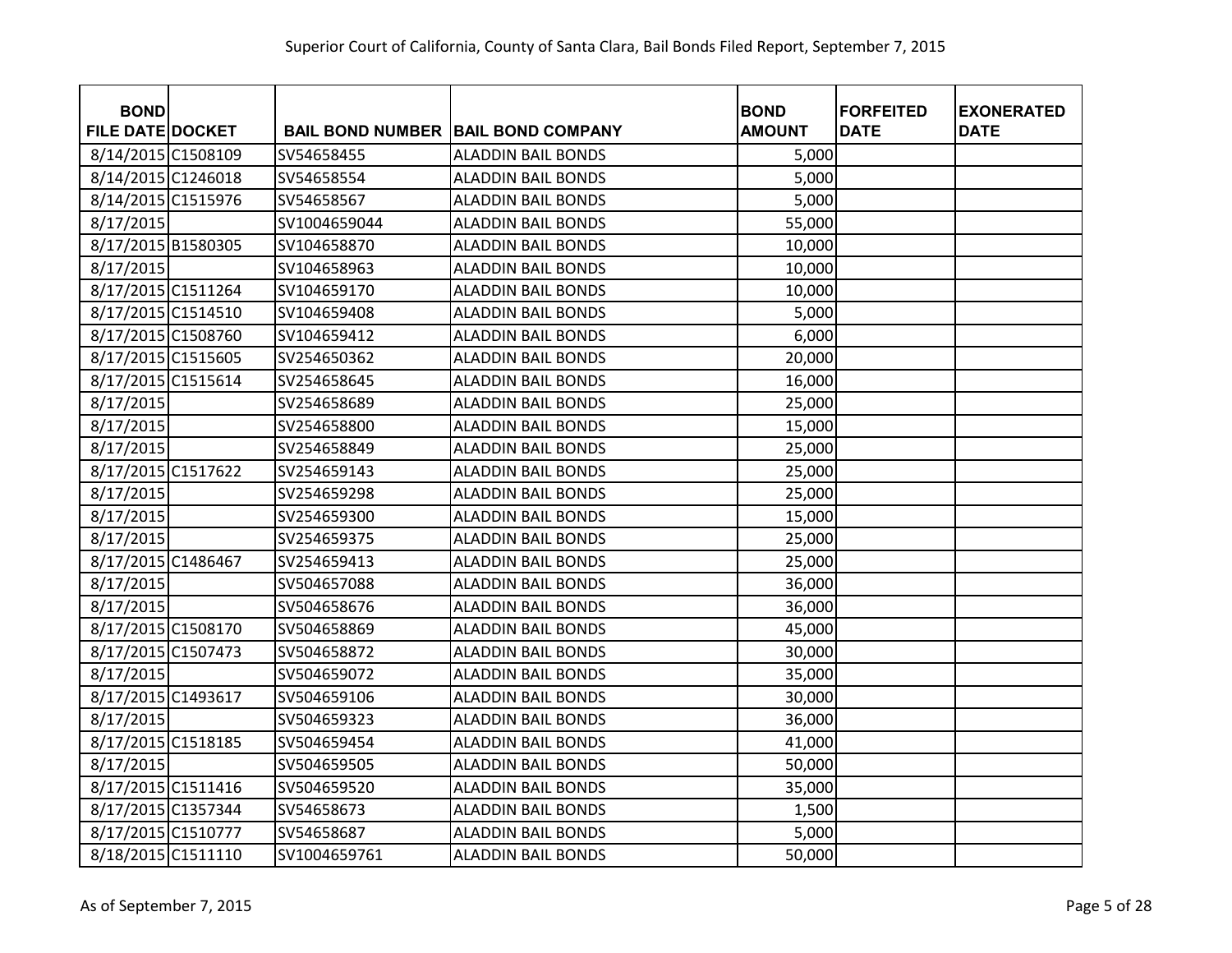| <b>BOND</b>             |              |                                           | <b>BOND</b>   | <b>FORFEITED</b> | <b>EXONERATED</b> |
|-------------------------|--------------|-------------------------------------------|---------------|------------------|-------------------|
| <b>FILE DATE DOCKET</b> |              | <b>BAIL BOND NUMBER BAIL BOND COMPANY</b> | <b>AMOUNT</b> | <b>DATE</b>      | <b>DATE</b>       |
| 8/18/2015 C1504463      | SV104656989  | <b>ALADDIN BAIL BONDS</b>                 | 8,000         |                  |                   |
| 8/18/2015 C1503731      | SV104659617  | <b>ALADDIN BAIL BONDS</b>                 | 10,000        |                  |                   |
| 8/18/2015               | SV104659757  | <b>ALADDIN BAIL BONDS</b>                 | 10,000        |                  |                   |
| 8/18/2015               | SV104659811  | <b>ALADDIN BAIL BONDS</b>                 | 8,000         |                  |                   |
| 8/18/2015 C1504914      | SV254657895  | <b>ALADDIN BAIL BONDS</b>                 | 20,000        |                  |                   |
| 8/18/2015 C1499599      | SV254659556  | <b>ALADDIN BAIL BONDS</b>                 | 15,000        |                  |                   |
| 8/18/2015               | SV254659768  | <b>ALADDIN BAIL BONDS</b>                 | 25,000        |                  |                   |
| 8/18/2015 C1515465      | SV254659777  | ALADDIN BAIL BONDS                        | 25,000        |                  |                   |
| 8/18/2015               | SV254659835  | <b>ALADDIN BAIL BONDS</b>                 | 20,000        |                  |                   |
| 8/18/2015 C1515883      | SV504659526  | <b>ALADDIN BAIL BONDS</b>                 | 36,000        |                  |                   |
| 8/18/2015 C1400742      | SV54656676   | <b>ALADDIN BAIL BONDS</b>                 | 5,000         |                  |                   |
| 8/18/2015 C1511859      | SV54658618   | <b>ALADDIN BAIL BONDS</b>                 | 5,000         |                  |                   |
| 8/18/2015 C1401028      | SV54659616   | <b>ALADDIN BAIL BONDS</b>                 | 5,000         |                  |                   |
| 8/18/2015 C1508146      | SV54659618   | <b>ALADDIN BAIL BONDS</b>                 | 5,000         |                  |                   |
| 8/18/2015 C1514090      | SV54659619   | <b>ALADDIN BAIL BONDS</b>                 | 5,000         |                  |                   |
| 8/18/2015 C1515910      | SV54659620   | <b>ALADDIN BAIL BONDS</b>                 | 1,000         |                  |                   |
| 8/19/2015 F1556822      | SV1004658735 | <b>ALADDIN BAIL BONDS</b>                 | 75,000        |                  |                   |
| 8/19/2015               | SV104659367  | <b>ALADDIN BAIL BONDS</b>                 | 10,000        |                  |                   |
| 8/19/2015               | SV104659894  | <b>ALADDIN BAIL BONDS</b>                 | 10,000        |                  |                   |
| 8/19/2015 C1512333      | SV104659998  | <b>ALADDIN BAIL BONDS</b>                 | 10,000        |                  |                   |
| 8/19/2015 C1497191      | SV104660143  | <b>ALADDIN BAIL BONDS</b>                 | 10,000        |                  |                   |
| 8/19/2015               | SV104669894  | <b>ALADDIN BAIL BONDS</b>                 | 10,000        |                  |                   |
| 8/19/2015 F1556848      | SV254650363  | <b>ALADDIN BAIL BONDS</b>                 | 20,000        |                  |                   |
| 8/19/2015 F1556643      | SV254659063  | <b>ALADDIN BAIL BONDS</b>                 | 10,000        |                  |                   |
| 8/19/2015 F1555071      | SV254659353  | <b>ALADDIN BAIL BONDS</b>                 | 15,000        |                  |                   |
| 8/19/2015 F1555884      | SV254659354  | <b>ALADDIN BAIL BONDS</b>                 | 25,000        |                  |                   |
| 8/19/2015               | SV254660102  | <b>ALADDIN BAIL BONDS</b>                 | 25,000        |                  |                   |
| 8/19/2015               | SV254660148  | <b>ALADDIN BAIL BONDS</b>                 | 20,000        |                  |                   |
| 8/19/2015 F1556822      | SV504658749  | <b>ALADDIN BAIL BONDS</b>                 | 50,000        |                  |                   |
| 8/19/2015 F1556682      | SV504659079  | <b>ALADDIN BAIL BONDS</b>                 | 25,000        |                  |                   |
| 8/19/2015 C1512333      | SV54659999   | <b>ALADDIN BAIL BONDS</b>                 | 5,000         |                  |                   |
| 8/20/2015 C1514189      | SV1004660165 | <b>ALADDIN BAIL BONDS</b>                 | 65,000        |                  |                   |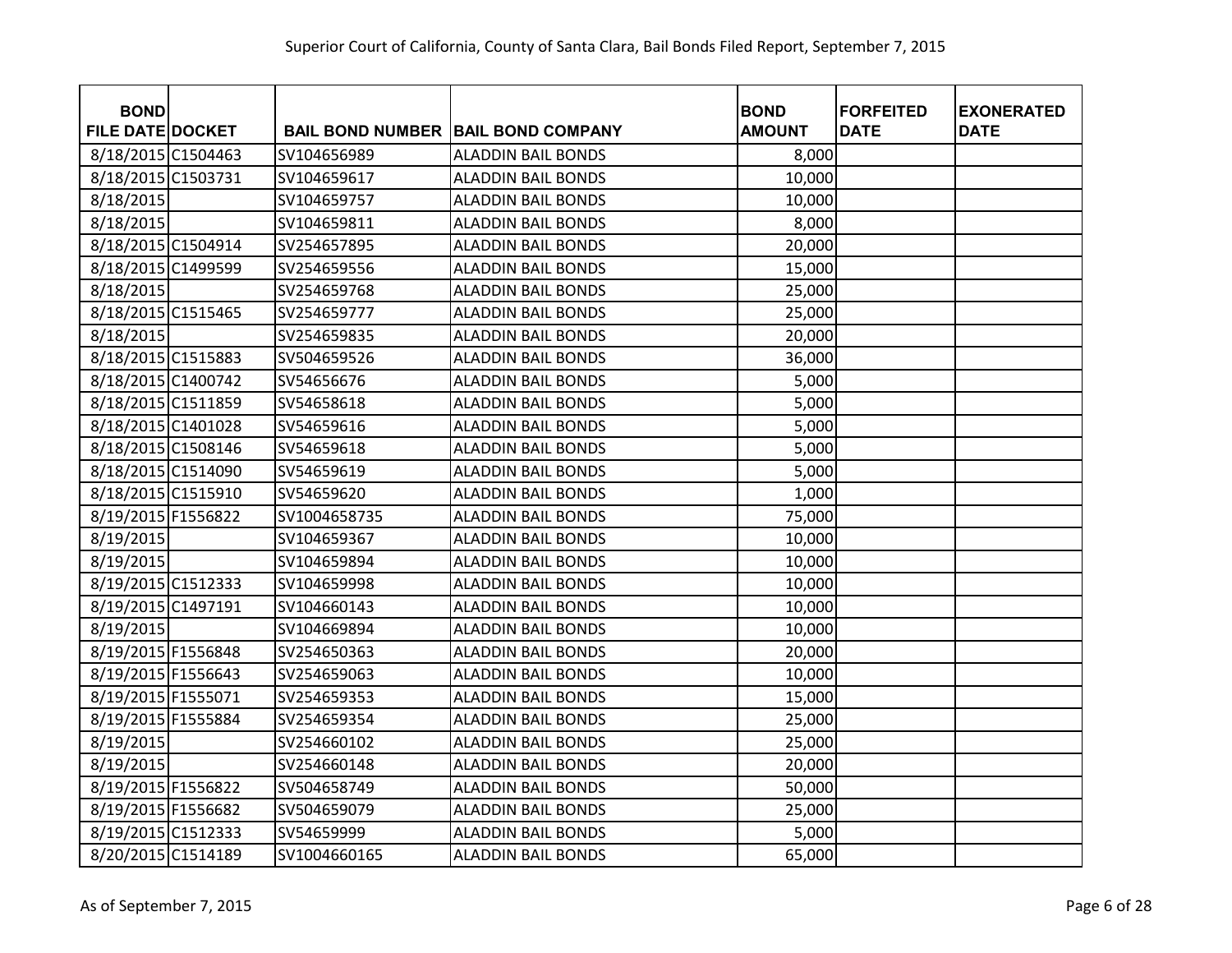| <b>BOND</b>             |              |                                           | <b>BOND</b>   | <b>FORFEITED</b> | <b>EXONERATED</b> |
|-------------------------|--------------|-------------------------------------------|---------------|------------------|-------------------|
| <b>FILE DATE DOCKET</b> |              | <b>BAIL BOND NUMBER BAIL BOND COMPANY</b> | <b>AMOUNT</b> | <b>DATE</b>      | <b>DATE</b>       |
| 8/20/2015               | SV104660151  | <b>ALADDIN BAIL BONDS</b>                 | 10,000        |                  |                   |
| 8/20/2015 C1515621      | SV104660287  | <b>ALADDIN BAIL BONDS</b>                 | 10,000        |                  |                   |
| 8/20/2015 C1507947      | SV104660414  | <b>ALADDIN BAIL BONDS</b>                 | 10,000        |                  |                   |
| 8/20/2015 C1516137      | SV254660378  | <b>ALADDIN BAIL BONDS</b>                 | 20,000        |                  |                   |
| 8/20/2015               | SV254660379  | <b>ALADDIN BAIL BONDS</b>                 | 25,000        |                  |                   |
| 8/20/2015 C1516072      | SV504660214  | <b>ALADDIN BAIL BONDS</b>                 | 35,000        |                  |                   |
| 8/20/2015 C1517607      | SV504660417  | <b>ALADDIN BAIL BONDS</b>                 | 30,000        | 8/20/2015        |                   |
| 8/20/2015               | SV504660437  | <b>ALADDIN BAIL BONDS</b>                 | 20,000        |                  |                   |
| 8/20/2015 C1486301      | SV54660288   | <b>ALADDIN BAIL BONDS</b>                 | 1,500         |                  |                   |
| 8/21/2015 F1555144      | SV104660183  | <b>ALADDIN BAIL BONDS</b>                 | 5,000         |                  |                   |
| 8/21/2015 C1509178      | SV104660722  | <b>ALADDIN BAIL BONDS</b>                 | 10,000        |                  |                   |
| 8/21/2015 F1556142      | SV1504660213 | <b>ALADDIN BAIL BONDS</b>                 | 105,000       |                  |                   |
| 8/21/2015 B1474594      | SV254658333  | <b>ALADDIN BAIL BONDS</b>                 | 25,000        |                  |                   |
| 8/21/2015 F1554498      | SV254660181  | <b>ALADDIN BAIL BONDS</b>                 | 10,000        |                  |                   |
| 8/21/2015               | SV254660376  | <b>ALADDIN BAIL BONDS</b>                 | 20,000        |                  |                   |
| 8/21/2015               | SV254660499  | <b>ALADDIN BAIL BONDS</b>                 | 17,250        |                  |                   |
| 8/21/2015               | SV254660672  | <b>ALADDIN BAIL BONDS</b>                 | 20,000        |                  |                   |
| 8/21/2015 C1509178      | SV504660191  | <b>ALADDIN BAIL BONDS</b>                 | 25,000        |                  |                   |
| 8/21/2015 F1555344      | SV54660290   | <b>ALADDIN BAIL BONDS</b>                 | 5,000         |                  |                   |
| 8/21/2015 C1516027      | SV54660676   | <b>ALADDIN BAIL BONDS</b>                 | 5,000         |                  |                   |
| 8/24/2015 B1580772      | SV1004657901 | <b>ALADDIN BAIL BONDS</b>                 | 75,000        |                  |                   |
| 8/24/2015 C1491880      | SV1004660946 | <b>ALADDIN BAIL BONDS</b>                 | 75,000        |                  |                   |
| 8/24/2015 C1511698      | SV1004661596 | <b>ALADDIN BAIL BONDS</b>                 | 70,000        |                  |                   |
| 8/24/2015 C1499225      | SV104657082  | <b>ALADDIN BAIL BONDS</b>                 | 10,000        |                  |                   |
| 8/24/2015 B1580429      | SV104658907  | <b>ALADDIN BAIL BONDS</b>                 | 10,000        |                  |                   |
| 8/24/2015 B1580341      | SV104659692  | <b>ALADDIN BAIL BONDS</b>                 | 7,500         |                  |                   |
| 8/24/2015 B1581073      | SV104659993  | <b>ALADDIN BAIL BONDS</b>                 | 10,000        |                  |                   |
| 8/24/2015 B1579695      | SV104660082  | <b>ALADDIN BAIL BONDS</b>                 | 10,000        |                  |                   |
| 8/24/2015 C1507847      | SV104660560  | <b>ALADDIN BAIL BONDS</b>                 | 10,000        |                  |                   |
| 8/24/2015 C1518186      | SV104660617  | <b>ALADDIN BAIL BONDS</b>                 | 10,000        |                  |                   |
| 8/24/2015               | SV104661071  | <b>ALADDIN BAIL BONDS</b>                 | 10,000        |                  |                   |
| 8/24/2015 C1503257      | SV104661259  | <b>ALADDIN BAIL BONDS</b>                 | 5,000         |                  |                   |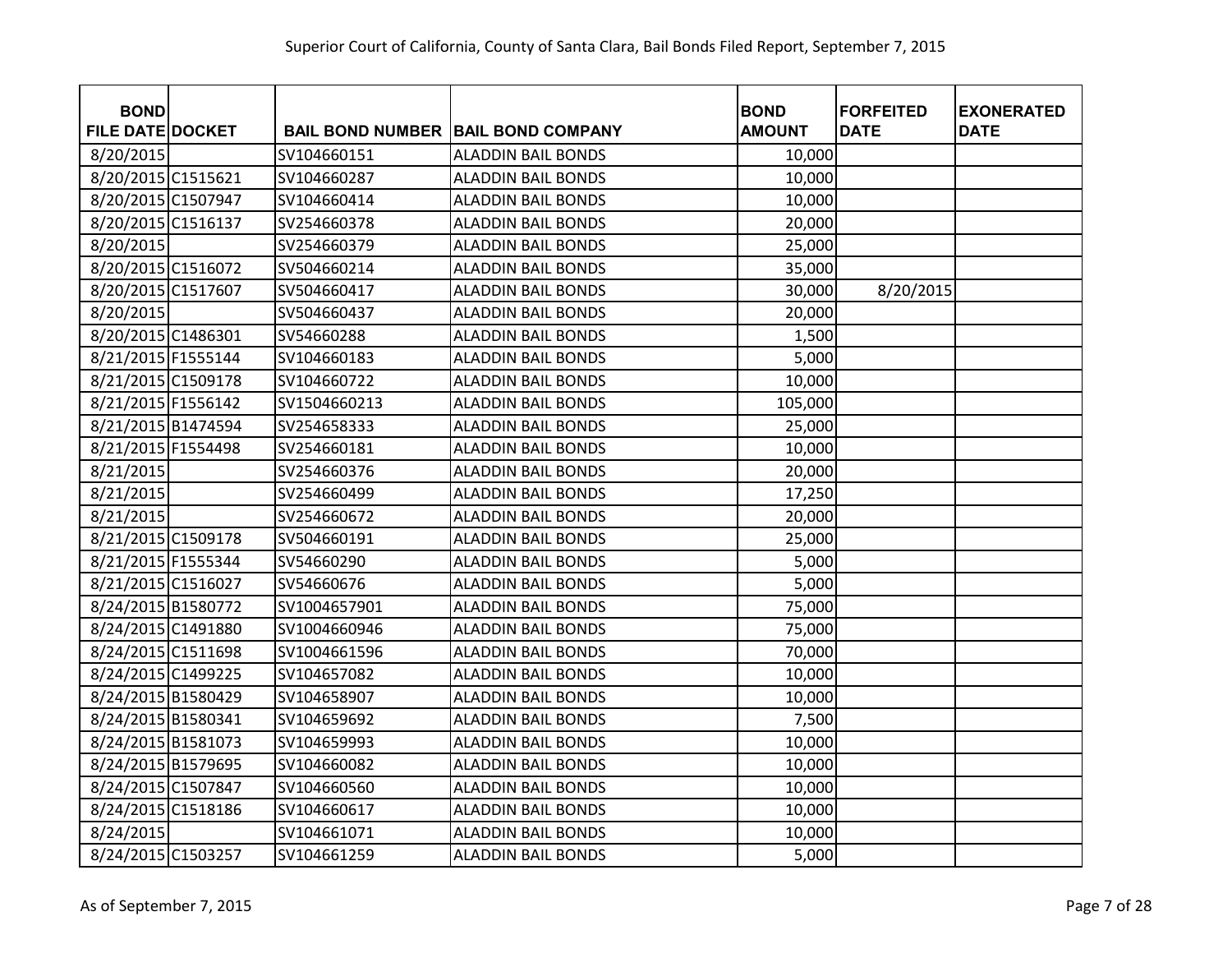| <b>BOND</b><br><b>FILE DATE DOCKET</b> |              | <b>BAIL BOND NUMBER   BAIL BOND COMPANY</b> | <b>BOND</b><br><b>AMOUNT</b> | <b>FORFEITED</b><br><b>DATE</b> | <b>EXONERATED</b><br><b>DATE</b> |
|----------------------------------------|--------------|---------------------------------------------|------------------------------|---------------------------------|----------------------------------|
| 8/24/2015 C1513738                     | SV104661339  | <b>ALADDIN BAIL BONDS</b>                   | 5,000                        |                                 |                                  |
| 8/24/2015 C1498276                     | SV104661340  | <b>ALADDIN BAIL BONDS</b>                   | 8,000                        |                                 |                                  |
| 8/24/2015 C1515159                     | SV1504660746 | <b>ALADDIN BAIL BONDS</b>                   | 150,000                      |                                 |                                  |
| 8/24/2015 CC964365                     | SV2504660547 | <b>ALADDIN BAIL BONDS</b>                   | 200,000                      |                                 |                                  |
| 8/24/2015 B1473963                     | SV254657948  | <b>ALADDIN BAIL BONDS</b>                   | 15,000                       |                                 |                                  |
| 8/24/2015 B1475580                     | SV254657949  | <b>ALADDIN BAIL BONDS</b>                   | 20,000                       |                                 |                                  |
| 8/24/2015                              | SV254658585  | <b>ALADDIN BAIL BONDS</b>                   | 25,000                       |                                 |                                  |
| 8/24/2015 B1580248                     | SV254658704  | <b>ALADDIN BAIL BONDS</b>                   | 10,000                       |                                 |                                  |
| 8/24/2015 B1581134                     | SV254659816  | <b>ALADDIN BAIL BONDS</b>                   | 15,000                       |                                 |                                  |
| 8/24/2015 C1505014                     | SV254660649  | <b>ALADDIN BAIL BONDS</b>                   | 20,000                       |                                 |                                  |
| 8/24/2015 C1517396                     | SV254660736  | <b>ALADDIN BAIL BONDS</b>                   | 25,000                       |                                 |                                  |
| 8/24/2015                              | SV254660921  | <b>ALADDIN BAIL BONDS</b>                   | 15,000                       |                                 |                                  |
| 8/24/2015 C1518175                     | SV254660922  | <b>ALADDIN BAIL BONDS</b>                   | 25,000                       |                                 |                                  |
| 8/24/2015 C1489062                     | SV254660935  | <b>ALADDIN BAIL BONDS</b>                   | 10,000                       |                                 |                                  |
| 8/24/2015                              | SV254661086  | <b>ALADDIN BAIL BONDS</b>                   | 25,000                       |                                 |                                  |
| 8/24/2015 C1513859                     | SV254661237  | <b>ALADDIN BAIL BONDS</b>                   | 1,000                        |                                 |                                  |
| 8/24/2015 C1499772                     | SV254661258  | <b>ALADDIN BAIL BONDS</b>                   | 15,000                       |                                 | 8/31/2015                        |
| 8/24/2015 C1514552                     | SV254661333  | <b>ALADDIN BAIL BONDS</b>                   | 20,000                       |                                 |                                  |
| 8/24/2015                              | SV254661377  | <b>ALADDIN BAIL BONDS</b>                   | 10,000                       |                                 |                                  |
| 8/24/2015 C1513417                     | SV254661671  | <b>ALADDIN BAIL BONDS</b>                   | 15,000                       |                                 |                                  |
| 8/24/2015 C1495860                     | SV254661672  | <b>ALADDIN BAIL BONDS</b>                   | 15,000                       |                                 |                                  |
| 8/24/2015                              | SV254661717  | <b>ALADDIN BAIL BONDS</b>                   | 25,000                       |                                 |                                  |
| 8/24/2015 C1517599                     | SV504660624  | <b>ALADDIN BAIL BONDS</b>                   | 26,000                       | 9/3/2015                        |                                  |
| 8/24/2015 C1509920                     | SV504660758  | <b>ALADDIN BAIL BONDS</b>                   | 30,000                       |                                 |                                  |
| 8/24/2015 C1508005                     | SV504660936  | <b>ALADDIN BAIL BONDS</b>                   | 50,000                       |                                 |                                  |
| 8/24/2015 C1517788                     | SV504661030  | <b>ALADDIN BAIL BONDS</b>                   | 29,000                       |                                 |                                  |
| 8/24/2015                              | SV504661657  | <b>ALADDIN BAIL BONDS</b>                   | 25,000                       |                                 |                                  |
| 8/24/2015 B1578465                     | SV54657899   | <b>ALADDIN BAIL BONDS</b>                   | 5,000                        |                                 |                                  |
| 8/24/2015 B1580082                     | SV54658464   | <b>ALADDIN BAIL BONDS</b>                   | 5,000                        |                                 |                                  |
| 8/24/2015 B1576737                     | SV54659227   | <b>ALADDIN BAIL BONDS</b>                   | 500                          |                                 |                                  |
| 8/24/2015 C1486857                     | SV54659457   | <b>ALADDIN BAIL BONDS</b>                   | 5,000                        |                                 |                                  |
| 8/24/2015 B1580338                     | SV54659496   | <b>ALADDIN BAIL BONDS</b>                   | 5,000                        |                                 |                                  |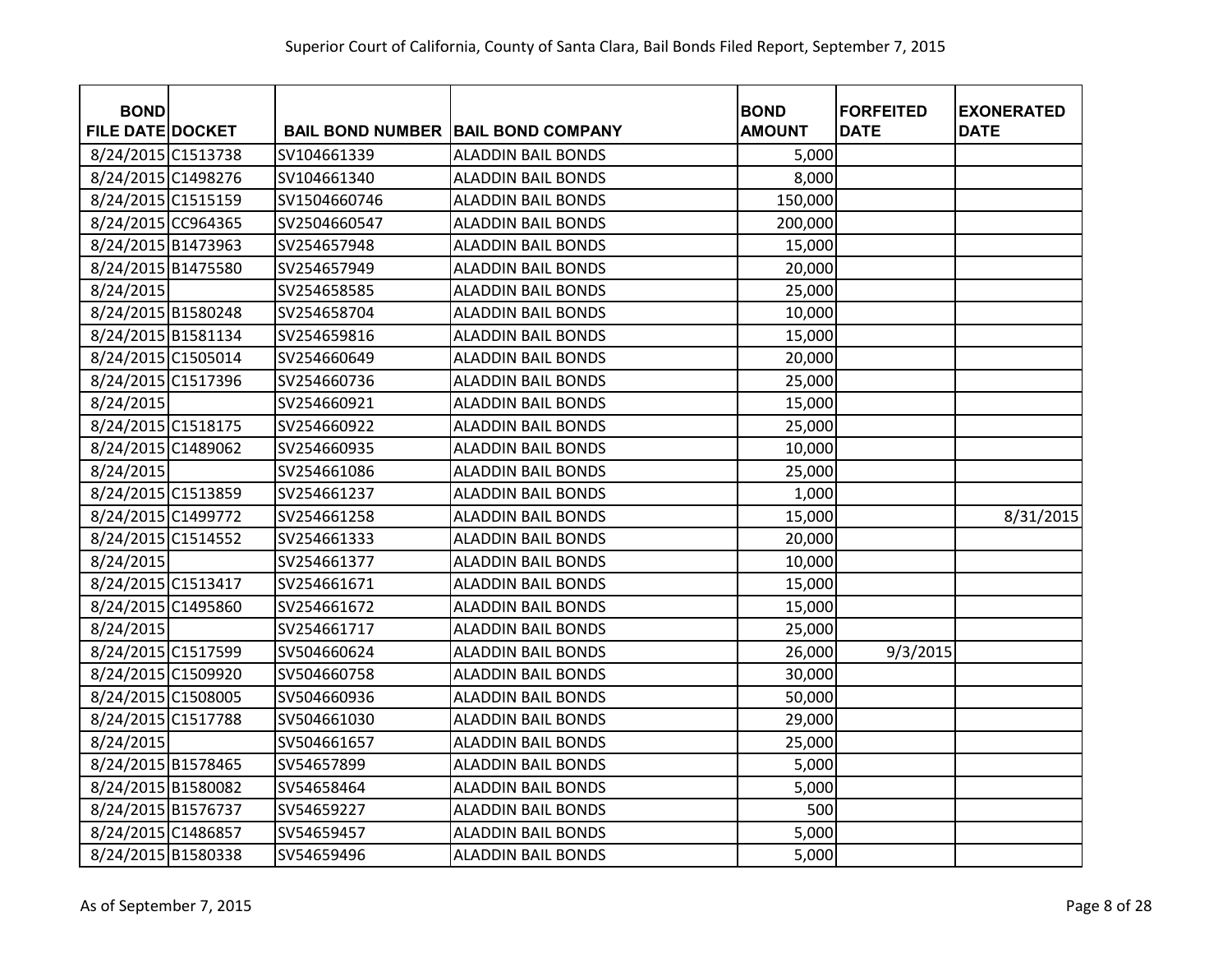| <b>BOND</b><br><b>FILE DATE DOCKET</b> |                          | <b>BAIL BOND NUMBER BAIL BOND COMPANY</b>              | <b>BOND</b><br><b>AMOUNT</b> | <b>FORFEITED</b><br><b>DATE</b> | <b>EXONERATED</b><br><b>DATE</b> |
|----------------------------------------|--------------------------|--------------------------------------------------------|------------------------------|---------------------------------|----------------------------------|
| 8/24/2015 C1091635                     | SV54660705               |                                                        |                              |                                 |                                  |
|                                        |                          | <b>ALADDIN BAIL BONDS</b>                              | 5,000                        |                                 |                                  |
| 8/24/2015                              | SV54660858<br>SV54661713 | <b>ALADDIN BAIL BONDS</b>                              | 5,000                        |                                 |                                  |
| 8/24/2015 C1513229                     | SV1004656493             | <b>ALADDIN BAIL BONDS</b><br><b>ALADDIN BAIL BONDS</b> | 5,000                        |                                 |                                  |
| 8/25/2015 C1095584                     |                          |                                                        | 75,000                       |                                 |                                  |
| 8/25/2015 B1580818                     | SV1004660067             | <b>ALADDIN BAIL BONDS</b>                              | 100,000                      |                                 |                                  |
| 8/25/2015 C1502720                     | SV1004661850             | <b>ALADDIN BAIL BONDS</b>                              | 56,000                       |                                 |                                  |
| 8/25/2015 C1502413                     | SV100-4662119            | <b>ALADDIN BAIL BONDS</b>                              | 51,000                       |                                 |                                  |
| 8/25/2015 B1474736                     | SV104658446              | <b>ALADDIN BAIL BONDS</b>                              | 10,000                       |                                 |                                  |
| 8/25/2015 C1507969                     | SV104660226              | <b>ALADDIN BAIL BONDS</b>                              | 10,000                       |                                 |                                  |
| 8/25/2015                              | SV104661781              | <b>ALADDIN BAIL BONDS</b>                              | 6,000                        |                                 |                                  |
| 8/25/2015 C1514028                     | SV104661927              | <b>ALADDIN BAIL BONDS</b>                              | 10,000                       |                                 |                                  |
| 8/25/2015                              | SV254652773              | <b>ALADDIN BAIL BONDS</b>                              | 12,000                       |                                 |                                  |
| 8/25/2015 C1479555                     | SV254659812              | <b>ALADDIN BAIL BONDS</b>                              | 15,000                       |                                 |                                  |
| 8/25/2015 C1515982                     | SV254660161              | <b>ALADDIN BAIL BONDS</b>                              | 15,000                       |                                 |                                  |
| 8/25/2015 C1516940                     | SV254660291              | <b>ALADDIN BAIL BONDS</b>                              | 20,000                       |                                 |                                  |
| 8/25/2015 C1516220                     | SV254660304              | <b>ALADDIN BAIL BONDS</b>                              | 15,000                       |                                 |                                  |
| 8/25/2015                              | SV254660788              | <b>ALADDIN BAIL BONDS</b>                              | 20,000                       |                                 |                                  |
| 8/25/2015 B1580921                     | SV254660954              | <b>ALADDIN BAIL BONDS</b>                              | 5,000                        |                                 |                                  |
| 8/25/2015 B1580680                     | SV254660956              | <b>ALADDIN BAIL BONDS</b>                              | 25,000                       |                                 |                                  |
| 8/25/2015 F1556683                     | SV254661062              | <b>ALADDIN BAIL BONDS</b>                              | 25,000                       |                                 |                                  |
| 8/25/2015                              | SV254661116              | <b>ALADDIN BAIL BONDS</b>                              | 25,000                       |                                 |                                  |
| 8/25/2015                              | SV254661318              | <b>ALADDIN BAIL BONDS</b>                              | 20,000                       |                                 |                                  |
| 8/25/2015                              | SV254661770              | <b>ALADDIN BAIL BONDS</b>                              | 25,000                       |                                 |                                  |
| 8/25/2015                              | SV254661926              | <b>ALADDIN BAIL BONDS</b>                              | 25,000                       |                                 |                                  |
| 8/25/2015 B1580769                     | SV504656337              | <b>ALADDIN BAIL BONDS</b>                              | 40,000                       |                                 |                                  |
| 8/25/2015 C1499485                     | SV504659890              | <b>ALADDIN BAIL BONDS</b>                              | 35,000                       |                                 |                                  |
| 8/25/2015 C1496663                     | SV54659892               | <b>ALADDIN BAIL BONDS</b>                              | 1,000                        |                                 |                                  |
| 8/25/2015 C1515949                     | SV54660019               | <b>ALADDIN BAIL BONDS</b>                              | 5,000                        |                                 |                                  |
| 8/25/2015 C1512009                     | SV54660227               | <b>ALADDIN BAIL BONDS</b>                              | 5,000                        |                                 |                                  |
| 8/25/2015 C1514498                     | SV54660685               | <b>ALADDIN BAIL BONDS</b>                              | 5,000                        |                                 |                                  |
| 8/25/2015 C1495974                     | SV54661782               | <b>ALADDIN BAIL BONDS</b>                              | 2,000                        |                                 |                                  |
| 8/26/2015 C1518536                     | SV1004662222             | <b>ALADDIN BAIL BONDS</b>                              | 100,000                      |                                 |                                  |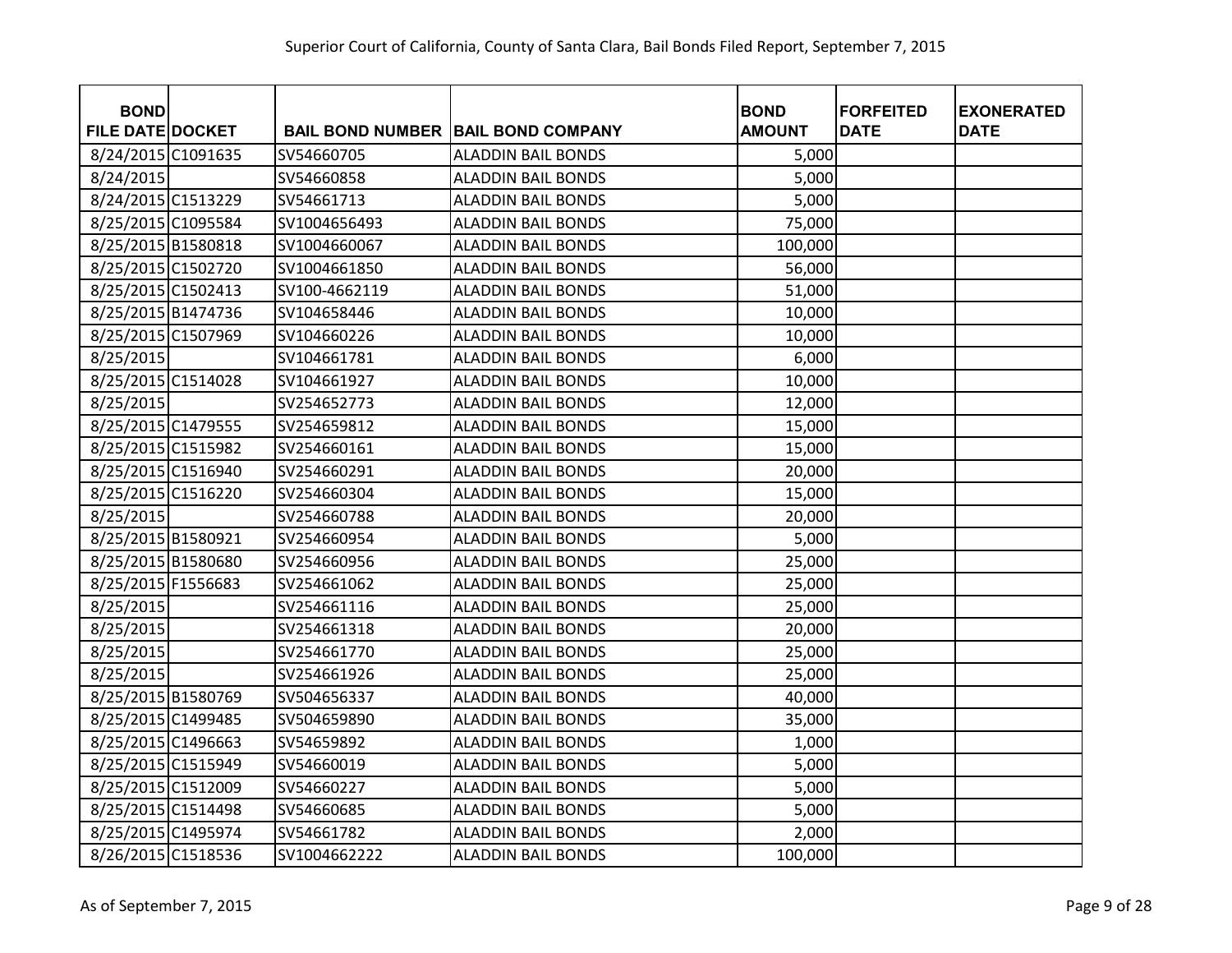| <b>BOND</b><br><b>FILE DATE DOCKET</b> |              | <b>BAIL BOND NUMBER BAIL BOND COMPANY</b> | <b>BOND</b><br><b>AMOUNT</b> | <b>FORFEITED</b><br><b>DATE</b> | <b>EXONERATED</b><br><b>DATE</b> |
|----------------------------------------|--------------|-------------------------------------------|------------------------------|---------------------------------|----------------------------------|
| 8/26/2015 C1515943                     | SV104662283  | <b>ALADDIN BAIL BONDS</b>                 | 10,000                       | 8/26/2015                       |                                  |
| 8/26/2015 C1518393                     | SV104662297  | <b>ALADDIN BAIL BONDS</b>                 | 10,000                       |                                 |                                  |
| 8/26/2015 B1476313                     | SV254661511  | <b>ALADDIN BAIL BONDS</b>                 | 20,000                       |                                 |                                  |
| 8/26/2015                              | SV254662116  | <b>ALADDIN BAIL BONDS</b>                 | 11,000                       |                                 |                                  |
| 8/26/2015                              | SV254662162  | <b>ALADDIN BAIL BONDS</b>                 | 25,000                       |                                 |                                  |
| 8/26/2015 C1507100                     | SV254662173  | <b>ALADDIN BAIL BONDS</b>                 | 25,000                       |                                 |                                  |
| 8/26/2015                              | SV254662205  | <b>ALADDIN BAIL BONDS</b>                 | 25,000                       |                                 |                                  |
| 8/26/2015 C1483709                     | SV254662238  | <b>ALADDIN BAIL BONDS</b>                 | 25,000                       |                                 |                                  |
| 8/26/2015 C1507299                     | SV254662267  | <b>ALADDIN BAIL BONDS</b>                 | 25,000                       |                                 |                                  |
| 8/26/2015 B1581211                     | SV504661841  | <b>ALADDIN BAIL BONDS</b>                 | 35,000                       |                                 |                                  |
| 8/26/2015 C1516167                     | SV504662164  | <b>ALADDIN BAIL BONDS</b>                 | 25,000                       |                                 |                                  |
| 8/26/2015 B1580675                     | SV54661855   | <b>ALADDIN BAIL BONDS</b>                 | 5,000                        |                                 |                                  |
| 8/27/2015 C1512631                     | SV104649272  | <b>ALADDIN BAIL BONDS</b>                 | 10,000                       |                                 |                                  |
| 8/27/2015 C1359707                     | SV254660105  | <b>ALADDIN BAIL BONDS</b>                 | 15,000                       |                                 |                                  |
| 8/27/2015 F1556851                     | SV254661932  | <b>ALADDIN BAIL BONDS</b>                 | 22,000                       |                                 |                                  |
| 8/27/2015                              | SV254662076  | <b>ALADDIN BAIL BONDS</b>                 | 20,000                       |                                 |                                  |
| 8/27/2015 C1516678                     | SV254662121  | <b>ALADDIN BAIL BONDS</b>                 | 20,000                       |                                 |                                  |
| 8/27/2015                              | SV254662433  | <b>ALADDIN BAIL BONDS</b>                 | 15,000                       |                                 |                                  |
| 8/27/2015                              | SV504662412  | <b>ALADDIN BAIL BONDS</b>                 | 25,000                       |                                 |                                  |
| 8/27/2015 B1577794                     | SV54662077   | <b>ALADDIN BAIL BONDS</b>                 | 5,000                        |                                 |                                  |
| 8/27/2015 C1514001                     | SV54662348   | <b>ALADDIN BAIL BONDS</b>                 | 5,000                        |                                 |                                  |
| 8/27/2015                              | SV54662349   | <b>ALADDIN BAIL BONDS</b>                 | 1,000                        |                                 |                                  |
| 8/27/2015 C1516663                     | SV54662495   | <b>ALADDIN BAIL BONDS</b>                 | 5,000                        |                                 |                                  |
| 8/27/2015 C1518395                     | SV54662538   | <b>ALADDIN BAIL BONDS</b>                 | 5,000                        |                                 |                                  |
| 8/28/2015                              | SV104662675  | <b>ALADDIN BAIL BONDS</b>                 | 10,000                       |                                 |                                  |
| 8/28/2015                              | SV254662689  | <b>ALADDIN BAIL BONDS</b>                 | 25,000                       |                                 |                                  |
| 8/28/2015                              | SV504662726  | <b>ALADDIN BAIL BONDS</b>                 | 36,000                       |                                 |                                  |
| 8/31/2015 C1486268                     | SV1004661815 | <b>ALADDIN BAIL BONDS</b>                 | 65,000                       |                                 |                                  |
| 8/31/2015 C1516481                     | SV1004662972 | <b>ALADDIN BAIL BONDS</b>                 | 75,000                       |                                 |                                  |
| 8/31/2015 C1489110                     | SV104662684  | <b>ALADDIN BAIL BONDS</b>                 | 10,000                       |                                 |                                  |
| 8/31/2015 C1494486                     | SV104663134  | <b>ALADDIN BAIL BONDS</b>                 | 10,000                       |                                 |                                  |
| 8/31/2015 C1487428                     | SV25463078   | <b>ALADDIN BAIL BONDS</b>                 | 15,000                       |                                 |                                  |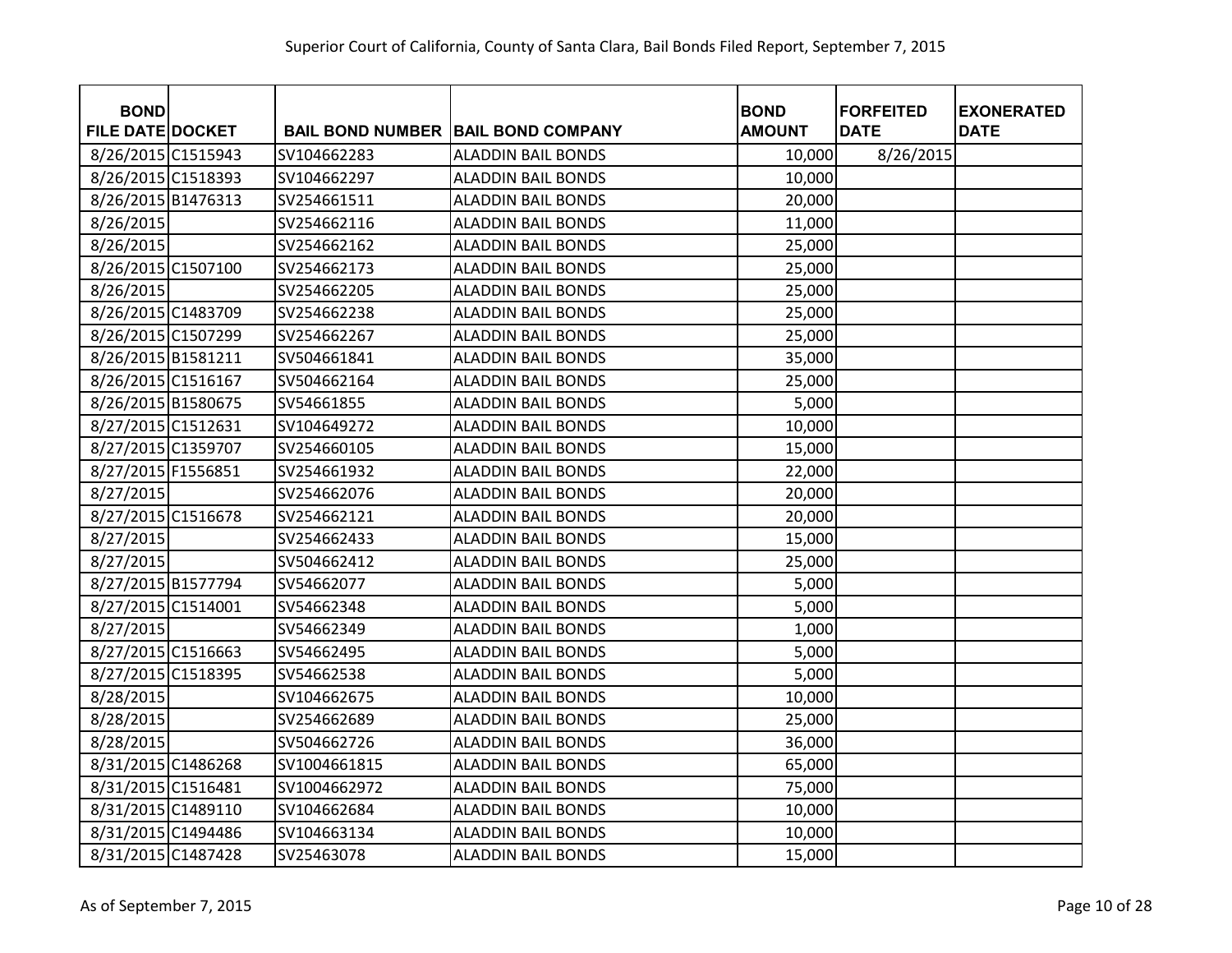| <b>BOND</b>             |                   |              |                                           | <b>BOND</b>   | <b>FORFEITED</b> | <b>EXONERATED</b> |
|-------------------------|-------------------|--------------|-------------------------------------------|---------------|------------------|-------------------|
| <b>FILE DATE DOCKET</b> |                   |              | <b>BAIL BOND NUMBER BAIL BOND COMPANY</b> | <b>AMOUNT</b> | <b>DATE</b>      | <b>DATE</b>       |
| 8/31/2015               |                   | SV254650364  | <b>ALADDIN BAIL BONDS</b>                 | 15,000        |                  |                   |
| 8/31/2015 C1508283      |                   | SV254661964  | <b>ALADDIN BAIL BONDS</b>                 | 25,000        |                  |                   |
| 8/31/2015               |                   | SV254662870  | <b>ALADDIN BAIL BONDS</b>                 | 15,000        |                  |                   |
| 8/31/2015 C1514253      |                   | SV254663077  | <b>ALADDIN BAIL BONDS</b>                 | 15,000        |                  |                   |
| 8/31/2015 C1501534      |                   | SV254663084  | <b>ALADDIN BAIL BONDS</b>                 | 15,000        |                  |                   |
| 8/31/2015               |                   | SV254663159  | <b>ALADDIN BAIL BONDS</b>                 | 25,000        |                  |                   |
| 8/31/2015               |                   | SV254663249  | <b>ALADDIN BAIL BONDS</b>                 | 15,000        |                  |                   |
| 8/31/2015 C1516919      |                   | SV254663325  | <b>ALADDIN BAIL BONDS</b>                 | 20,000        |                  |                   |
| 8/31/2015               |                   | SV254663451  | <b>ALADDIN BAIL BONDS</b>                 | 15,000        |                  |                   |
| 8/31/2015               |                   | SV254663525  | <b>ALADDIN BAIL BONDS</b>                 | 15,000        |                  |                   |
| 8/31/2015               |                   | SV254663610  | <b>ALADDIN BAIL BONDS</b>                 | 20,000        |                  |                   |
| 8/31/2015               |                   | SV254663789  | <b>ALADDIN BAIL BONDS</b>                 | 11,000        |                  |                   |
| 8/31/2015               |                   | SV504662312  | <b>ALADDIN BAIL BONDS</b>                 | 45,000        |                  |                   |
| 8/31/2015 B1581140      |                   | SV504662711  | <b>ALADDIN BAIL BONDS</b>                 | 35,000        |                  |                   |
| 8/31/2015 C1518795      |                   | SV504663598  | <b>ALADDIN BAIL BONDS</b>                 | 50,000        |                  |                   |
| 8/31/2015 C1518795      |                   | SV504663679  | <b>ALADDIN BAIL BONDS</b>                 | 50,000        |                  |                   |
| 8/31/2015 C1497193      |                   | SV54661816   | <b>ALADDIN BAIL BONDS</b>                 | 3,000         |                  |                   |
| 8/31/2015 B1580766      |                   | SV54662219   | <b>ALADDIN BAIL BONDS</b>                 | 5,000         |                  |                   |
| 8/31/2015 C1102777      |                   | SV54662356   | <b>ALADDIN BAIL BONDS</b>                 | 5,000         |                  |                   |
| 8/31/2015 C1514713      |                   | SV54663253   | <b>ALADDIN BAIL BONDS</b>                 | 5,000         |                  |                   |
| 8/31/2015 C1516306      |                   | SV54663268   | <b>ALADDIN BAIL BONDS</b>                 | 1,000         |                  |                   |
| 8/31/2015               |                   | SV54663374   | <b>ALADDIN BAIL BONDS</b>                 | 5,000         |                  |                   |
| 8/24/2015 C1494292      |                   | A152198837   | ALBERT RAMIREZ BAIL BONDS                 | 15,000        |                  |                   |
| 8/14/2015 C1507342      |                   | 2015BB019867 | ALICE CORTEZ BAIL BONDS                   | 10,000        |                  |                   |
| 8/17/2015 C1357920      |                   | 2015AA070350 | ALICE CORTEZ BAIL BONDS                   | 2,500         |                  |                   |
| 8/19/2015 F1452478      |                   | 2015AA070491 | ALICE CORTEZ BAIL BONDS                   | 5,000         |                  |                   |
| 8/19/2015 F1555682      |                   | 2015CC016063 | ALICE CORTEZ BAIL BONDS                   | 25,000        | 8/20/2015        |                   |
| 8/3/2015                |                   |              | 527236997 ALL PRO BAIL BONDS              | 14,250        |                  |                   |
|                         | 8/3/2015 C1507144 |              | 5112999245 ALL PRO BAIL BONDS             | 10,000        | 8/3/2015         |                   |
| 8/3/2015                |                   |              | 5113021718 ALL PRO BAIL BONDS             | 10,000        |                  |                   |
|                         | 8/3/2015 C1515834 |              | 5272369940 ALL PRO BAIL BONDS             | 15,000        |                  | 8/5/2015          |
|                         | 8/3/2015 C1516923 |              | 5272388442 ALL PRO BAIL BONDS             | 22,000        |                  |                   |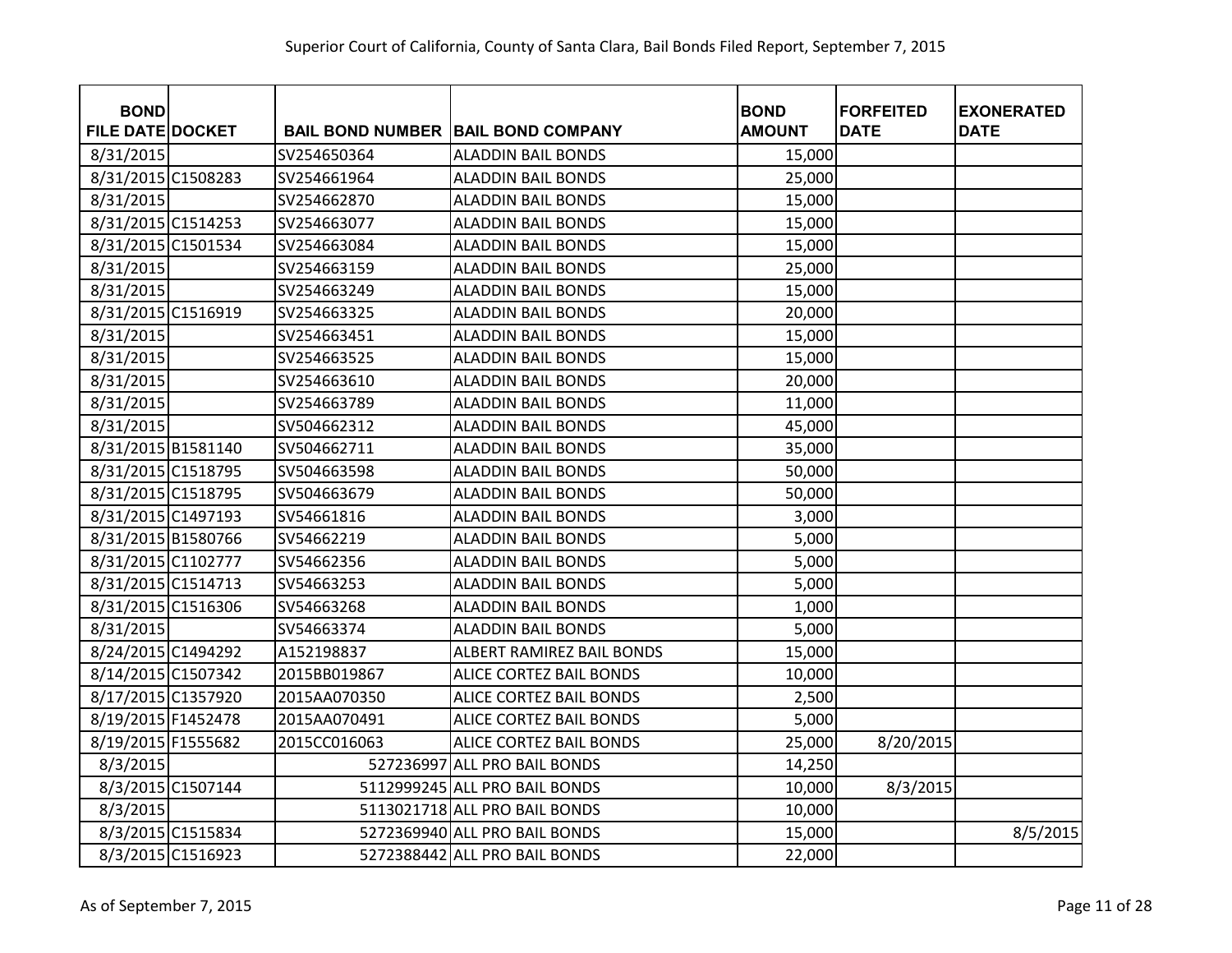| <b>BOND</b><br><b>FILE DATE DOCKET</b> |                   | <b>BAIL BOND NUMBER BAIL BOND COMPANY</b> | <b>BOND</b><br><b>AMOUNT</b> | <b>FORFEITED</b><br><b>DATE</b> | <b>EXONERATED</b><br><b>DATE</b> |
|----------------------------------------|-------------------|-------------------------------------------|------------------------------|---------------------------------|----------------------------------|
| 8/3/2015                               |                   | 5551391576 ALL PRO BAIL BONDS             | 15,000                       |                                 |                                  |
|                                        | 8/4/2015 C1490128 | 5112947077 ALL PRO BAIL BONDS             | 10,000                       | 8/24/2015                       |                                  |
|                                        | 8/4/2015 B1579858 | 5112999188 ALL PRO BAIL BONDS             | 10,000                       |                                 | 8/14/2015                        |
|                                        | 8/4/2015 C1511854 | 5112999232 ALL PRO BAIL BONDS             | 5,000                        |                                 |                                  |
|                                        | 8/4/2015 C1509473 | 5113021693 ALL PRO BAIL BONDS             | 6,000                        | 8/31/2015                       |                                  |
|                                        | 8/4/2015 C1508482 | 5113021705 ALL PRO BAIL BONDS             | 8,000                        | 8/31/2015                       |                                  |
|                                        | 8/4/2015 C1496969 | 5113021792 ALL PRO BAIL BONDS             | 10,000                       | 8/26/2015                       |                                  |
| 8/4/2015                               |                   | 5113021804 ALL PRO BAIL BONDS             | 10,000                       |                                 |                                  |
| 8/4/2015                               |                   | 5113021817 ALL PRO BAIL BONDS             | 5,000                        |                                 |                                  |
| 8/4/2015                               |                   | 5272388541 ALL PRO BAIL BONDS             | 25,000                       |                                 |                                  |
|                                        | 8/4/2015 C1511425 | 5272388596 ALL PRO BAIL BONDS             | 20,000                       |                                 |                                  |
|                                        | 8/4/2015 C1498096 | 5272388608 ALL PRO BAIL BONDS             | 15,000                       |                                 |                                  |
|                                        | 8/4/2015 C1515435 | 5272388611 ALL PRO BAIL BONDS             | 16,000                       | 9/3/2015                        |                                  |
|                                        | 8/4/2015 C1507181 | 5272388624 ALL PRO BAIL BONDS             | 20,000                       |                                 |                                  |
|                                        | 8/4/2015 C1477822 | 5512919195 ALL PRO BAIL BONDS             | 10,000                       |                                 |                                  |
| 8/4/2015                               |                   | 5551377673 ALL PRO BAIL BONDS             | 35,000                       |                                 |                                  |
|                                        | 8/4/2015 B1580038 | 5551408951 ALL PRO BAIL BONDS             | 40,000                       |                                 |                                  |
|                                        | 8/5/2015 C1513765 | 5112999315 ALL PRO BAIL BONDS             | 5,000                        |                                 |                                  |
|                                        | 8/5/2015 C1507995 | 5113021680 ALL PRO BAIL BONDS             | 10,750                       |                                 | 9/1/2015                         |
|                                        | 8/5/2015 C1513041 | 5113021763 ALL PRO BAIL BONDS             | 5,000                        |                                 |                                  |
|                                        | 8/6/2015 C1513755 | 5113021619 ALL PRO BAIL BONDS             | 11,000                       |                                 |                                  |
|                                        | 8/6/2015 F1555124 | 5113021734 ALL PRO BAIL BONDS             | 10,000                       |                                 | 9/1/2015                         |
| 8/6/2015                               |                   | 5113021747 ALL PRO BAIL BONDS             | 6,000                        |                                 |                                  |
|                                        | 8/6/2015 C1513558 | 5272370014 ALL PRO BAIL BONDS             | 25,000                       |                                 |                                  |
| 8/6/2015                               |                   | 5272388583 ALL PRO BAIL BONDS             | 25,000                       |                                 |                                  |
| 8/6/2015                               |                   | 5551420962 ALL PRO BAIL BONDS             | 50,000                       |                                 |                                  |
|                                        | 8/7/2015 C1503835 | 5113021677 ALL PRO BAIL BONDS             | 2,500                        | 8/27/2015                       |                                  |
|                                        | 8/7/2015 C1515923 | 5272370030 ALL PRO BAIL BONDS             | 10,000                       |                                 | 8/11/2015                        |
|                                        | 8/7/2015 C1400169 | 5551391617 ALL PRO BAIL BONDS             | 20,000                       |                                 |                                  |
| 8/10/2015 C1486397                     |                   | 5113021664 ALL PRO BAIL BONDS             | 10,000                       |                                 |                                  |
| 8/10/2015 C1495236                     |                   | 5113021776 ALL PRO BAIL BONDS             | 5,000                        |                                 |                                  |
| 8/10/2015 C1498958                     |                   | 5113021789 ALL PRO BAIL BONDS             | 10,000                       |                                 |                                  |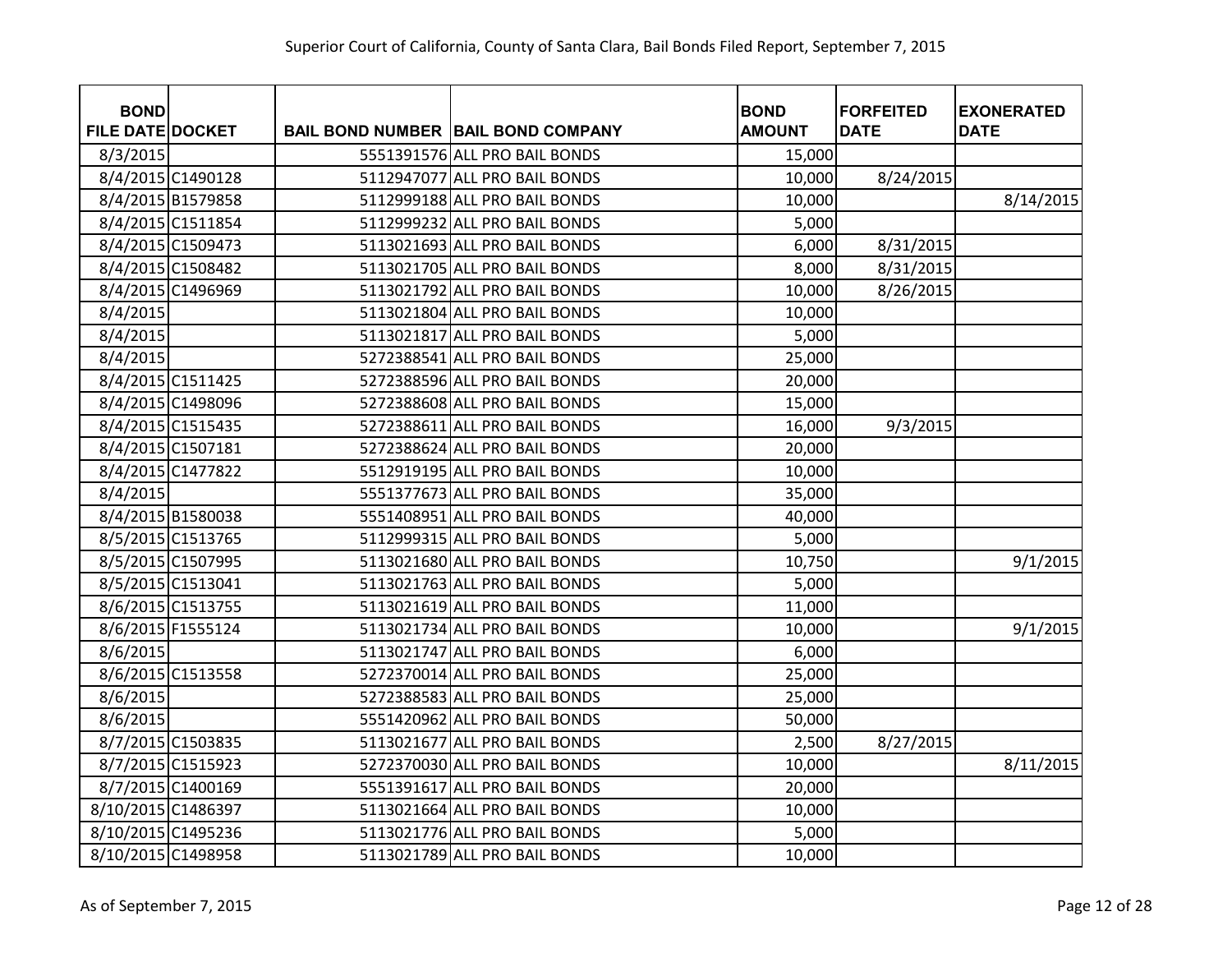| <b>BOND</b>             |             |                                           | <b>BOND</b>   | <b>FORFEITED</b> | <b>EXONERATED</b> |
|-------------------------|-------------|-------------------------------------------|---------------|------------------|-------------------|
| <b>FILE DATE DOCKET</b> |             | <b>BAIL BOND NUMBER BAIL BOND COMPANY</b> | <b>AMOUNT</b> | <b>DATE</b>      | <b>DATE</b>       |
| 8/10/2015 C1366106      |             | 5150032995 ALL PRO BAIL BONDS             | 120,000       |                  |                   |
| 8/10/2015               |             | 5272369995 ALL PRO BAIL BONDS             | 6,000         |                  |                   |
| 8/10/2015               |             | 5272370027 ALL PRO BAIL BONDS             | 15,000        |                  |                   |
| 8/10/2015 C1503462      |             | 5272388567 ALL PRO BAIL BONDS             | 12,000        |                  |                   |
| 8/10/2015 C1508298      |             | 5551408919 ALL PRO BAIL BONDS             | 50,000        |                  |                   |
| 8/10/2015 C1513478      |             | 51130217850 ALL PRO BAIL BONDS            | 8,000         |                  |                   |
| 8/11/2015               |             | 5112999076 ALL PRO BAIL BONDS             | 5,000         |                  |                   |
| 8/11/2015 CC133663      |             | 5112999104 ALL PRO BAIL BONDS             | 1,000         |                  |                   |
| 8/11/2015 C1514436      |             | 5112999117 ALL PRO BAIL BONDS             | 10,000        |                  |                   |
| 8/11/2015 B1579573      |             | 5272370001 ALL PRO BAIL BONDS             | 25,000        |                  |                   |
| 8/11/2015 B1472711      |             | 5551391620 ALL PRO BAIL BONDS             | 50,000        |                  |                   |
| 8/11/2015 C1511466      |             | 5551408906 ALL PRO BAIL BONDS             | 50,000        |                  |                   |
| 8/12/2015 C1487869      |             | 5112897606 ALL PRO BAIL BONDS             | 10,000        |                  |                   |
| 8/12/2015 C1493974      |             | 5112973942 ALL PRO BAIL BONDS             | 5,000         | 9/2/2015         |                   |
| 8/12/2015 F1451850      |             | 5112999175 ALL PRO BAIL BONDS             | 10,000        |                  |                   |
| 8/12/2015 F1556864      |             | 5272370072 ALL PRO BAIL BONDS             | 15,000        |                  |                   |
| 8/12/2015 C1516730      |             | 5551421026 ALL PRO BAIL BONDS             | 50,000        |                  |                   |
| 8/13/2015 C1516557      |             | 5105538653 ALL PRO BAIL BONDS             | 85,000        |                  |                   |
| 8/13/2015 C1488782      |             | 5551408881 ALL PRO BAIL BONDS             | 30,000        |                  |                   |
| 8/13/2015 C1514288      |             | 5551408894 ALL PRO BAIL BONDS             | 50,000        | 8/13/2015        |                   |
| 8/14/2015 C1503528      |             | 5272370056 ALL PRO BAIL BONDS             | 20,000        |                  |                   |
| 8/16/2015               |             | 5272388864 ALL PRO BAIL BONDS             | 25,000        |                  |                   |
| 8/17/2015 C1516451      |             | 527237008 ALL PRO BAIL BONDS              | 15,000        | 8/19/2015        |                   |
| 8/17/2015 C1513432      |             | 5112999162 ALL PRO BAIL BONDS             | 5,000         |                  |                   |
| 8/17/2015 C1510241      |             | 5113021648 ALL PRO BAIL BONDS             | 10,000        |                  |                   |
| 8/17/2015 BB943794      |             | 5113021651 ALL PRO BAIL BONDS             | 5,000         |                  |                   |
| 8/17/2015 C1503449      |             | 5272370043 ALL PRO BAIL BONDS             | 20,000        |                  |                   |
| 8/17/2015               |             | 5272388637 ALL PRO BAIL BONDS             | 25,000        |                  |                   |
| 8/17/2015               |             | 5551377686 ALL PRO BAIL BONDS             | 32,000        |                  |                   |
| 8/17/2015 C1514004      | 527238855-4 | ALL PRO BAIL BONDS                        | 25,000        |                  |                   |
| 8/18/2015 C1230989      |             | 5113022629 ALL PRO BAIL BONDS             | 10,000        |                  |                   |
| 8/18/2015 C1515552      |             | 5272388794 ALL PRO BAIL BONDS             | 20,000        |                  |                   |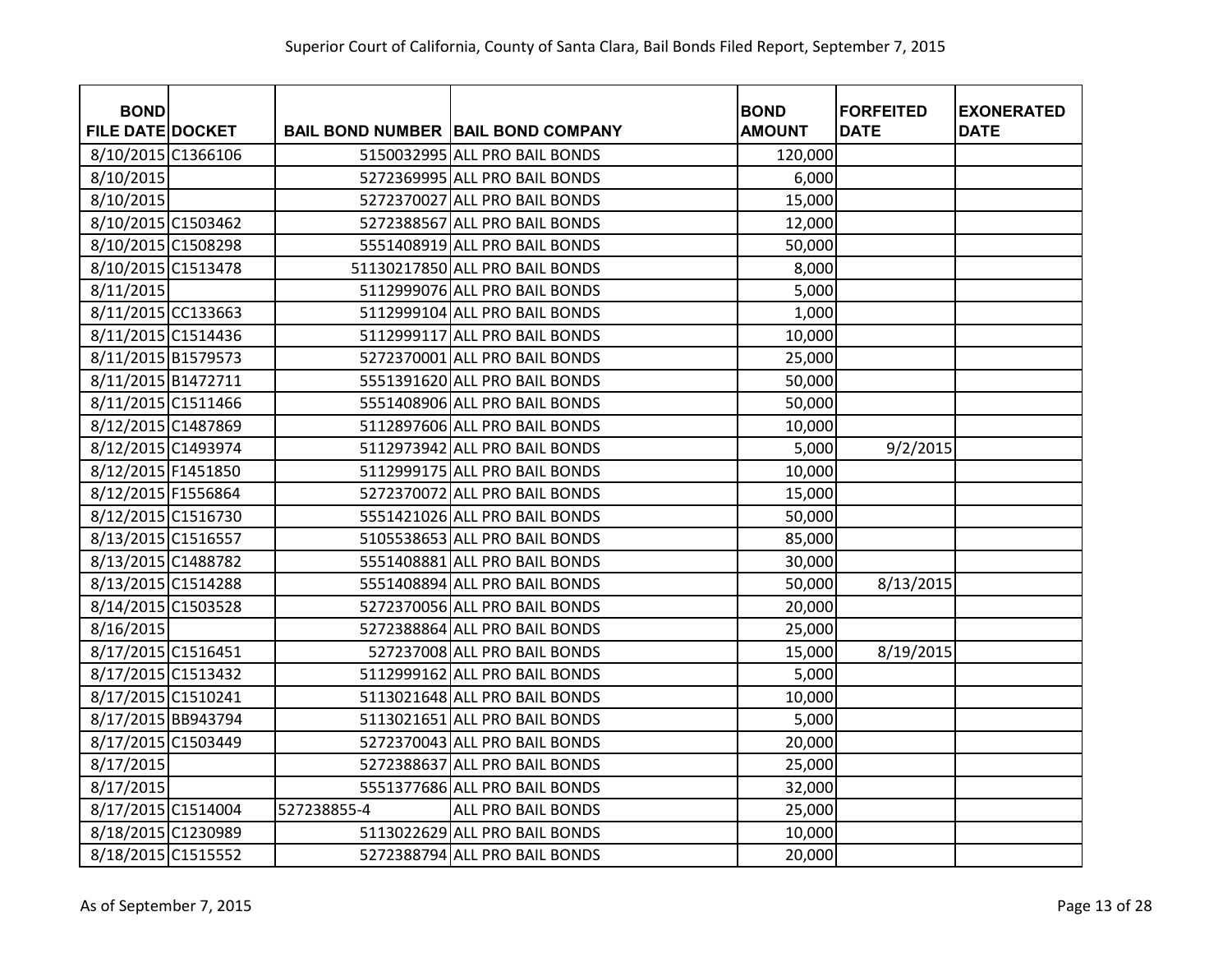| <b>BOND</b>             |  |                                             | <b>BOND</b>   | <b>FORFEITED</b> | <b>EXONERATED</b> |
|-------------------------|--|---------------------------------------------|---------------|------------------|-------------------|
| <b>FILE DATE DOCKET</b> |  | <b>BAIL BOND NUMBER   BAIL BOND COMPANY</b> | <b>AMOUNT</b> | <b>DATE</b>      | <b>DATE</b>       |
| 8/18/2015               |  | 5272388819 ALL PRO BAIL BONDS               | 15,000        |                  |                   |
| 8/18/2015               |  | 5551408849 ALL PRO BAIL BONDS               | 45,000        |                  |                   |
| 8/19/2015 C1350082      |  | 511301961 ALL PRO BAIL BONDS                | 10,000        |                  |                   |
| 8/19/2015 C1508080      |  | 5112999063 ALL PRO BAIL BONDS               | 5,000         |                  |                   |
| 8/19/2015 C1350082      |  | 5113021961 ALL PRO BAIL BONDS               | 10,000        |                  |                   |
| 8/19/2015 C1516253      |  | 5113021974 ALL PRO BAIL BONDS               | 3,000         | 8/20/2015        |                   |
| 8/19/2015 C1515969      |  | 5113021987 ALL PRO BAIL BONDS               | 10,000        |                  |                   |
| 8/19/2015 C1496944      |  | 5272388781 ALL PRO BAIL BONDS               | 20,000        |                  |                   |
| 8/19/2015 F1556698      |  | 5551408948 ALL PRO BAIL BONDS               | 40,000        |                  |                   |
| 8/20/2015 B1580857      |  | 5105538640 ALL PRO BAIL BONDS               | 85,000        |                  |                   |
| 8/20/2015 C1514686      |  | 5113021958 ALL PRO BAIL BONDS               | 10,000        |                  |                   |
| 8/20/2015 C1485645      |  | 5272388778 ALL PRO BAIL BONDS               | 15,000        |                  |                   |
| 8/21/2015 F1555885      |  | 5112914976 ALL PRO BAIL BONDS               | 10,000        |                  |                   |
| 8/24/2015 C1369172      |  | 5112999050 ALL PRO BAIL BONDS               | 5,000         |                  |                   |
| 8/24/2015 C1505261      |  | 5113021833 ALL PRO BAIL BONDS               | 5,000         | 8/28/2015        |                   |
| 8/24/2015 C1507636      |  | 5113021932 ALL PRO BAIL BONDS               | 5,000         |                  |                   |
| 8/24/2015 B1475801      |  | 5113022687 ALL PRO BAIL BONDS               | 10,000        |                  |                   |
| 8/24/2015               |  | 5113051230 ALL PRO BAIL BONDS               | 5,000         |                  |                   |
| 8/24/2015 C1517605      |  | 5113051256 ALL PRO BAIL BONDS               | 10,000        |                  |                   |
| 8/24/2015               |  | 5272388765 ALL PRO BAIL BONDS               | 20,000        |                  |                   |
| 8/24/2015               |  | 5272388848 ALL PRO BAIL BONDS               | 25,000        |                  |                   |
| 8/24/2015 B1579116      |  | 5272405259 ALL PRO BAIL BONDS               | 10,000        |                  |                   |
| 8/24/2015 C1515923      |  | 5272412648 ALL PRO BAIL BONDS               | 15,000        | 8/28/2015        |                   |
| 8/24/2015 C1517605      |  | 5272412651 ALL PRO BAIL BONDS               | 25,000        | 8/28/2015        |                   |
| 8/24/2015               |  | 5551420975 ALL PRO BAIL BONDS               | 41,000        |                  |                   |
| 8/25/2015 F1556910      |  | 5112999047 ALL PRO BAIL BONDS               | 10,000        |                  |                   |
| 8/25/2015 C1515206      |  | 5113051371 ALL PRO BAIL BONDS               | 5,000         |                  |                   |
| 8/25/2015 CC958749      |  | 5113051959 ALL PRO BAIL BONDS               | 10,000        |                  |                   |
| 8/25/2015 CC960227      |  | 5113051962 ALL PRO BAIL BONDS               | 10,000        |                  |                   |
| 8/25/2015               |  | 5272388806 ALL PRO BAIL BONDS               | 15,000        |                  |                   |
| 8/25/2015               |  | 5272412606 ALL PRO BAIL BONDS               | 20,000        |                  |                   |
| 8/25/2015 C1517798      |  | 5272412619 ALL PRO BAIL BONDS               | 25,000        |                  |                   |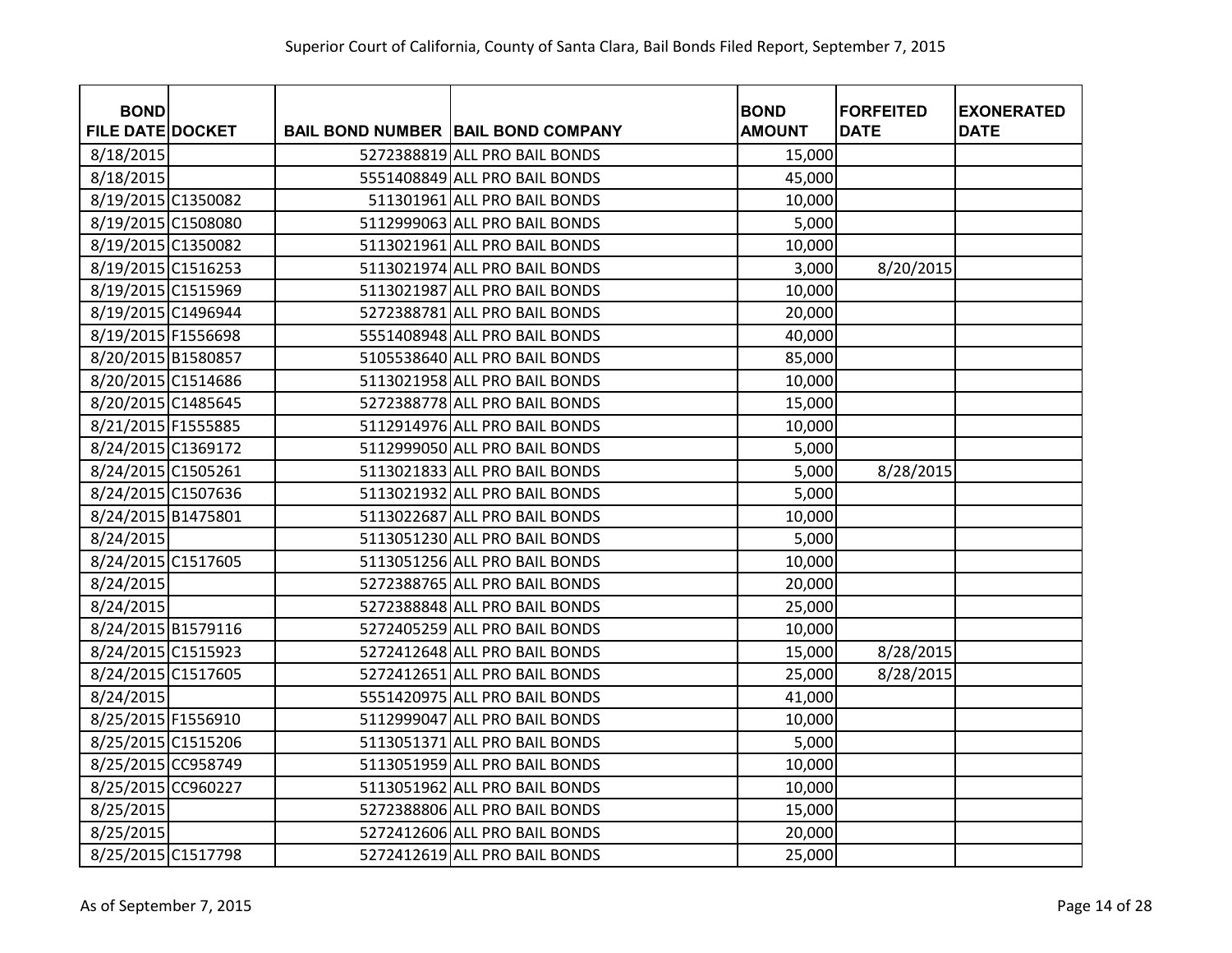| <b>BOND</b>             |  |                                             | <b>BOND</b>   | <b>FORFEITED</b> | <b>EXONERATED</b> |
|-------------------------|--|---------------------------------------------|---------------|------------------|-------------------|
| <b>FILE DATE DOCKET</b> |  | <b>BAIL BOND NUMBER   BAIL BOND COMPANY</b> | <b>AMOUNT</b> | <b>DATE</b>      | <b>DATE</b>       |
| 8/25/2015 F1556820      |  | 5272412635 ALL PRO BAIL BONDS               | 25,000        |                  |                   |
| 8/25/2015               |  | 5551408935 ALL PRO BAIL BONDS               | 45,000        |                  |                   |
| 8/25/2015 F1452245      |  | 5551421211 ALL PRO BAIL BONDS               | 25,000        |                  |                   |
| 8/25/2015 F1556828      |  | 55514008865 ALL PRO BAIL BONDS              | 40,000        |                  |                   |
| 8/26/2015 C1518538      |  | 5272272808 ALL PRO BAIL BONDS               | 10,000        |                  |                   |
| 8/26/2015               |  | 5272388653 ALL PRO BAIL BONDS               | 20,000        |                  |                   |
| 8/26/2015               |  | 5272388835 ALL PRO BAIL BONDS               | 21,000        |                  |                   |
| 8/26/2015               |  | 5272412143 ALL PRO BAIL BONDS               | 20,000        |                  |                   |
| 8/26/2015 B1580737      |  | 5551421208 ALL PRO BAIL BONDS               | 50,000        |                  |                   |
| 8/27/2015 C1518567      |  | 5105534189 ALL PRO BAIL BONDS               | 63,000        |                  |                   |
| 8/27/2015               |  | 5113021916 ALL PRO BAIL BONDS               | 5,000         |                  |                   |
| 8/27/2015 C1508762      |  | 5113021929 ALL PRO BAIL BONDS               | 5,000         |                  |                   |
| 8/27/2015 F1452111      |  | 5113051368 ALL PRO BAIL BONDS               | 5,000         |                  |                   |
| 8/27/2015 F1554368      |  | 5250026328 ALL PRO BAIL BONDS               | 150,000       |                  |                   |
| 8/27/2015 C1515608      |  | 5272388822 ALL PRO BAIL BONDS               | 20,000        |                  |                   |
| 8/27/2015               |  | 5272412581 ALL PRO BAIL BONDS               | 21,000        |                  |                   |
| 8/27/2015               |  | 5272412594 ALL PRO BAIL BONDS               | 20,000        |                  |                   |
| 8/28/2015 C1518581      |  | 5105506124 ALL PRO BAIL BONDS               | 84,000        |                  |                   |
| 8/28/2015 C1518792      |  | 5105534163 ALL PRO BAIL BONDS               | 65,000        |                  |                   |
| 8/28/2015 C1512754      |  | 5113021846 ALL PRO BAIL BONDS               | 5,000         |                  |                   |
| 8/28/2015 C1510094      |  | 5113021891 ALL PRO BAIL BONDS               | 10,000        |                  |                   |
| 8/28/2015 C1515058      |  | 5113021903 ALL PRO BAIL BONDS               | 2,000         |                  |                   |
| 8/28/2015 C1517198      |  | 5113051384 ALL PRO BAIL BONDS               | 10,000        |                  |                   |
| 8/28/2015               |  | 5113051397 ALL PRO BAIL BONDS               | 11,000        |                  |                   |
| 8/28/2015 C1359351      |  | 5272412578 ALL PRO BAIL BONDS               | 25,000        |                  |                   |
| 8/28/2015 F1556584      |  | 5551275935 ALL PRO BAIL BONDS               | 35,000        |                  |                   |
| 8/28/2015 C1518573      |  | 5551421000 ALL PRO BAIL BONDS               | 42,000        |                  |                   |
| 8/28/2015               |  | 5551421183 ALL PRO BAIL BONDS               | 45,000        |                  |                   |
| 8/31/2015 C1518566      |  | 5105535058 ALL PRO BAIL BONDS               | 63,000        |                  |                   |
| 8/31/2015 C1515967      |  | 5113021888 ALL PRO BAIL BONDS               | 7,500         |                  |                   |
| 8/31/2015 C1511152      |  | 5113051946 ALL PRO BAIL BONDS               | 10,000        |                  |                   |
| 8/31/2015               |  | 5272412536 ALL PRO BAIL BONDS               | 20,000        |                  |                   |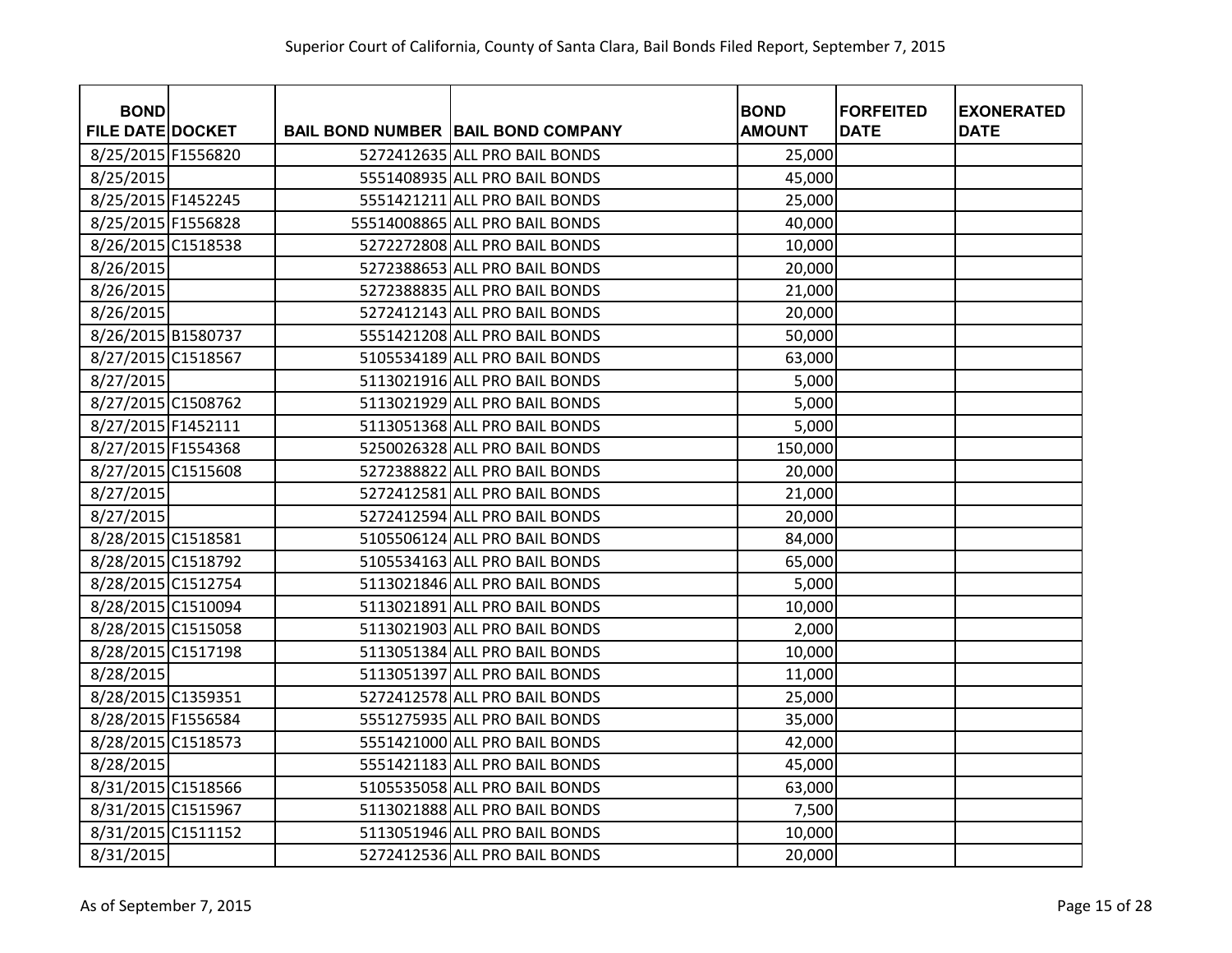| <b>BOND</b><br><b>FILE DATE DOCKET</b> |                   |              | <b>BAIL BOND NUMBER BAIL BOND COMPANY</b> | <b>BOND</b><br><b>AMOUNT</b> | <b>FORFEITED</b><br><b>DATE</b> | <b>EXONERATED</b><br><b>DATE</b> |
|----------------------------------------|-------------------|--------------|-------------------------------------------|------------------------------|---------------------------------|----------------------------------|
| 8/31/2015 C1518627                     |                   |              | 5272412565 ALL PRO BAIL BONDS             | 25,000                       |                                 |                                  |
| 8/31/2015 C1502688                     |                   |              | 5551408878 ALL PRO BAIL BONDS             | 40,000                       |                                 |                                  |
| 8/31/2015 C1518575                     |                   |              | 5551421170 ALL PRO BAIL BONDS             | 42,000                       |                                 |                                  |
| 8/10/2015                              |                   | IS250K13058  | <b>AMIGO BAIL BONDS</b>                   | 75,000                       |                                 |                                  |
| 8/26/2015 C1503728                     |                   | IS50K112539  | <b>AMIGO BAIL BONDS</b>                   | 5,000                        |                                 |                                  |
| 8/3/2015                               |                   | T2550521690  | <b>BAD BOYS BAIL BONDS</b>                | 20,000                       |                                 |                                  |
| 8/3/2015                               |                   | T5050519164  | <b>BAD BOYS BAIL BONDS</b>                | 35,000                       |                                 |                                  |
| 8/3/2015                               |                   | T5050521717  | <b>BAD BOYS BAIL BONDS</b>                | 10,000                       |                                 |                                  |
| 8/3/2015                               |                   | T5050521721  | <b>BAD BOYS BAIL BONDS</b>                | 50,000                       |                                 |                                  |
| 8/3/2015                               |                   | T5050521722  | <b>BAD BOYS BAIL BONDS</b>                | 40,000                       |                                 |                                  |
| 8/4/2015                               |                   | T1050521061  | <b>BAD BOYS BAIL BONDS</b>                | 10,000                       |                                 |                                  |
|                                        | 8/4/2015 C1477545 | T1050522384  | <b>BAD BOYS BAIL BONDS</b>                | 1,000                        | 9/1/2015                        |                                  |
|                                        | 8/4/2015 C1516467 | T1050522385  | <b>BAD BOYS BAIL BONDS</b>                | 10,000                       |                                 |                                  |
|                                        | 8/4/2015 C1513811 | T2550519344  | <b>BAD BOYS BAIL BONDS</b>                | 10,000                       |                                 |                                  |
|                                        | 8/4/2015 C1512651 | T2550521077  | <b>BAD BOYS BAIL BONDS</b>                | 25,000                       |                                 | 8/27/2015                        |
|                                        | 8/4/2015 C1513564 | T2550521421  | <b>BAD BOYS BAIL BONDS</b>                | 20,000                       |                                 |                                  |
|                                        | 8/4/2015 C1365267 | T2550522400  | <b>BAD BOYS BAIL BONDS</b>                | 15,000                       |                                 |                                  |
| 8/4/2015                               |                   | T5050522437  | <b>BAD BOYS BAIL BONDS</b>                | 15,000                       |                                 |                                  |
|                                        | 8/4/2015 C1510185 | T550521140   | <b>BAD BOYS BAIL BONDS</b>                | 5,000                        |                                 |                                  |
|                                        | 8/5/2015 C1511873 | T1050521062  | <b>BAD BOYS BAIL BONDS</b>                | 5,000                        |                                 |                                  |
|                                        | 8/5/2015 B1580433 | T1050521063  | <b>BAD BOYS BAIL BONDS</b>                | 10,000                       |                                 |                                  |
|                                        | 8/5/2015 F1556639 | T2550521688  | <b>BAD BOYS BAIL BONDS</b>                | 21,000                       |                                 |                                  |
|                                        | 8/5/2015 C1507929 | T5050522439  | <b>BAD BOYS BAIL BONDS</b>                | 50,000                       |                                 |                                  |
| 8/5/2015                               |                   | T550521046   | <b>BAD BOYS BAIL BONDS</b>                | 5,000                        |                                 |                                  |
|                                        | 8/5/2015 C1509440 | T550521048   | <b>BAD BOYS BAIL BONDS</b>                | 5,000                        |                                 |                                  |
|                                        | 8/6/2015 C1502649 | T50050522454 | <b>BAD BOYS BAIL BONDS</b>                | 150,000                      |                                 |                                  |
| 8/6/2015                               |                   | T5050521718  | <b>BAD BOYS BAIL BONDS</b>                | 26,000                       |                                 |                                  |
|                                        | 8/6/2015 C1514537 | T550521139   | <b>BAD BOYS BAIL BONDS</b>                | 5,000                        |                                 |                                  |
| 8/10/2015 C1501556                     |                   | T10050519206 | <b>BAD BOYS BAIL BONDS</b>                | 100,000                      |                                 |                                  |
| 8/10/2015                              |                   | T1M50522455  | <b>BAD BOYS BAIL BONDS</b>                | 160,000                      |                                 |                                  |
| 8/10/2015 C1492805                     |                   | T5050519162  | <b>BAD BOYS BAIL BONDS</b>                | 20,000                       |                                 |                                  |
| 8/10/2015                              |                   | T5050521107  | <b>BAD BOYS BAIL BONDS</b>                | 20,000                       |                                 |                                  |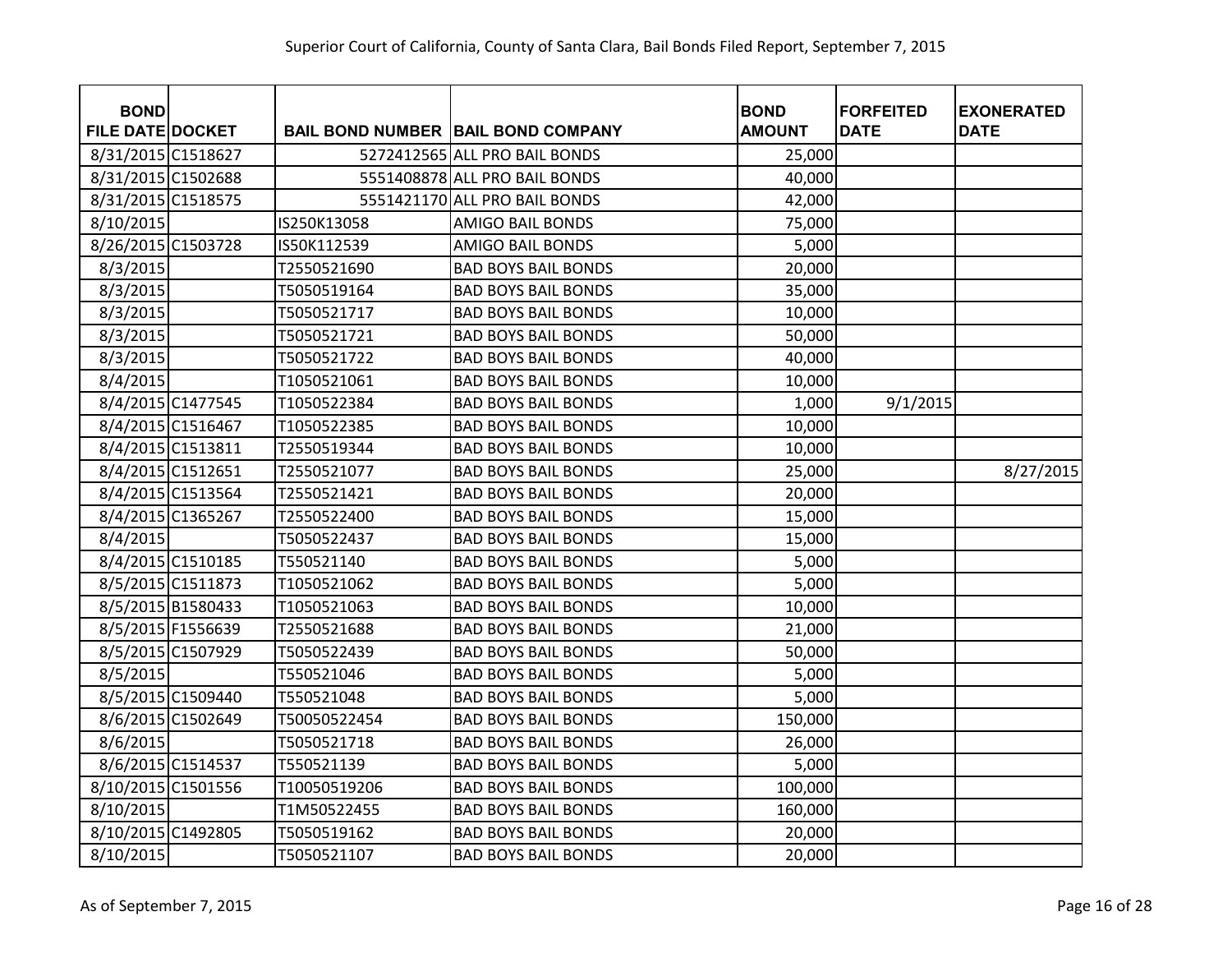| <b>BOND</b>             |              |                                           | <b>BOND</b>   | <b>FORFEITED</b><br><b>DATE</b> | <b>EXONERATED</b><br><b>DATE</b> |
|-------------------------|--------------|-------------------------------------------|---------------|---------------------------------|----------------------------------|
| <b>FILE DATE DOCKET</b> |              | <b>BAIL BOND NUMBER BAIL BOND COMPANY</b> | <b>AMOUNT</b> |                                 |                                  |
| 8/10/2015               | T5050521442  | <b>BAD BOYS BAIL BONDS</b>                | 25,000        |                                 |                                  |
| 8/10/2015               | T5050521720  | <b>BAD BOYS BAIL BONDS</b>                | 50,000        |                                 |                                  |
| 8/10/2015 C1486136      | T550521366   | <b>BAD BOYS BAIL BONDS</b>                | 5,000         |                                 |                                  |
| 8/11/2015               | T5050521108  | <b>BAD BOYS BAIL BONDS</b>                | 21,000        |                                 |                                  |
| 8/11/2015               | T5050521181  | <b>BAD BOYS BAIL BONDS</b>                | 25,000        |                                 |                                  |
| 8/11/2015 B1581256      | T5050521440  | <b>BAD BOYS BAIL BONDS</b>                | 22,000        |                                 |                                  |
| 8/11/2015 F1555427      | T550521049   | <b>BAD BOYS BAIL BONDS</b>                | 5,000         |                                 |                                  |
| 8/11/2015 B1579139      | T550521365   | <b>BAD BOYS BAIL BONDS</b>                | 5,000         |                                 |                                  |
| 8/12/2015 F1556545      | T20050524113 | <b>BAD BOYS BAIL BONDS</b>                | 150,000       |                                 |                                  |
| 8/12/2015               | T5050521182  | <b>BAD BOYS BAIL BONDS</b>                | 50,000        |                                 |                                  |
| 8/14/2015 C1517616      | T10050521728 | <b>BAD BOYS BAIL BONDS</b>                | 56,000        |                                 |                                  |
| 8/14/2015               | T1050522382  | <b>BAD BOYS BAIL BONDS</b>                | 10,000        |                                 |                                  |
| 8/14/2015 C1517888      | T5050521106  | <b>BAD BOYS BAIL BONDS</b>                | 41,000        |                                 |                                  |
| 8/17/2015               | T10050524110 | <b>BAD BOYS BAIL BONDS</b>                | 100,000       |                                 |                                  |
| 8/17/2015               | T1050521391  | <b>BAD BOYS BAIL BONDS</b>                | 10,000        |                                 |                                  |
| 8/17/2015 C1490473      | T1050521392  | <b>BAD BOYS BAIL BONDS</b>                | 10,000        |                                 |                                  |
| 8/17/2015 C1477140      | T1050521393  | <b>BAD BOYS BAIL BONDS</b>                | 10,000        |                                 |                                  |
| 8/17/2015 C1514661      | T1050523769  | <b>BAD BOYS BAIL BONDS</b>                | 8,000         |                                 |                                  |
| 8/17/2015 C1517586      | T2550524055  | <b>BAD BOYS BAIL BONDS</b>                | 15,000        |                                 |                                  |
| 8/17/2015               | T2550524056  | <b>BAD BOYS BAIL BONDS</b>                | 25,000        |                                 |                                  |
| 8/17/2015               | T2550524057  | <b>BAD BOYS BAIL BONDS</b>                | 21,000        |                                 |                                  |
| 8/17/2015               | T2550524058  | <b>BAD BOYS BAIL BONDS</b>                | 15,000        |                                 |                                  |
| 8/18/2015 C1512750      | T1050522379  | <b>BAD BOYS BAIL BONDS</b>                | 10,000        |                                 |                                  |
| 8/18/2015 C1512152      | T550523755   | <b>BAD BOYS BAIL BONDS</b>                | 1,000         |                                 |                                  |
| 8/19/2015               | T2550524059  | <b>BAD BOYS BAIL BONDS</b>                | 20,000        |                                 |                                  |
| 8/21/2015               | T2550524061  | <b>BAD BOYS BAIL BONDS</b>                | 15,000        |                                 |                                  |
| 8/21/2015               | T5050521436  | <b>BAD BOYS BAIL BONDS</b>                | 41,000        |                                 |                                  |
| 8/21/2015               | T5050521437  | <b>BAD BOYS BAIL BONDS</b>                | 30,000        |                                 |                                  |
| 8/24/2015               | T1050521386  | <b>BAD BOYS BAIL BONDS</b>                | 10,000        |                                 |                                  |
| 8/24/2015 B1579846      | T1050521394  | <b>BAD BOYS BAIL BONDS</b>                | 10,000        |                                 |                                  |
| 8/24/2015               | T2550523795  | <b>BAD BOYS BAIL BONDS</b>                | 20,000        |                                 |                                  |
| 8/24/2015 B1576631      | T550521367   | <b>BAD BOYS BAIL BONDS</b>                | 5,000         |                                 |                                  |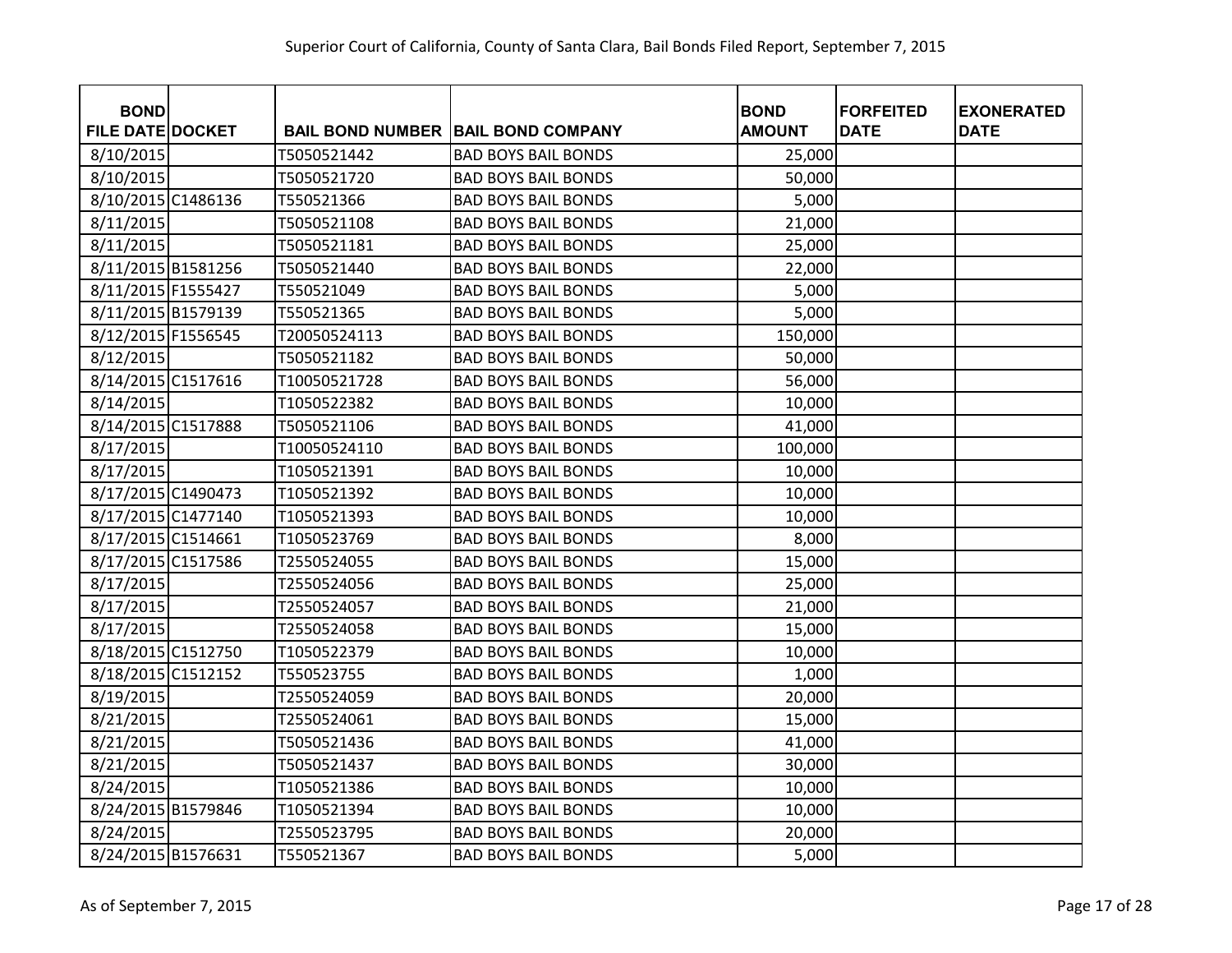| <b>BOND</b>             |                     |                                           | <b>BOND</b>   | <b>FORFEITED</b> | <b>EXONERATED</b> |
|-------------------------|---------------------|-------------------------------------------|---------------|------------------|-------------------|
| <b>FILE DATE DOCKET</b> |                     | <b>BAIL BOND NUMBER BAIL BOND COMPANY</b> | <b>AMOUNT</b> | <b>DATE</b>      | <b>DATE</b>       |
| 8/25/2015               | T2550523790         | <b>BAD BOYS BAIL BONDS</b>                | 11,000        |                  |                   |
| 8/25/2015               | T2550523793         | <b>BAD BOYS BAIL BONDS</b>                | 20,000        |                  |                   |
| 8/25/2015 B1475380      | T550521363          | <b>BAD BOYS BAIL BONDS</b>                | 5,000         |                  |                   |
| 8/25/2015 C1509128      | T550521672          | <b>BAD BOYS BAIL BONDS</b>                | 5,000         |                  |                   |
| 8/25/2015 C1515977      | T550522355          | <b>BAD BOYS BAIL BONDS</b>                | 5,000         |                  |                   |
| 8/26/2015               | T2550523787         | <b>BAD BOYS BAIL BONDS</b>                | 15,000        |                  |                   |
| 8/26/2015               | T2550523792         | <b>BAD BOYS BAIL BONDS</b>                | 16,000        |                  |                   |
| 8/27/2015               | T1050521385         | <b>BAD BOYS BAIL BONDS</b>                | 10,000        |                  |                   |
| 8/27/2015 C1513612      | T1050526030         | <b>BAD BOYS BAIL BONDS</b>                | 6,000         |                  |                   |
| 8/27/2015 C1513763      | T2550523788         | <b>BAD BOYS BAIL BONDS</b>                | 17,000        |                  |                   |
| 8/27/2015 C1516595      | T2550523796         | <b>BAD BOYS BAIL BONDS</b>                | 10,000        |                  |                   |
| 8/27/2015 F1556829      | T2550523797         | <b>BAD BOYS BAIL BONDS</b>                | 25,000        |                  |                   |
| 8/27/2015 C1513829      | T550521671          | <b>BAD BOYS BAIL BONDS</b>                | 5,000         |                  |                   |
| 8/27/2015 C1515602      | T550522353          | <b>BAD BOYS BAIL BONDS</b>                | 5,000         |                  |                   |
| 8/27/2015 C1517395      | T7550522442         | <b>BAD BOYS BAIL BONDS</b>                | 75,000        |                  |                   |
| 8/28/2015 F1554330      | T10050524215        | <b>BAD BOYS BAIL BONDS</b>                | 100,000       |                  |                   |
| 8/28/2015 C1369715      | T5050524680         | <b>BAD BOYS BAIL BONDS</b>                | 50,000        |                  |                   |
| 8/28/2015 C1370322      | T550524016          | <b>BAD BOYS BAIL BONDS</b>                | 5,000         |                  |                   |
| 8/31/2015 C1515930      | T10050509897        | <b>BAD BOYS BAIL BONDS</b>                | 100,000       |                  |                   |
| 8/31/2015               | 214865 T10050523833 | <b>BAD BOYS BAIL BONDS</b>                | 100,000       |                  |                   |
| 8/31/2015 B1580855      | T1050524029         | <b>BAD BOYS BAIL BONDS</b>                | 10,000        |                  |                   |
| 8/31/2015 C1489473      | T2550523789         | <b>BAD BOYS BAIL BONDS</b>                | 15,000        |                  |                   |
| 8/31/2015               | T2550524832         | <b>BAD BOYS BAIL BONDS</b>                | 15,000        |                  |                   |
| 8/31/2015 C1517265      | T2550524833         | <b>BAD BOYS BAIL BONDS</b>                | 15,000        |                  |                   |
| 8/31/2015               | T2550524834         | <b>BAD BOYS BAIL BONDS</b>                | 20,000        |                  |                   |
| 8/31/2015               | T2550524837         | <b>BAD BOYS BAIL BONDS</b>                | 25,000        |                  |                   |
| 8/31/2015               | T2550524838         | <b>BAD BOYS BAIL BONDS</b>                | 25,000        |                  |                   |
| 8/31/2015 C1509943      | T5050524095         | <b>BAD BOYS BAIL BONDS</b>                | 15,000        |                  |                   |
| 8/31/2015               | T5050524681         | <b>BAD BOYS BAIL BONDS</b>                | 25,000        |                  |                   |
| 8/31/2015               | T550524816          | <b>BAD BOYS BAIL BONDS</b>                | 250           |                  |                   |
| 8/3/2015                | AS25242285          | <b>BAIL HOTLINE BAIL BONDS</b>            | 25,000        |                  |                   |
| 8/3/2015                | AS50180537          | <b>BAIL HOTLINE BAIL BONDS</b>            | 27,000        |                  |                   |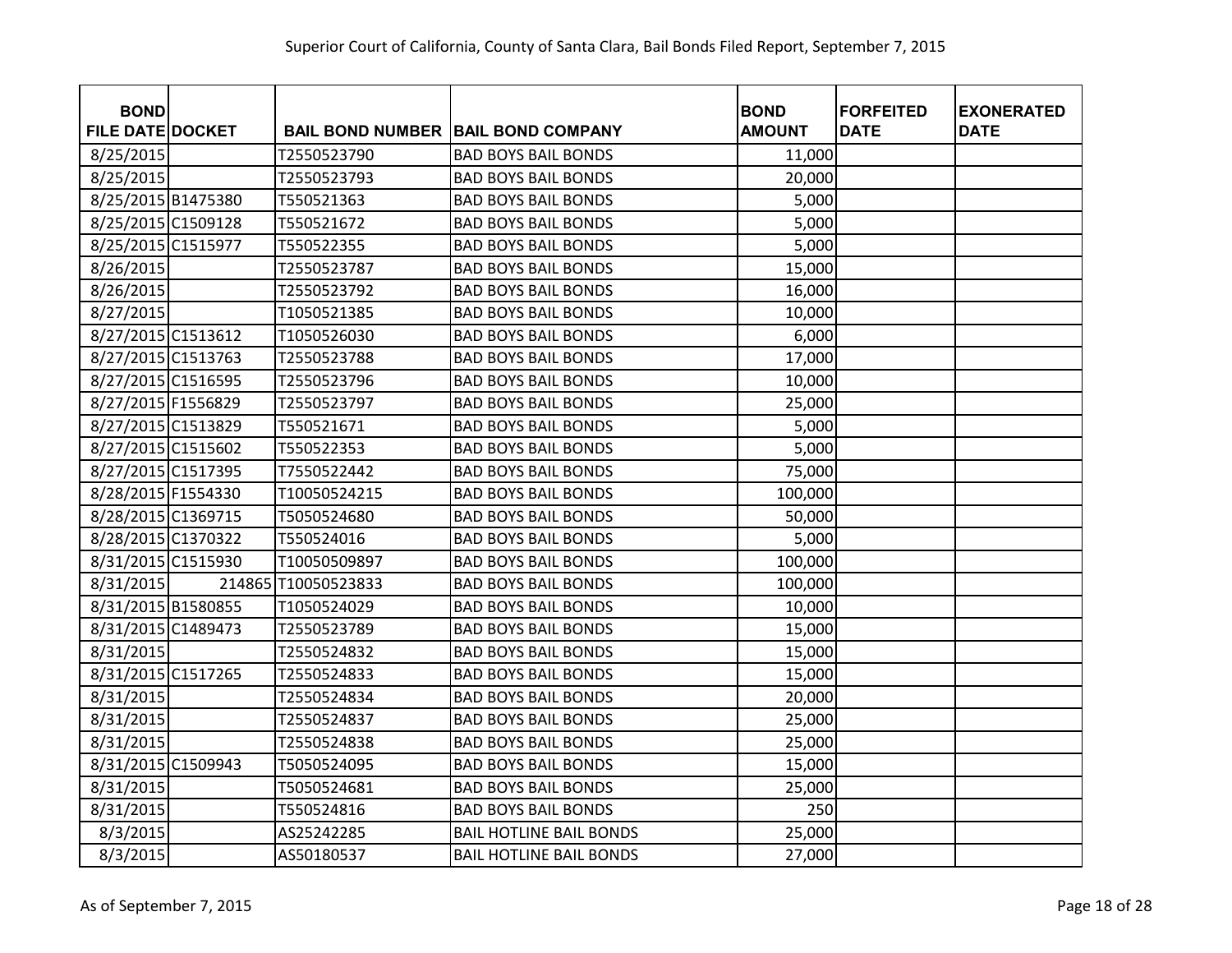| <b>BOND</b><br><b>FILE DATE DOCKET</b> |                   |               | <b>BAIL BOND NUMBER   BAIL BOND COMPANY</b> | <b>BOND</b><br><b>AMOUNT</b> | <b>FORFEITED</b><br><b>DATE</b> | <b>EXONERATED</b><br><b>DATE</b> |
|----------------------------------------|-------------------|---------------|---------------------------------------------|------------------------------|---------------------------------|----------------------------------|
| 8/3/2015                               |                   | AS51043102    | <b>BAIL HOTLINE BAIL BONDS</b>              | 1,000                        |                                 |                                  |
|                                        | 8/4/2015 C1501605 | AS15431876    | <b>BAIL HOTLINE BAIL BONDS</b>              | 7,500                        |                                 |                                  |
|                                        | 8/4/2015 C1508362 | AS25242531    | <b>BAIL HOTLINE BAIL BONDS</b>              | 15,000                       |                                 |                                  |
|                                        | 8/4/2015 C1504442 | AS50180198    | <b>BAIL HOTLINE BAIL BONDS</b>              | 50,000                       | 8/10/2015                       |                                  |
| 8/4/2015                               |                   | AS50180869    | <b>BAIL HOTLINE BAIL BONDS</b>              | 50,000                       |                                 |                                  |
|                                        | 8/4/2015 C1109174 | AS51043064    | <b>BAIL HOTLINE BAIL BONDS</b>              | 2,000                        | 8/31/2015                       |                                  |
|                                        | 8/4/2015 C1511847 | AS51043066    | <b>BAIL HOTLINE BAIL BONDS</b>              | 1,000                        |                                 | 9/1/2015                         |
|                                        | 8/4/2015 C1510832 | AS51043101    | <b>BAIL HOTLINE BAIL BONDS</b>              | 5,000                        |                                 | 9/1/2015                         |
|                                        | 8/4/2015 C1514913 | FCS2501491913 | <b>BAIL HOTLINE BAIL BONDS</b>              | 250,000                      |                                 |                                  |
| 8/5/2015                               |                   | AS50180242    | <b>BAIL HOTLINE BAIL BONDS</b>              | 25,000                       |                                 |                                  |
|                                        | 8/5/2015 C1491735 | FCS1001474247 | <b>BAIL HOTLINE BAIL BONDS</b>              | 50,000                       | 8/17/2015                       |                                  |
| 8/6/2015                               |                   | AS15437304    | <b>BAIL HOTLINE BAIL BONDS</b>              | 11,000                       |                                 |                                  |
| 8/6/2015                               |                   | AS25242354    | <b>BAIL HOTLINE BAIL BONDS</b>              | 25,000                       |                                 |                                  |
|                                        | 8/7/2015 C1513427 | AS51053662    | <b>BAIL HOTLINE BAIL BONDS</b>              | 5,000                        |                                 |                                  |
|                                        | 8/7/2015 C1516747 | FCS101512904  | <b>BAIL HOTLINE BAIL BONDS</b>              | 3,000                        |                                 |                                  |
| 8/10/2015 CC949680                     |                   | FCS101512905  | <b>BAIL HOTLINE BAIL BONDS</b>              | 7,000                        |                                 |                                  |
| 8/10/2015                              |                   | FCS101512906  | <b>BAIL HOTLINE BAIL BONDS</b>              | 10,000                       |                                 |                                  |
| 8/10/2015 C1495772                     |                   | FCS101512907  | <b>BAIL HOTLINE BAIL BONDS</b>              | 5,000                        |                                 |                                  |
| 8/10/2015                              |                   | FCS101512908  | <b>BAIL HOTLINE BAIL BONDS</b>              | 5,000                        |                                 |                                  |
| 8/10/2015 C1513089                     |                   | FCS101512924  | <b>BAIL HOTLINE BAIL BONDS</b>              | 1,000                        |                                 |                                  |
| 8/10/2015                              |                   | FCS251508339  | <b>BAIL HOTLINE BAIL BONDS</b>              | 21,000                       |                                 |                                  |
| 8/10/2015                              |                   | FCS251508340  | <b>BAIL HOTLINE BAIL BONDS</b>              | 10,000                       |                                 |                                  |
| 8/10/2015                              |                   | FCS251508341  | <b>BAIL HOTLINE BAIL BONDS</b>              | 13,000                       |                                 |                                  |
| 8/10/2015                              |                   | FCS251508345  | <b>BAIL HOTLINE BAIL BONDS</b>              | 25,000                       |                                 |                                  |
| 8/10/2015                              |                   | FCS254508346  | <b>BAIL HOTLINE BAIL BONDS</b>              | 15,000                       |                                 |                                  |
| 8/11/2015 B1476293                     |                   | AS25242301    | <b>BAIL HOTLINE BAIL BONDS</b>              | 25,000                       |                                 |                                  |
| 8/11/2015 C1516749                     |                   | FCS101512910  | <b>BAIL HOTLINE BAIL BONDS</b>              | 5,000                        |                                 | 8/18/2015                        |
| 8/11/2015                              |                   | FCS251509479  | <b>BAIL HOTLINE BAIL BONDS</b>              | 25,000                       |                                 |                                  |
| 8/11/2015                              |                   | FCS251509480  | <b>BAIL HOTLINE BAIL BONDS</b>              | 15,000                       |                                 |                                  |
| 8/12/2015 C1486312                     |                   | FCS101512909  | <b>BAIL HOTLINE BAIL BONDS</b>              | 5,000                        |                                 |                                  |
| 8/12/2015 F1556544                     |                   | FCS1501513494 | <b>BAIL HOTLINE BAIL BONDS</b>              | 113,000                      |                                 |                                  |
| 8/12/2015                              |                   | FCS501519089  | <b>BAIL HOTLINE BAIL BONDS</b>              | 50,000                       |                                 |                                  |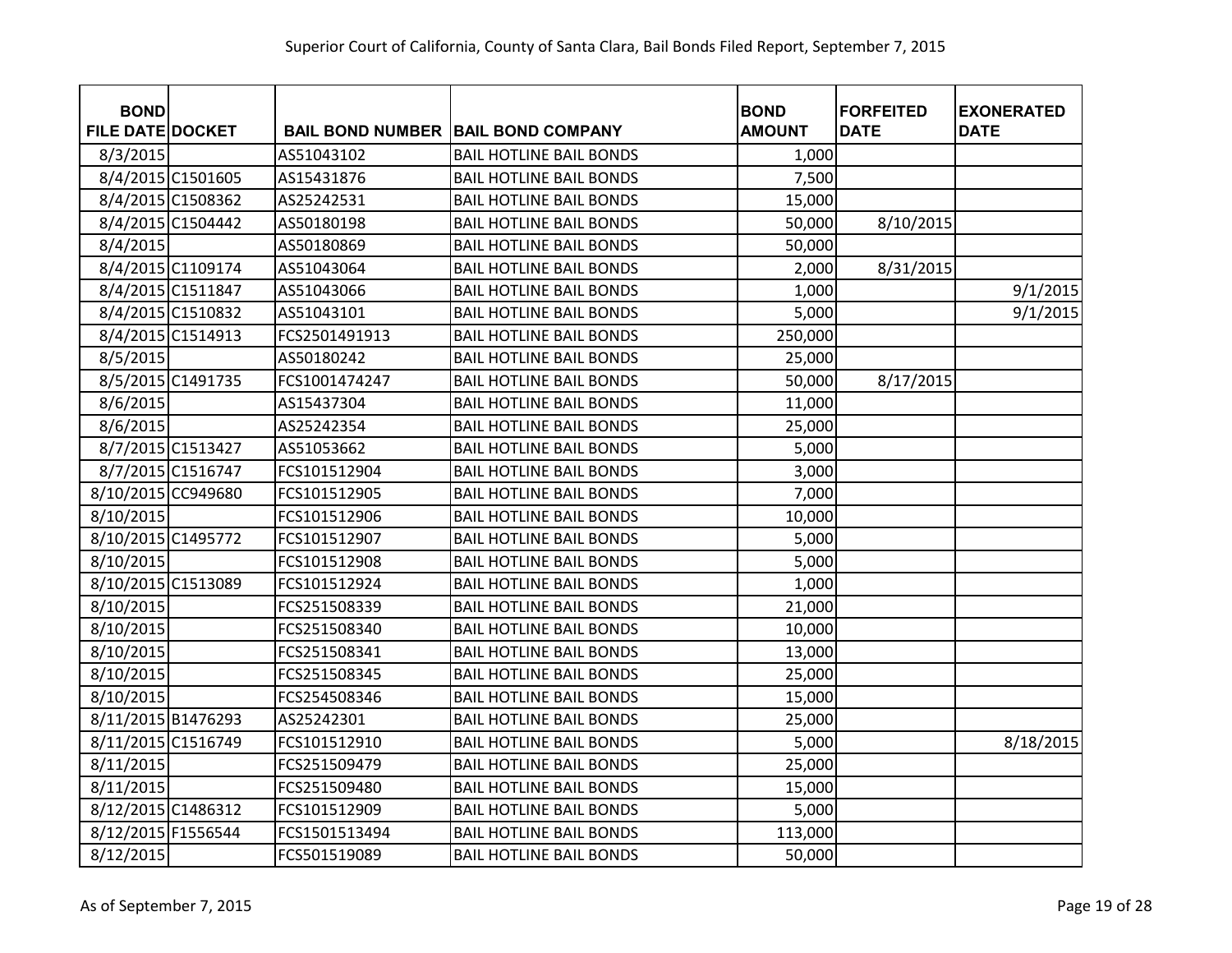| <b>BOND</b>             |               |                                           | <b>BOND</b>   | <b>FORFEITED</b> | <b>EXONERATED</b> |
|-------------------------|---------------|-------------------------------------------|---------------|------------------|-------------------|
| <b>FILE DATE DOCKET</b> |               | <b>BAIL BOND NUMBER BAIL BOND COMPANY</b> | <b>AMOUNT</b> | <b>DATE</b>      | <b>DATE</b>       |
| 8/12/2015               | FCS501519091  | <b>BAIL HOTLINE BAIL BONDS</b>            | 35,000        |                  |                   |
| 8/13/2015 C1517598      | FCS1001513468 | <b>BAIL HOTLINE BAIL BONDS</b>            | 80,000        |                  |                   |
| 8/14/2015               | FCS101512912  | <b>BAIL HOTLINE BAIL BONDS</b>            | 10,000        |                  |                   |
| 8/17/2015 C1516907      | FCS1001513469 | <b>BAIL HOTLINE BAIL BONDS</b>            | 60,000        |                  |                   |
| 8/17/2015 C1514546      | FCS1001513470 | <b>BAIL HOTLINE BAIL BONDS</b>            | 80,000        |                  |                   |
| 8/17/2015               | FCS101512913  | <b>BAIL HOTLINE BAIL BONDS</b>            | 10,000        |                  |                   |
| 8/17/2015 C1515330      | FCS101512916  | <b>BAIL HOTLINE BAIL BONDS</b>            | 5,000         |                  |                   |
| 8/17/2015 C1505749      | FCS101512917  | <b>BAIL HOTLINE BAIL BONDS</b>            | 7,500         |                  |                   |
| 8/17/2015 C1510880      | FCS251508347  | <b>BAIL HOTLINE BAIL BONDS</b>            | 20,000        |                  |                   |
| 8/17/2015 C1349405      | FCS251508348  | <b>BAIL HOTLINE BAIL BONDS</b>            | 20,000        |                  |                   |
| 8/17/2015 C1516484      | FCS251508349  | <b>BAIL HOTLINE BAIL BONDS</b>            | 20,000        |                  |                   |
| 8/17/2015 C1507738      | FCS251808344  | <b>BAIL HOTLINE BAIL BONDS</b>            | 20,000        |                  |                   |
| 8/17/2015               | FCS501519095  | <b>BAIL HOTLINE BAIL BONDS</b>            | 35,000        |                  |                   |
| 8/17/2015               | FCS50195092   | <b>BAIL HOTLINE BAIL BONDS</b>            | 30,000        |                  |                   |
| 8/18/2015               | FCS101512920  | <b>BAIL HOTLINE BAIL BONDS</b>            | 5,000         |                  |                   |
| 8/18/2015               | FCS251508351  | <b>BAIL HOTLINE BAIL BONDS</b>            | 25,000        |                  |                   |
| 8/18/2015               | FCS501519096  | <b>BAIL HOTLINE BAIL BONDS</b>            | 50,000        |                  |                   |
| 8/18/2015 C1491711      | FCS501519097  | <b>BAIL HOTLINE BAIL BONDS</b>            | 15,000        |                  |                   |
| 8/19/2015 F1554484      | FCS101512914  | <b>BAIL HOTLINE BAIL BONDS</b>            | 10,000        |                  |                   |
| 8/19/2015 B1577288      | FCS101512919  | <b>BAIL HOTLINE BAIL BONDS</b>            | 5,000         |                  |                   |
| 8/19/2015 C1517610      | FCS251509471  | <b>BAIL HOTLINE BAIL BONDS</b>            | 25,000        |                  |                   |
| 8/19/2015 C1473052      | FCS251511438  | <b>BAIL HOTLINE BAIL BONDS</b>            | 10,000        |                  |                   |
| 8/19/2015 F1554826      | FCS501519098  | <b>BAIL HOTLINE BAIL BONDS</b>            | 5,000         |                  |                   |
| 8/20/2015 C1514377      | FCS251488335  | <b>BAIL HOTLINE BAIL BONDS</b>            | 15,000        |                  |                   |
| 8/21/2015 C1516000      |               | 115031 BAIL HOTLINE BAIL BONDS            | 275,000       |                  |                   |
| 8/21/2015 C1517783      | FCS2501474341 | <b>BAIL HOTLINE BAIL BONDS</b>            | 107,000       |                  |                   |
| 8/21/2015               | FCS251488336  | <b>BAIL HOTLINE BAIL BONDS</b>            | 20,000        |                  |                   |
| 8/21/2015               | FCS501519100  | <b>BAIL HOTLINE BAIL BONDS</b>            | 50,000        |                  |                   |
| 8/24/2015 B1577328      | AS50180902    | <b>BAIL HOTLINE BAIL BONDS</b>            | 50,000        |                  |                   |
| 8/24/2015 C1509745      | FCS1001513472 | <b>BAIL HOTLINE BAIL BONDS</b>            | 100,000       |                  |                   |
| 8/24/2015               | FCS101512915  | <b>BAIL HOTLINE BAIL BONDS</b>            | 5,000         |                  |                   |
| 8/24/2015 B1580148      | FCS101512918  | <b>BAIL HOTLINE BAIL BONDS</b>            | 7,500         |                  |                   |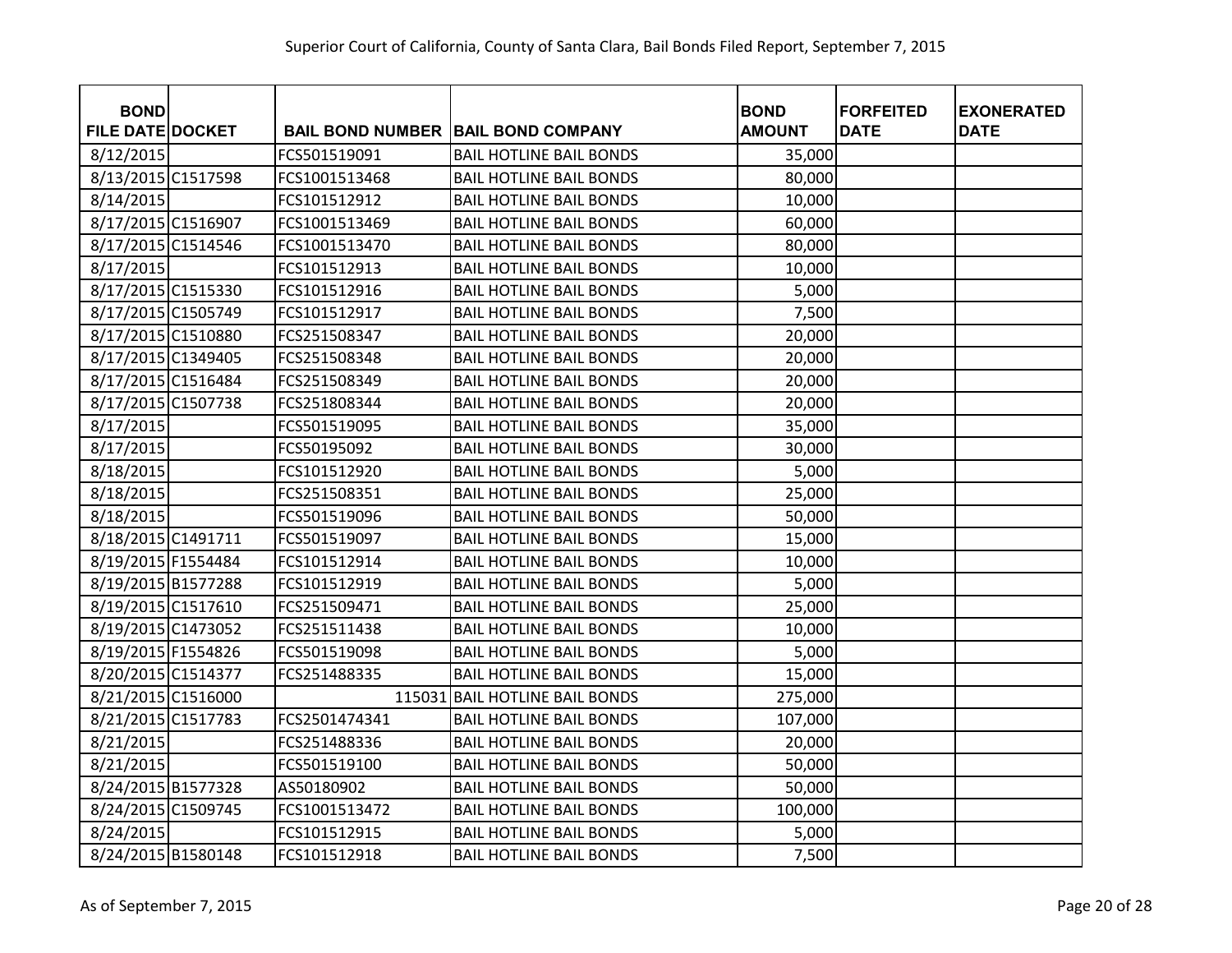| <b>BOND</b><br><b>FILE DATE DOCKET</b> |               |                                           | <b>BOND</b><br><b>AMOUNT</b> | <b>FORFEITED</b><br><b>DATE</b> | <b>EXONERATED</b><br><b>DATE</b> |
|----------------------------------------|---------------|-------------------------------------------|------------------------------|---------------------------------|----------------------------------|
|                                        |               | <b>BAIL BOND NUMBER BAIL BOND COMPANY</b> |                              |                                 |                                  |
| 8/24/2015 C1512971                     | FCS101516559  | <b>BAIL HOTLINE BAIL BONDS</b>            | 10,000                       |                                 |                                  |
| 8/24/2015 C1494850                     | FCS1501519202 | <b>BAIL HOTLINE BAIL BONDS</b>            | 110,000                      |                                 |                                  |
| 8/24/2015 C1509744                     | FCS2501474342 | <b>BAIL HOTLINE BAIL BONDS</b>            | 230,000                      |                                 |                                  |
| 8/24/2015                              | FCS251508350  | <b>BAIL HOTLINE BAIL BONDS</b>            | 25,000                       |                                 |                                  |
| 8/24/2015                              | FCS251508353  | <b>BAIL HOTLINE BAIL BONDS</b>            | 25,000                       |                                 |                                  |
| 8/24/2015                              | FCS501519094  | <b>BAIL HOTLINE BAIL BONDS</b>            | 36,000                       |                                 |                                  |
| 8/24/2015                              | FCS501519099  | <b>BAIL HOTLINE BAIL BONDS</b>            | 11,000                       |                                 |                                  |
| 8/24/2015                              | FCS501519101  | <b>BAIL HOTLINE BAIL BONDS</b>            | 35,000                       |                                 |                                  |
| 8/24/2015 C1509116                     | FCS501519102  | <b>BAIL HOTLINE BAIL BONDS</b>            | 30,000                       |                                 |                                  |
| 8/25/2015 C1513272                     | FCS101512970  | <b>BAIL HOTLINE BAIL BONDS</b>            | 5,000                        |                                 |                                  |
| 8/25/2015 F1555703                     | FCS101516557  | <b>BAIL HOTLINE BAIL BONDS</b>            | 10,000                       |                                 |                                  |
| 8/25/2015                              | FCS101516558  | <b>BAIL HOTLINE BAIL BONDS</b>            | 10,000                       |                                 |                                  |
| 8/25/2015                              | FCS101516560  | <b>BAIL HOTLINE BAIL BONDS</b>            | 6,000                        |                                 |                                  |
| 8/25/2015                              | FCS251508343  | <b>BAIL HOTLINE BAIL BONDS</b>            | 11,250                       |                                 |                                  |
| 8/26/2015 C1515531                     | FCS251509473  | <b>BAIL HOTLINE BAIL BONDS</b>            | 15,000                       | 8/26/2015                       |                                  |
| 8/27/2015 C1401271                     | FCS1001513471 | <b>BAIL HOTLINE BAIL BONDS</b>            | 75,000                       |                                 |                                  |
| 8/27/2015 C1508004                     | FCS101491369  | <b>BAIL HOTLINE BAIL BONDS</b>            | 10,000                       |                                 |                                  |
| 8/27/2015 C1516593                     | FCS101516562  | <b>BAIL HOTLINE BAIL BONDS</b>            | 10,000                       |                                 |                                  |
| 8/28/2015 C1518386                     | FCS101474848  | <b>BAIL HOTLINE BAIL BONDS</b>            | 5,000                        |                                 |                                  |
| 8/28/2015 C1504383                     | FCS251509475  | <b>BAIL HOTLINE BAIL BONDS</b>            | 25,000                       |                                 |                                  |
| 8/28/2015                              | FCS251509477  | <b>BAIL HOTLINE BAIL BONDS</b>            | 6,000                        |                                 |                                  |
| 8/28/2015 C1088730                     | FCS501519107  | <b>BAIL HOTLINE BAIL BONDS</b>            | 25,000                       |                                 |                                  |
| 8/28/2015 C1492281                     | FCS501519108  | <b>BAIL HOTLINE BAIL BONDS</b>            | 25,000                       |                                 |                                  |
| 8/28/2015 C1111544                     | FCS501519109  | <b>BAIL HOTLINE BAIL BONDS</b>            | 40,000                       |                                 |                                  |
| 8/31/2015                              | FCS101522188  | <b>BAIL HOTLINE BAIL BONDS</b>            | 10,000                       |                                 |                                  |
| 8/31/2015                              | FCS251509476  | <b>BAIL HOTLINE BAIL BONDS</b>            | 20,000                       |                                 |                                  |
| 8/31/2015                              | FCS251522339  | <b>BAIL HOTLINE BAIL BONDS</b>            | 15,000                       |                                 |                                  |
| 8/31/2015                              | FCS251522344  | <b>BAIL HOTLINE BAIL BONDS</b>            | 20,000                       |                                 |                                  |
| 8/31/2015 C1516819                     | FCS501519078  | <b>BAIL HOTLINE BAIL BONDS</b>            | 45,000                       |                                 |                                  |
| 8/31/2015 C1508867                     | FCS501522580  | <b>BAIL HOTLINE BAIL BONDS</b>            | 35,000                       |                                 |                                  |
| 8/28/2015 C1518578                     | AS100134528   | <b>BEVERLY NELSON BAIL BOND</b>           | 42,000                       |                                 |                                  |
| 8/28/2015 C1518568                     | AS100135260   | <b>BEVERLY NELSON BAIL BOND</b>           | 84,000                       |                                 |                                  |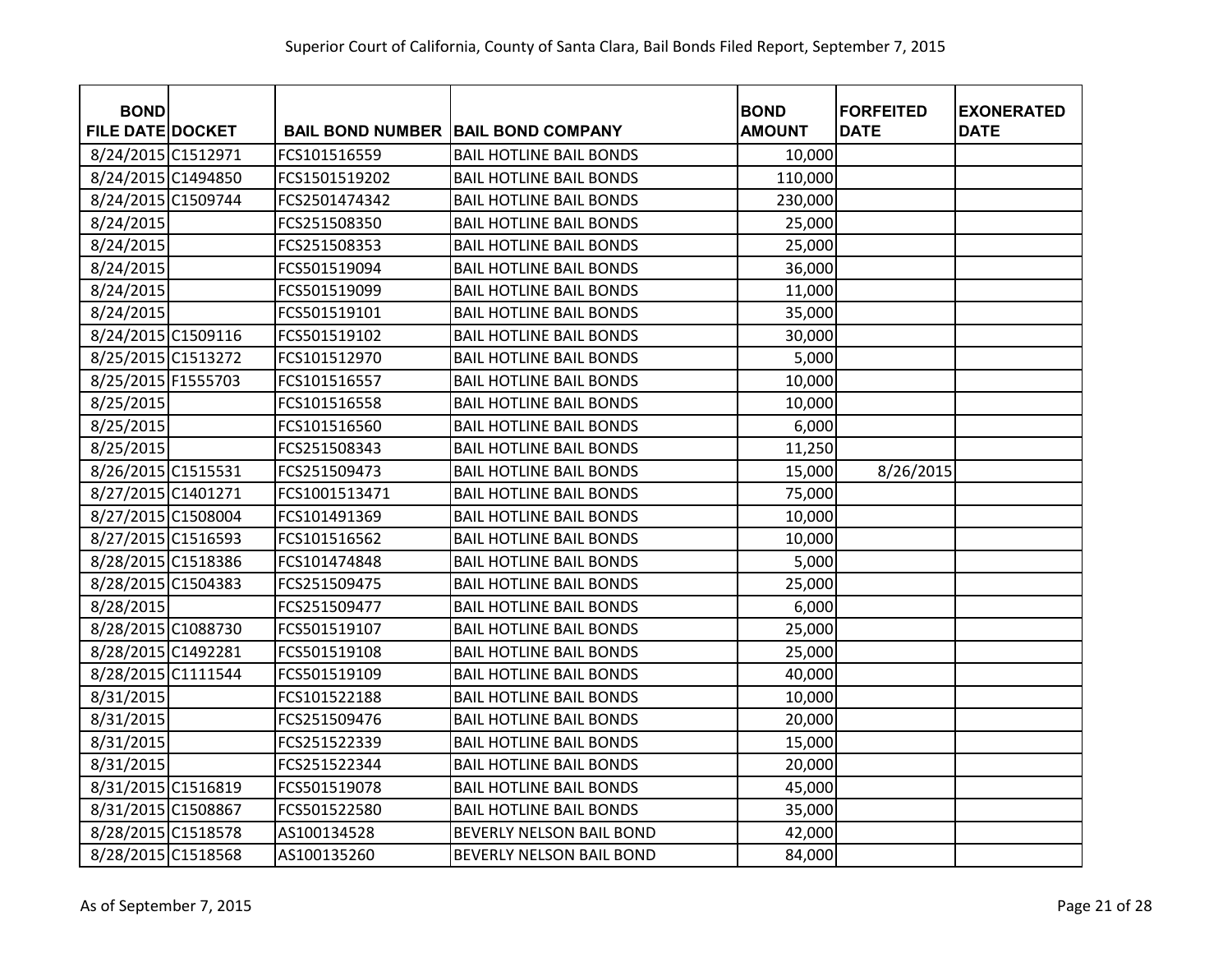| <b>BOND</b><br><b>FILE DATE DOCKET</b> |                   |              | <b>BAIL BOND NUMBER   BAIL BOND COMPANY</b> | <b>BOND</b><br><b>AMOUNT</b> | <b>FORFEITED</b><br><b>DATE</b> | <b>EXONERATED</b><br><b>DATE</b> |
|----------------------------------------|-------------------|--------------|---------------------------------------------|------------------------------|---------------------------------|----------------------------------|
| 8/28/2015 C1518588                     |                   | AS100136424  | BEVERLY NELSON BAIL BOND                    | 63,000                       |                                 |                                  |
| 8/28/2015 C1518585                     |                   | AS114667     | BEVERLY NELSON BAIL BOND                    | 147,000                      |                                 |                                  |
| 8/28/2015 C1518569                     |                   | AS50181861   | BEVERLY NELSON BAIL BOND                    | 42,000                       |                                 |                                  |
| 8/3/2015                               |                   |              | 5272304901 BODYGUARD BAIL BONDS             | 25,000                       |                                 |                                  |
| 8/10/2015                              |                   |              | 5150050586 BODYGUARD BAIL BONDS             | 150,000                      |                                 |                                  |
| 8/11/2015                              |                   |              | 5551395222 BODYGUARD BAIL BONDS             | 50,000                       |                                 |                                  |
| 8/12/2015                              |                   |              | 5272304828 BODYGUARD BAIL BONDS             | 25,000                       |                                 |                                  |
| 8/31/2015                              |                   |              | 5272350458 BODYGUARD BAIL BONDS             | 25,000                       |                                 |                                  |
| 8/31/2015                              |                   |              | 5272398832 BODYGUARD BAIL BONDS             | 15,000                       |                                 |                                  |
| 8/20/2015                              |                   | T2550524063  | <b>CALVIN ELAM BAIL BONDS</b>               | 25,000                       |                                 |                                  |
| 8/10/2015 C1517040                     |                   | AS115086     | <b>CASTLE BAIL BONDS</b>                    | 161,000                      |                                 |                                  |
| 8/17/2015 C1517040                     |                   |              | 115094 CASTLE BAIL BONDS                    | 161,000                      |                                 |                                  |
|                                        | 8/4/2015 B1580990 | 2015BB020918 | <b>DISCREET BAIL BONDS</b>                  | 6,000                        |                                 |                                  |
| 8/10/2015                              |                   | 2015CC013980 | <b>DISCREET BAIL BONDS</b>                  | 20,000                       |                                 |                                  |
| 8/17/2015 C1515603                     |                   | SV254659229  | <b>DISCREET BAIL BONDS</b>                  | 25,000                       |                                 |                                  |
| 8/24/2015                              |                   | 2015CC012411 | <b>DISCREET BAIL BONDS</b>                  | 25,000                       |                                 |                                  |
| 8/24/2015                              |                   | 2015DD009760 | <b>DISCREET BAIL BONDS</b>                  | 16,000                       |                                 |                                  |
| 8/3/2015                               |                   | 2015DD003656 | ED MUMBERT BAIL BONDS                       | 25,000                       |                                 |                                  |
| 8/10/2015                              |                   | 2015CC017394 | ED MUMBERT BAIL BONDS                       | 25,000                       |                                 |                                  |
| 8/17/2015                              |                   | 2015CC017392 | ED MUMBERT BAIL BONDS                       | 25,000                       |                                 |                                  |
| 8/24/2015                              |                   | 2015CC017391 | ED MUMBERT BAIL BONDS                       | 12,000                       |                                 |                                  |
| 8/31/2015 C1513031                     |                   | 2015AA072730 | ED MUMBERT BAIL BONDS                       | 5,000                        |                                 |                                  |
| 8/31/2015                              |                   | 2015CC017393 | ED MUMBERT BAIL BONDS                       | 25,000                       |                                 |                                  |
|                                        | 8/4/2015 C1513816 |              | 5200109642 EIGHT BALL BAIL BONDS            | 150,000                      |                                 |                                  |
|                                        | 8/6/2015 F1556258 |              | 5551414439 EIGHT BALL BAIL BONDS            | 50,000                       |                                 | 8/7/2015                         |
|                                        | 8/7/2015 C1513816 |              | 5250028278 EIGHT BALL BAIL BONDS            | 150,000                      |                                 |                                  |
| 8/24/2015 C1508086                     |                   |              | 5272401008 EIGHT BALL BAIL BONDS            | 15,000                       |                                 |                                  |
| 8/31/2015                              |                   |              | 5272395071 EIGHT BALL BAIL BONDS            | 21,000                       |                                 |                                  |
| 8/14/2015 C1517262                     |                   | AD00776703   | <b>GARY KONNECKE BAIL BONDS</b>             | 50,000                       |                                 |                                  |
| 8/14/2015 C1517262                     |                   | AD00778570   | <b>GARY KONNECKE BAIL BONDS</b>             | 50,000                       |                                 |                                  |
| 8/14/2015 C1517262                     |                   | AF00776432   | <b>GARY KONNECKE BAIL BONDS</b>             | 75,000                       |                                 |                                  |
| 8/14/2015 C1517262                     |                   | AF00776433   | <b>GARY KONNECKE BAIL BONDS</b>             | 75,000                       |                                 |                                  |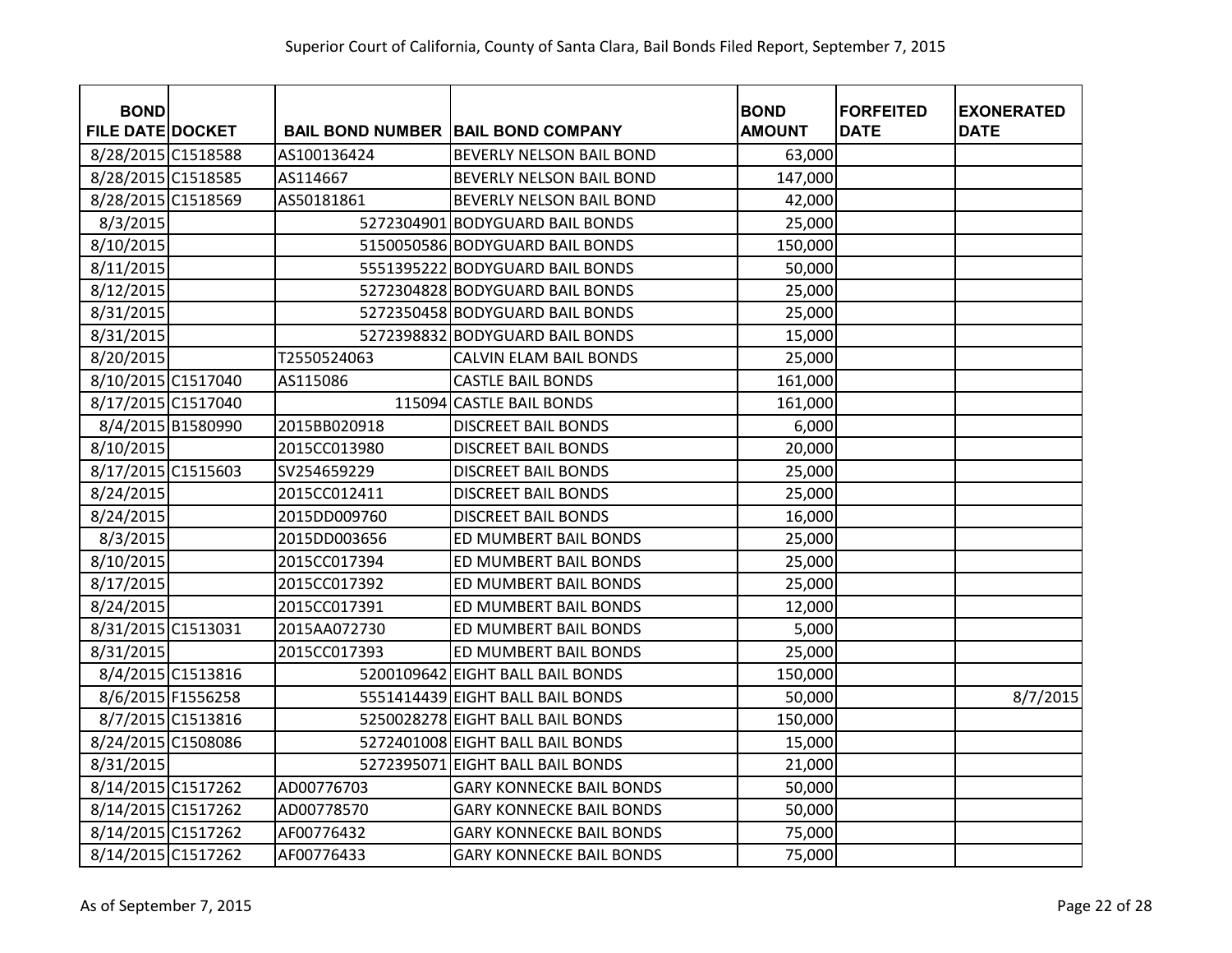| <b>BOND</b><br><b>FILE DATE DOCKET</b> |                   |              | <b>BAIL BOND NUMBER BAIL BOND COMPANY</b> | <b>BOND</b><br><b>AMOUNT</b> | <b>FORFEITED</b><br><b>DATE</b> | <b>EXONERATED</b><br><b>DATE</b> |
|----------------------------------------|-------------------|--------------|-------------------------------------------|------------------------------|---------------------------------|----------------------------------|
| 8/14/2015 C1517262                     |                   | AF00780821   | <b>GARY KONNECKE BAIL BONDS</b>           | 75,000                       |                                 |                                  |
| 8/4/2015                               |                   | T2550516863  | <b>GOLDEN STATE BAIL BONDS</b>            | 25,000                       |                                 |                                  |
|                                        | 8/4/2015 C1117160 | T550517836   | <b>GOLDEN STATE BAIL BONDS</b>            | 5,000                        |                                 |                                  |
|                                        | 8/4/2015 C1401128 | T550517837   | <b>GOLDEN STATE BAIL BONDS</b>            | 5,000                        |                                 |                                  |
| 8/5/2015                               |                   | T2550516862  | <b>GOLDEN STATE BAIL BONDS</b>            | 25,000                       |                                 |                                  |
| 8/7/2015                               |                   | T5050507065  | <b>GOLDEN STATE BAIL BONDS</b>            | 30,000                       |                                 |                                  |
| 8/10/2015 C1511396                     |                   | T5050509482  | <b>GOLDEN STATE BAIL BONDS</b>            | 50,000                       |                                 |                                  |
| 8/11/2015 F1555834                     |                   | T1050517838  | <b>GOLDEN STATE BAIL BONDS</b>            | 10,000                       |                                 |                                  |
| 8/11/2015                              |                   | T2550516865  | <b>GOLDEN STATE BAIL BONDS</b>            | 25,000                       |                                 |                                  |
| 8/11/2015 C1508787                     |                   | T2550516866  | <b>GOLDEN STATE BAIL BONDS</b>            | 3,000                        |                                 |                                  |
| 8/11/2015 C1503470                     |                   | T5050509481  | <b>GOLDEN STATE BAIL BONDS</b>            | 25,000                       |                                 |                                  |
| 8/13/2015 C1517443                     |                   | T10050509485 | <b>GOLDEN STATE BAIL BONDS</b>            | 80,000                       |                                 |                                  |
| 8/14/2015 C1512633                     |                   | T1550516858  | <b>GOLDEN STATE BAIL BONDS</b>            | 5,000                        |                                 |                                  |
| 8/18/2015                              |                   | T2550517842  | <b>GOLDEN STATE BAIL BONDS</b>            | 25,000                       |                                 |                                  |
| 8/24/2015 B1579805                     |                   | T1550517840  | <b>GOLDEN STATE BAIL BONDS</b>            | 15,000                       |                                 |                                  |
| 8/24/2015 C1506338                     |                   | T5050513821  | <b>GOLDEN STATE BAIL BONDS</b>            | 5,000                        |                                 |                                  |
| 8/24/2015                              |                   | T5050513822  | <b>GOLDEN STATE BAIL BONDS</b>            | 25,000                       |                                 |                                  |
| 8/25/2015 C1495732                     |                   | T1050521579  | <b>GOLDEN STATE BAIL BONDS</b>            | 10,000                       |                                 |                                  |
| 8/25/2015 C1513047                     |                   | T1050524441  | <b>GOLDEN STATE BAIL BONDS</b>            | 10,000                       | 8/25/2015                       | 9/2/2015                         |
| 8/25/2015 C1514689                     |                   | T1550517841  | <b>GOLDEN STATE BAIL BONDS</b>            | 10,000                       |                                 |                                  |
| 8/25/2015                              |                   | T5050509483  | <b>GOLDEN STATE BAIL BONDS</b>            | 21,000                       |                                 |                                  |
| 8/31/2015                              |                   | T10050516871 | <b>GOLDEN STATE BAIL BONDS</b>            | 50,000                       |                                 |                                  |
| 8/31/2015                              |                   | T1550521580  | <b>GOLDEN STATE BAIL BONDS</b>            | 15,000                       |                                 |                                  |
| 8/31/2015                              |                   | T2550517845  | <b>GOLDEN STATE BAIL BONDS</b>            | 12,000                       |                                 |                                  |
| 8/24/2015 B1473778                     |                   |              | 5112980443 JAG BAIL BONDS, INC            | 10,000                       |                                 |                                  |
| 8/28/2015 C1518577                     |                   |              | 5105529611 JAG BAIL BONDS, INC            | 84,000                       |                                 |                                  |
| 8/14/2015                              |                   | S2602309696  | <b>LATINO BAIL BONDS</b>                  | 20,000                       |                                 |                                  |
| 8/19/2015                              |                   | S2602309697  | <b>LATINO BAIL BONDS</b>                  | 25,000                       |                                 |                                  |
| 8/24/2015 B1580953                     |                   | S2602308375  | <b>LATINO BAIL BONDS</b>                  | 25,000                       |                                 |                                  |
| 8/24/2015 CC760892                     |                   | S5102384907  | <b>LATINO BAIL BONDS</b>                  | 50,000                       |                                 |                                  |
| 8/31/2015                              |                   | S2502359166  | <b>LATINO BAIL BONDS</b>                  | 25,000                       |                                 |                                  |
| 8/3/2015                               |                   |              | 5272363724 LE BAIL BONDS                  | 25,000                       |                                 |                                  |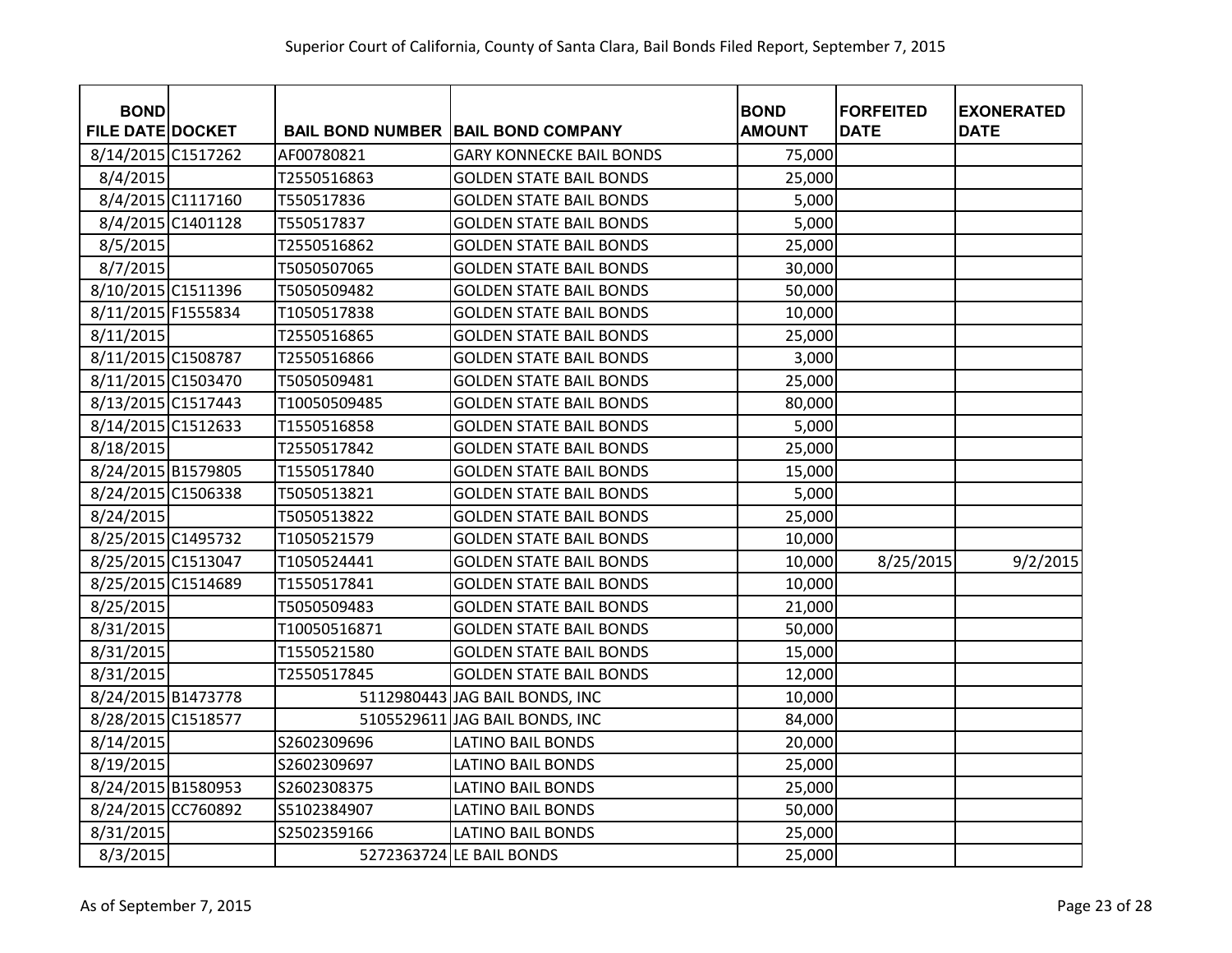| <b>BOND</b>             |                   |             |                                             | <b>BOND</b>   | <b>FORFEITED</b> | <b>EXONERATED</b> |
|-------------------------|-------------------|-------------|---------------------------------------------|---------------|------------------|-------------------|
| <b>FILE DATE DOCKET</b> |                   |             | <b>BAIL BOND NUMBER   BAIL BOND COMPANY</b> | <b>AMOUNT</b> | <b>DATE</b>      | <b>DATE</b>       |
| 8/3/2015                |                   |             | 5272363737 LE BAIL BONDS                    | 25,000        |                  |                   |
| 8/3/2015                |                   |             | 5551404205 LE BAIL BONDS                    | 37,000        |                  |                   |
|                         | 8/4/2015 C1516274 |             | 5272363708 LE BAIL BONDS                    | 25,000        |                  |                   |
| 8/4/2015                |                   |             | 5272363711 LE BAIL BONDS                    | 25,000        |                  |                   |
| 8/5/2015                |                   |             | 510553220 LE BAIL BONDS                     | 60,000        |                  |                   |
| 8/7/2015                |                   |             | 5272384288 LE BAIL BONDS                    | 20,000        |                  |                   |
| 8/7/2015                |                   |             | 5272384291 LE BAIL BONDS                    | 25,000        |                  |                   |
| 8/10/2015 C1119160      |                   |             | 5105537908 LE BAIL BONDS                    | 75,000        |                  |                   |
| 8/10/2015 C1515540      |                   |             | 5250028801 LE BAIL BONDS                    | 165,000       |                  |                   |
| 8/10/2015               |                   |             | 5272384332 LE BAIL BONDS                    | 25,000        |                  |                   |
| 8/11/2015 B1581077      |                   |             | 5112969400 LE BAIL BONDS                    | 10,000        |                  |                   |
| 8/11/2015 B1475617      |                   |             | 5150037130 LE BAIL BONDS                    | 100,000       |                  |                   |
| 8/11/2015               |                   |             | 5272384303 LE BAIL BONDS                    | 25,000        |                  |                   |
| 8/11/2015               |                   |             | 5272384499 LE BAIL BONDS                    | 25,000        |                  |                   |
| 8/12/2015 C1497442      |                   |             | 5551418466 LE BAIL BONDS                    | 40,000        |                  |                   |
| 8/14/2015 C1514938      |                   |             | 5272384457 LE BAIL BONDS                    | 26,000        |                  |                   |
| 8/17/2015               |                   |             | 5105512925 LE BAIL BONDS                    | 75,000        |                  |                   |
| 8/17/2015 F1556699      |                   |             | 5150037127 LE BAIL BONDS                    | 110,000       |                  |                   |
| 8/17/2015               |                   |             | 5551404065 LE BAIL BONDS                    | 45,000        |                  |                   |
| 8/18/2015               |                   |             | 5272403891 LE BAIL BONDS                    | 15,000        |                  |                   |
| 8/18/2015               |                   |             | 5272403903 LE BAIL BONDS                    | 15,000        |                  |                   |
| 8/18/2015               |                   |             | 5551418479 LE BAIL BONDS                    | 45,000        |                  |                   |
| 8/20/2015               |                   |             | 5272360710 LE BAIL BONDS                    | 25,000        |                  |                   |
| 8/20/2015 C1513607      |                   |             | 5551410220 LE BAIL BONDS                    | 50,000        |                  |                   |
| 8/21/2015 C1516684      |                   |             | 5105541239 LE BAIL BONDS                    | 90,000        |                  |                   |
| 8/21/2015 C1516684      |                   |             | 5112969398 LE BAIL BONDS                    | 2,000         |                  |                   |
| 8/21/2015               |                   |             | 5272384460 LE BAIL BONDS                    | 25,000        |                  |                   |
| 8/21/2015 C1518298      |                   |             | 5272403916 LE BAIL BONDS                    | 25,000        |                  |                   |
| 8/21/2015               |                   |             | 5551404221 LE BAIL BONDS                    | 50,000        |                  |                   |
| 8/21/2015 C1517214      |                   | 515005025-0 | LE BAIL BONDS                               | 60,000        |                  |                   |
| 8/21/2015 C1517213      |                   | 555140190-7 | LE BAIL BONDS                               | 35,000        |                  |                   |
| 8/24/2015 C1505875      |                   |             | 5112951311 LE BAIL BONDS                    | 3,000         |                  | 8/24/2015         |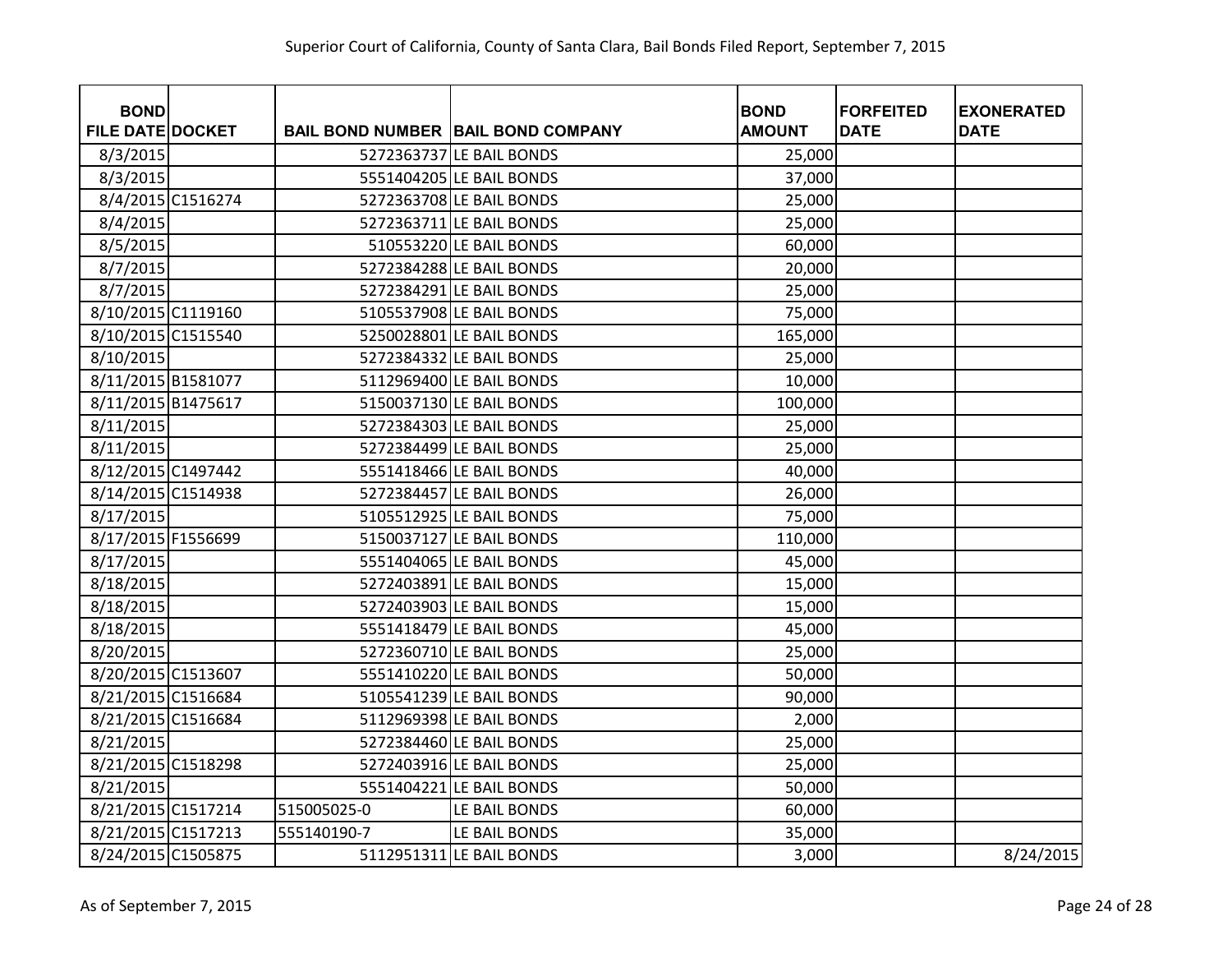| <b>BOND</b>             |                   |             |                                             | <b>BOND</b>   | <b>FORFEITED</b> | <b>EXONERATED</b> |
|-------------------------|-------------------|-------------|---------------------------------------------|---------------|------------------|-------------------|
| <b>FILE DATE DOCKET</b> |                   |             | <b>BAIL BOND NUMBER   BAIL BOND COMPANY</b> | <b>AMOUNT</b> | <b>DATE</b>      | <b>DATE</b>       |
| 8/24/2015               |                   |             | 5112969439 LE BAIL BONDS                    | 10,000        |                  |                   |
| 8/24/2015               |                   |             | 5112969442 LE BAIL BONDS                    | 10,000        |                  |                   |
| 8/24/2015               |                   |             | 5250028799 LE BAIL BONDS                    | 200,000       |                  |                   |
| 8/25/2015               |                   |             | 5551410217 LE BAIL BONDS                    | 30,000        |                  |                   |
| 8/25/2015               |                   |             | 5551418411 LE BAIL BONDS                    | 40,000        |                  |                   |
| 8/25/2015 B1581147      |                   |             | 5551418507 LE BAIL BONDS                    | 50,000        |                  |                   |
| 8/27/2015               |                   |             | 5272360707 LE BAIL BONDS                    | 24,000        |                  |                   |
| 8/27/2015 C1355940      |                   |             | 5551404078 LE BAIL BONDS                    | 40,000        |                  |                   |
| 8/27/2015 C1229586      |                   |             | 5551404081 LE BAIL BONDS                    | 40,000        |                  |                   |
| 8/28/2015               |                   |             | 5272403974 LE BAIL BONDS                    | 25,000        |                  |                   |
| 8/31/2015 C1508930      |                   |             | 551418495 LE BAIL BONDS                     | 30,000        |                  |                   |
| 8/31/2015 C1518576      |                   |             | 5105532213 LE BAIL BONDS                    | 63,000        |                  |                   |
| 8/31/2015               |                   |             | 5112927242 LE BAIL BONDS                    | 10,000        |                  |                   |
| 8/31/2015 C1514703      |                   |             | 5112969468 LE BAIL BONDS                    | 5,000         |                  |                   |
| 8/31/2015               |                   |             | 5272360877 LE BAIL BONDS                    | 15,000        |                  |                   |
| 8/31/2015               |                   |             | 5272384316 LE BAIL BONDS                    | 10,000        |                  |                   |
| 8/31/2015 C1518565      |                   |             | 5551404094 LE BAIL BONDS                    | 21,000        |                  |                   |
| 8/31/2015               |                   |             | 5551418367 LE BAIL BONDS                    | 46,000        |                  |                   |
| 8/31/2015               |                   |             | 5551418581 LE BAIL BONDS                    | 40,000        |                  |                   |
| 8/31/2015 C1515613      |                   |             | 5551428900 LE BAIL BONDS                    | 40,000        |                  |                   |
| 8/3/2015                |                   | AS15433345  | <b>LUNA BAIL BONDS</b>                      | 15,000        |                  |                   |
|                         | 8/3/2015 F1452574 | AS15433346  | <b>LUNA BAIL BONDS</b>                      | 10,000        |                  | 9/1/2015          |
|                         | 8/4/2015 C1516047 | AS100134736 | LUNA BAIL BONDS                             | 75,000        |                  |                   |
|                         | 8/4/2015 C1512380 | AS100135915 | <b>LUNA BAIL BONDS</b>                      | 85,000        |                  |                   |
|                         | 8/4/2015 C1511482 | AS25237523  | <b>LUNA BAIL BONDS</b>                      | 10,000        |                  |                   |
|                         | 8/4/2015 B1580465 | AS25239869  | <b>LUNA BAIL BONDS</b>                      | 10,000        |                  |                   |
|                         | 8/4/2015 C1495476 | AS25240180  | <b>LUNA BAIL BONDS</b>                      | 6,000         |                  | 8/5/2015          |
| 8/4/2015                |                   | AS50177854  | <b>LUNA BAIL BONDS</b>                      | 35,000        |                  |                   |
| 8/5/2015                |                   | AS25237524  | <b>LUNA BAIL BONDS</b>                      | 25,000        |                  |                   |
|                         | 8/5/2015 F1556573 | AS25240179  | <b>LUNA BAIL BONDS</b>                      | 10,000        |                  |                   |
| 8/5/2015                |                   | AS50177065  | <b>LUNA BAIL BONDS</b>                      | 30,000        |                  |                   |
|                         | 8/7/2015 C1364017 | AS25240188  | <b>LUNA BAIL BONDS</b>                      | 10,000        |                  |                   |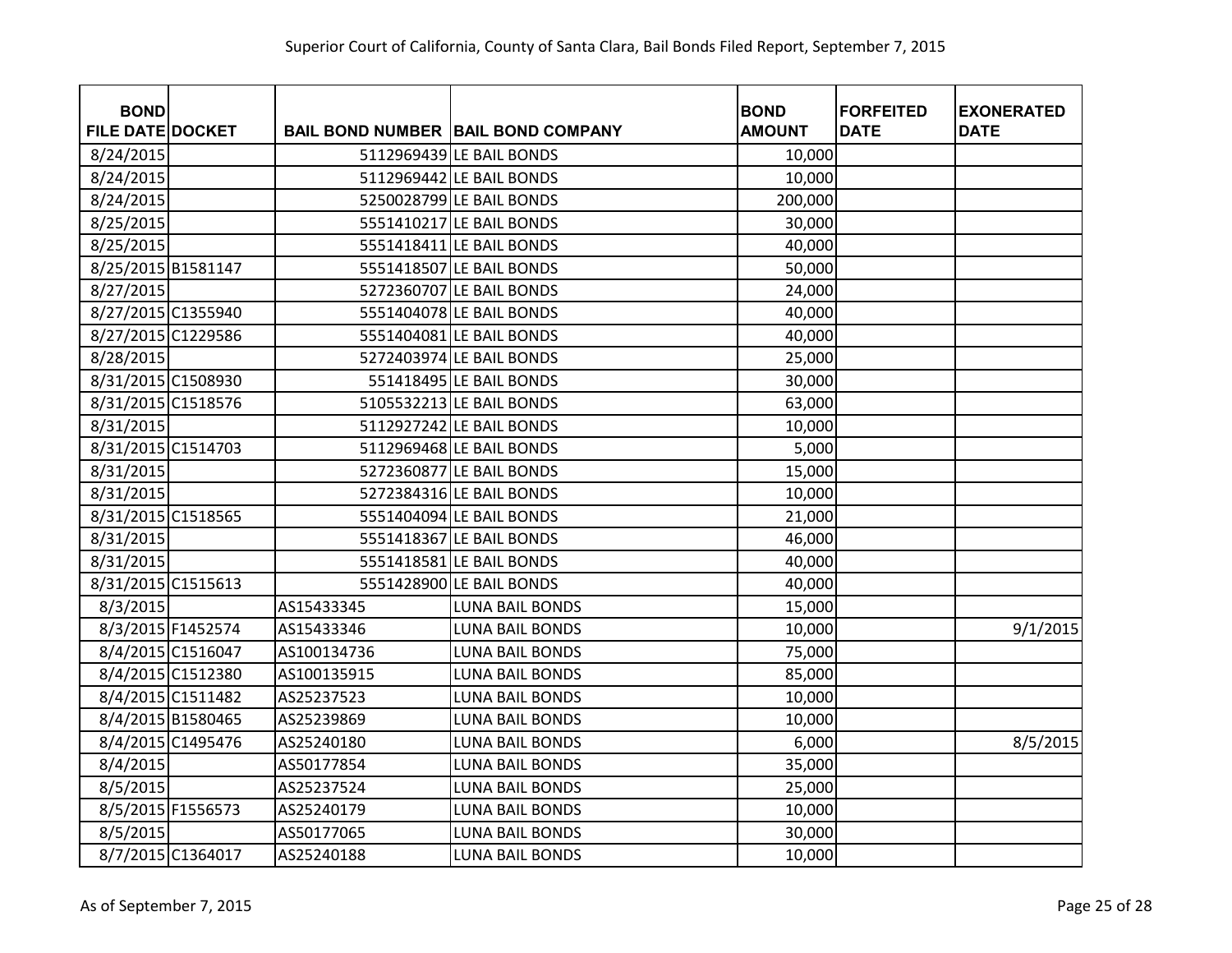| <b>BOND</b>             |             |                                             | <b>BOND</b>   | <b>FORFEITED</b> | <b>EXONERATED</b> |
|-------------------------|-------------|---------------------------------------------|---------------|------------------|-------------------|
| <b>FILE DATE DOCKET</b> |             | <b>BAIL BOND NUMBER   BAIL BOND COMPANY</b> | <b>AMOUNT</b> | <b>DATE</b>      | <b>DATE</b>       |
| 8/7/2015                | AS25240189  | <b>LUNA BAIL BONDS</b>                      | 20,000        |                  |                   |
| 8/10/2015 C1512455      | AS100133978 | <b>LUNA BAIL BONDS</b>                      | 50,000        |                  |                   |
| 8/10/2015               | AS51046852  | <b>LUNA BAIL BONDS</b>                      | 1,000         |                  |                   |
| 8/11/2015 B1580849      | AS100133446 | <b>LUNA BAIL BONDS</b>                      | 65,000        |                  |                   |
| 8/11/2015 B1580847      | AS25239852  | <b>LUNA BAIL BONDS</b>                      | 25,000        |                  |                   |
| 8/12/2015 F1554680      | AS25240194  | <b>LUNA BAIL BONDS</b>                      | 10,000        |                  |                   |
| 8/13/2015 C1516452      | AS100135396 | <b>LUNA BAIL BONDS</b>                      | 53,000        |                  |                   |
| 8/13/2015 C1517229      | AS114737    | <b>LUNA BAIL BONDS</b>                      | 200,000       |                  |                   |
| 8/13/2015               | AS25239855  | <b>LUNA BAIL BONDS</b>                      | 25,000        |                  |                   |
| 8/14/2015               | AS50177852  | <b>LUNA BAIL BONDS</b>                      | 26,000        |                  |                   |
| 8/17/2015               | AS25238620  | <b>LUNA BAIL BONDS</b>                      | 25,000        |                  |                   |
| 8/17/2015 F1346212      | AS25238994  | <b>LUNA BAIL BONDS</b>                      | 15,000        |                  |                   |
| 8/17/2015               | AS25238998  | <b>LUNA BAIL BONDS</b>                      | 25,000        |                  |                   |
| 8/17/2015               | AS25239850  | <b>LUNA BAIL BONDS</b>                      | 25,000        |                  |                   |
| 8/17/2015               | AS25239865  | <b>LUNA BAIL BONDS</b>                      | 15,000        |                  |                   |
| 8/18/2015               | AS25240183  | LUNA BAIL BONDS                             | 10,000        |                  |                   |
| 8/18/2015               | AS25240184  | <b>LUNA BAIL BONDS</b>                      | 25,000        |                  |                   |
| 8/19/2015               | AS25239342  | <b>LUNA BAIL BONDS</b>                      | 25,000        |                  |                   |
| 8/19/2015               | AS25239610  | <b>LUNA BAIL BONDS</b>                      | 25,000        |                  |                   |
| 8/19/2015 C1513848      | AS51028573  | <b>LUNA BAIL BONDS</b>                      | 5,000         |                  |                   |
| 8/20/2015 C1518154      | AS25239338  | <b>LUNA BAIL BONDS</b>                      | 25,000        |                  |                   |
| 8/20/2015               | AS25239341  | <b>LUNA BAIL BONDS</b>                      | 10,000        |                  |                   |
| 8/21/2015               | AS25239339  | LUNA BAIL BONDS                             | 25,000        |                  |                   |
| 8/24/2015 C1517053      | AS15434822  | <b>LUNA BAIL BONDS</b>                      | 7,500         |                  |                   |
| 8/24/2015               | AS25238621  | <b>LUNA BAIL BONDS</b>                      | 25,000        |                  |                   |
| 8/24/2015               | AS25239340  | <b>LUNA BAIL BONDS</b>                      | 25,000        |                  |                   |
| 8/24/2015               | AS50178436  | <b>LUNA BAIL BONDS</b>                      | 26,000        |                  |                   |
| 8/25/2015 F1554987      | AS25238995  | <b>LUNA BAIL BONDS</b>                      | 10,000        |                  |                   |
| 8/25/2015 F1453149      | AS25238996  | <b>LUNA BAIL BONDS</b>                      | 10,000        |                  |                   |
| 8/25/2015               | AS50177060  | <b>LUNA BAIL BONDS</b>                      | 26,000        |                  |                   |
| 8/25/2015 F1555349      | AS50177861  | <b>LUNA BAIL BONDS</b>                      | 10,000        |                  |                   |
| 8/25/2015 F1554597      | AS50178024  | <b>LUNA BAIL BONDS</b>                      | 10,000        |                  |                   |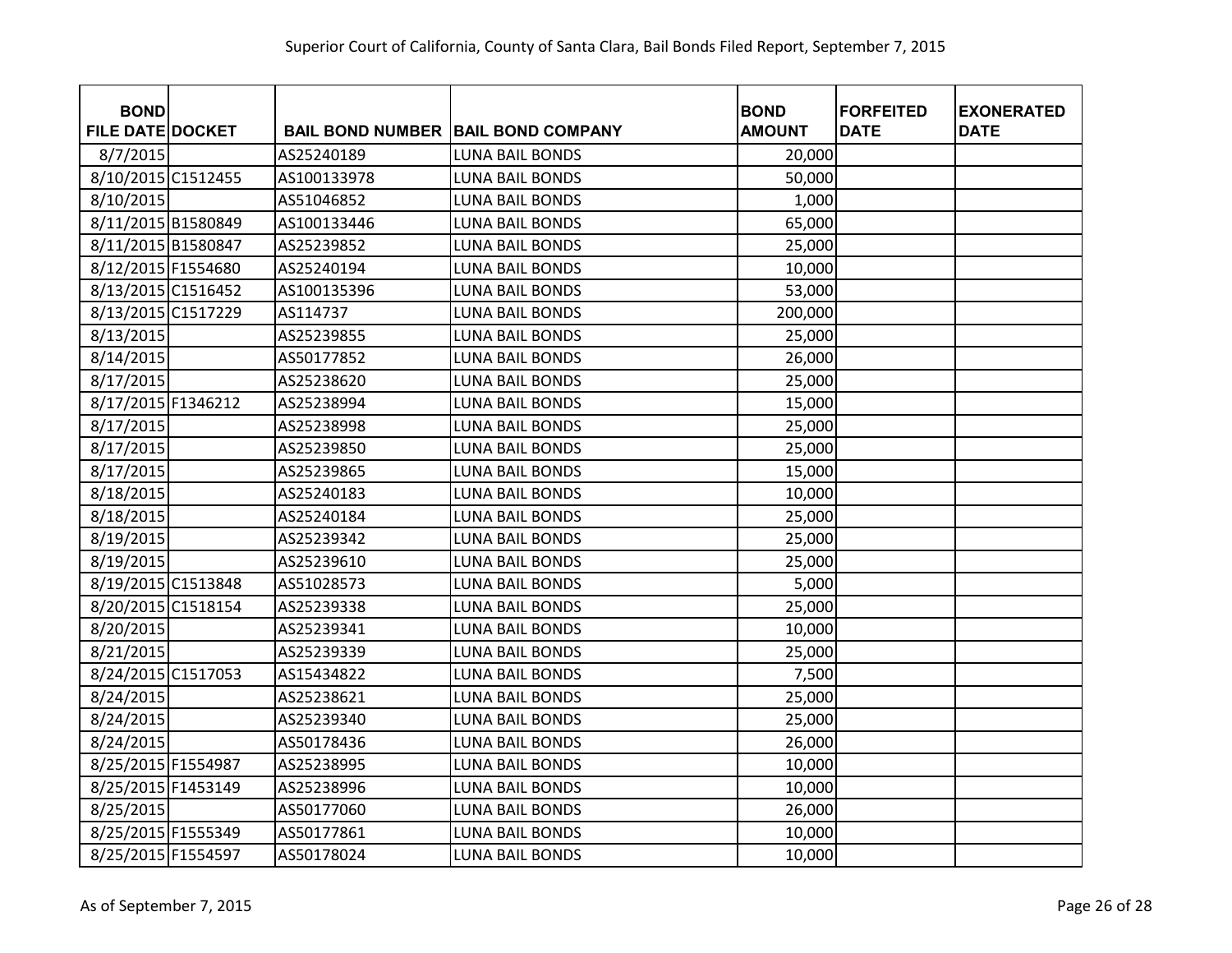| <b>BOND</b>             |                   |                 |                                           | <b>BOND</b>   | <b>FORFEITED</b> | <b>EXONERATED</b> |
|-------------------------|-------------------|-----------------|-------------------------------------------|---------------|------------------|-------------------|
| <b>FILE DATE DOCKET</b> |                   |                 | <b>BAIL BOND NUMBER BAIL BOND COMPANY</b> | <b>AMOUNT</b> | <b>DATE</b>      | <b>DATE</b>       |
| 8/25/2015 F1556900      |                   | AS51028569      | <b>LUNA BAIL BONDS</b>                    | 5,000         |                  |                   |
| 8/26/2015 C1497513      |                   | AS50177061      | <b>LUNA BAIL BONDS</b>                    | 40,000        |                  |                   |
| 8/27/2015               |                   | AS25239334      | LUNA BAIL BONDS                           | 25,000        |                  |                   |
| 8/28/2015 F1556815      |                   | AS100135393     | <b>LUNA BAIL BONDS</b>                    | 75,000        |                  |                   |
| 8/28/2015 F1556470      |                   | AS51036366      | <b>LUNA BAIL BONDS</b>                    | 5,000         |                  |                   |
| 8/31/2015 C1516514      |                   | AS15430767      | <b>LUNA BAIL BONDS</b>                    | 10,000        |                  |                   |
| 8/31/2015               |                   | AS50177062      | <b>LUNA BAIL BONDS</b>                    | 50,000        |                  |                   |
|                         | 8/4/2015 C1490382 |                 | 5250024902 MCMAINS BAIL BONDS             | 150,000       |                  |                   |
|                         | 8/5/2015 C1515219 | S1102331936     | <b>OUT NOW BAIL BONDS</b>                 | 10,000        |                  |                   |
| 8/10/2015 F1556520      |                   | 2015DD010814    | PACIFIC COAST BAIL BONDS                  | 31,000        |                  |                   |
| 8/11/2015 F1556237      |                   | 2015CC017183    | PACIFIC COAST BAIL BONDS                  | 20,000        |                  |                   |
| 8/17/2015               |                   | 2015DD010811    | PACIFIC COAST BAIL BONDS                  | 25,000        |                  |                   |
| 8/20/2015               |                   | 2015DD010816    | PACIFIC COAST BAIL BONDS                  | 25,000        |                  |                   |
| 8/24/2015               |                   | 2015BB026455    | PACIFIC COAST BAIL BONDS                  | 6,000         |                  |                   |
| 8/25/2015 C1513965      |                   | 2015AA085710    | PACIFIC COAST BAIL BONDS                  | 5,000         |                  |                   |
| 8/25/2015               |                   | 2015CC018023    | PACIFIC COAST BAIL BONDS                  | 30,000        |                  |                   |
| 8/25/2015 F1452864      |                   | 2015EE005084    | PACIFIC COAST BAIL BONDS                  | 25,000        |                  |                   |
| 8/31/2015 C1518580      |                   | 2015EE005320    | PACIFIC COAST BAIL BONDS                  | 63,000        |                  |                   |
| 8/11/2015 B1580854      |                   | 2015CC016206    | RAMIREZ BAIL BONDS                        | 20,000        |                  |                   |
| 8/25/2015               |                   | 2015AA048740    | RAMIREZ BAIL BONDS                        | 5,000         |                  |                   |
| 8/31/2015               |                   | 2015CC016707    | RAMIREZ BAIL BONDS                        | 25,000        |                  |                   |
| 8/31/2015               |                   | 2015DD009622    | RAMIREZ BAIL BONDS                        | 25,000        |                  |                   |
| 8/10/2015 F1556238      |                   | U1020560005     | <b>SCOTT STEVENSON BAIL BONDS</b>         | 10,000        |                  |                   |
| 8/14/2015 C1513044      |                   | 2015AA087801    | <b>TAPOUT BAIL BONDS</b>                  | 5,000         |                  |                   |
| 8/19/2015               |                   | 1432015BB027061 | <b>TAPOUT BAIL BONDS</b>                  | 10,000        |                  |                   |
| 8/19/2015               |                   | 2015BB027062    | <b>TAPOUT BAIL BONDS</b>                  | 10,000        |                  |                   |
| 8/19/2015 F1556849      |                   | 2015CC017641    | <b>TAPOUT BAIL BONDS</b>                  | 20,000        |                  |                   |
| 8/19/2015               |                   | 2015DD011081    | <b>TAPOUT BAIL BONDS</b>                  | 40,000        |                  |                   |
| 8/24/2015 B1579457      |                   | 2015BB007546    | <b>TAPOUT BAIL BONDS</b>                  | 10,000        |                  |                   |
| 8/24/2015               |                   | 2015CC017642    | <b>TAPOUT BAIL BONDS</b>                  | 25,000        |                  |                   |
| 8/28/2015 C1518649      |                   | 2015GG000117    | <b>TAPOUT BAIL BONDS</b>                  | 500,000       |                  |                   |
| 8/31/2015               |                   | 2015CC011157    | <b>TAPOUT BAIL BONDS</b>                  | 25,000        |                  |                   |